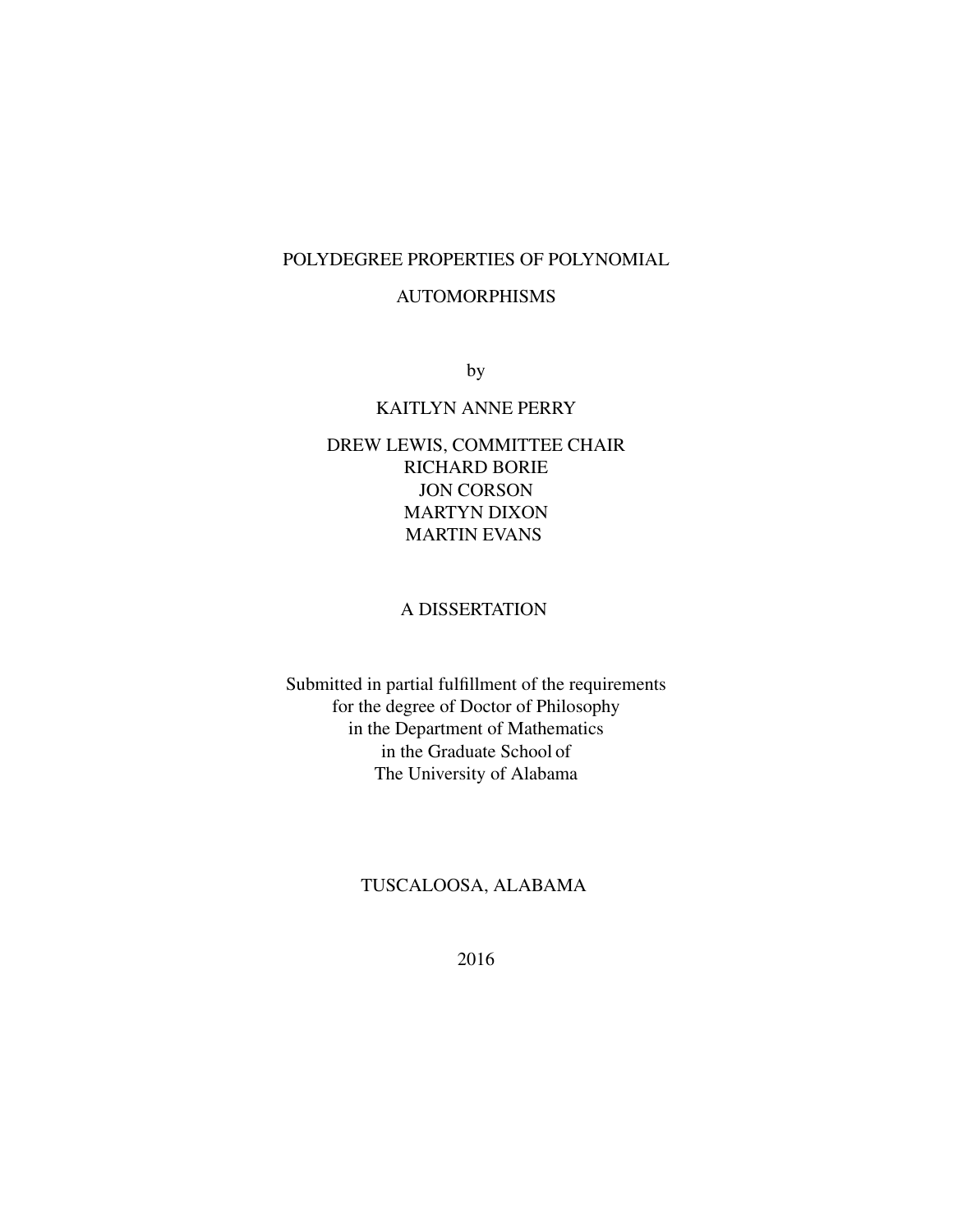Copyright Kaitlyn Anne Perry 2016 ALL RIGHTS RESERVED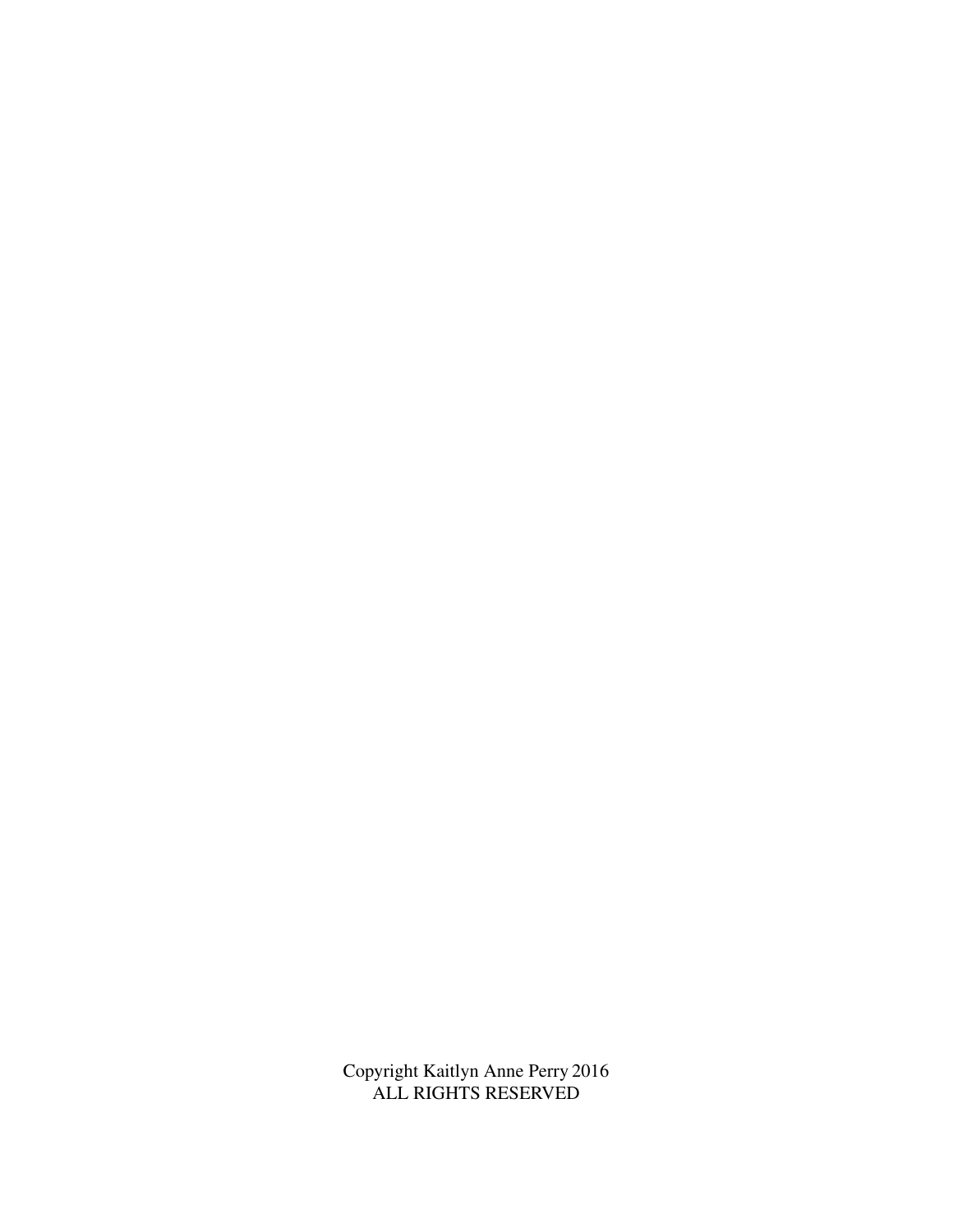#### ABSTRACT

The group of automorphisms of the affine plane has the structure of an amalgamated free product of the triangular and affine subgroups. This leads us to the polydegree: the unique sequence of degrees of the triangular automorphisms in the amalgamated free product decomposition of the automorphism. This group is also endowed with the structure of an infinite dimensional algebraic variety. The interaction between these two structures is not well understood. We use the Valuation Criterion, due to Furter in [8], to study the interaction between these structures; in particular, it allows us to see if an automorphism  $\sigma \in \mathcal{G}$  is also in  $\overline{\mathcal{G}_d}$ , where d is the polydegree sequence. In this paper, we will discuss a method that gives us new results concerning a class of automorphisms with a polydegree of length one being contained in the closure (in the Zariski topology) of a set of automorphisms with a polydegree of length 2.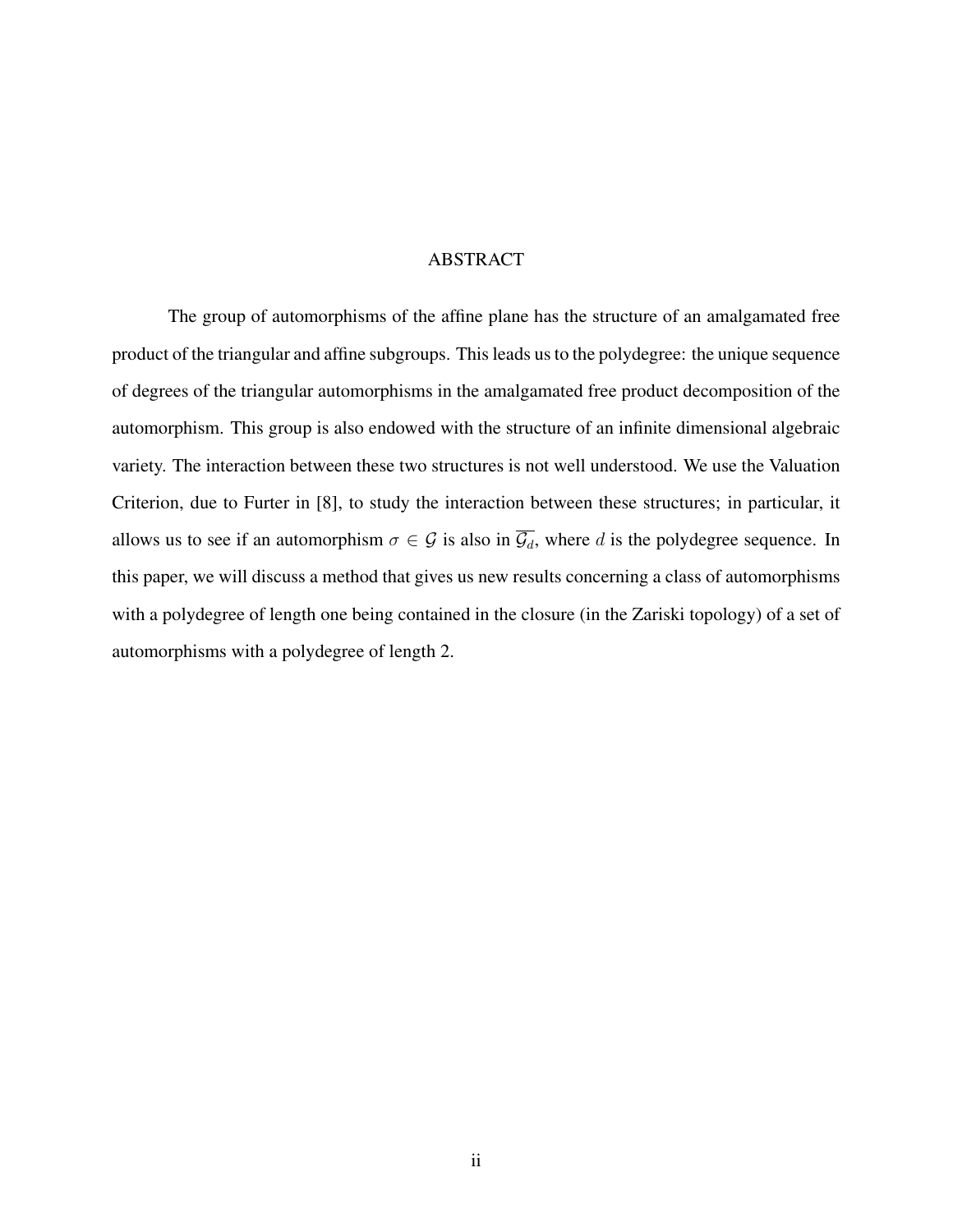# DEDICATION

I dedicate this dissertation to my parents and brothers. To Mike and Jenny: Thank you for your unconditional love and support. Without you two, I wouldn't be the person I am today. To Michael, Brian, and Kevin: Thank you for all the laughter, love, and technical support.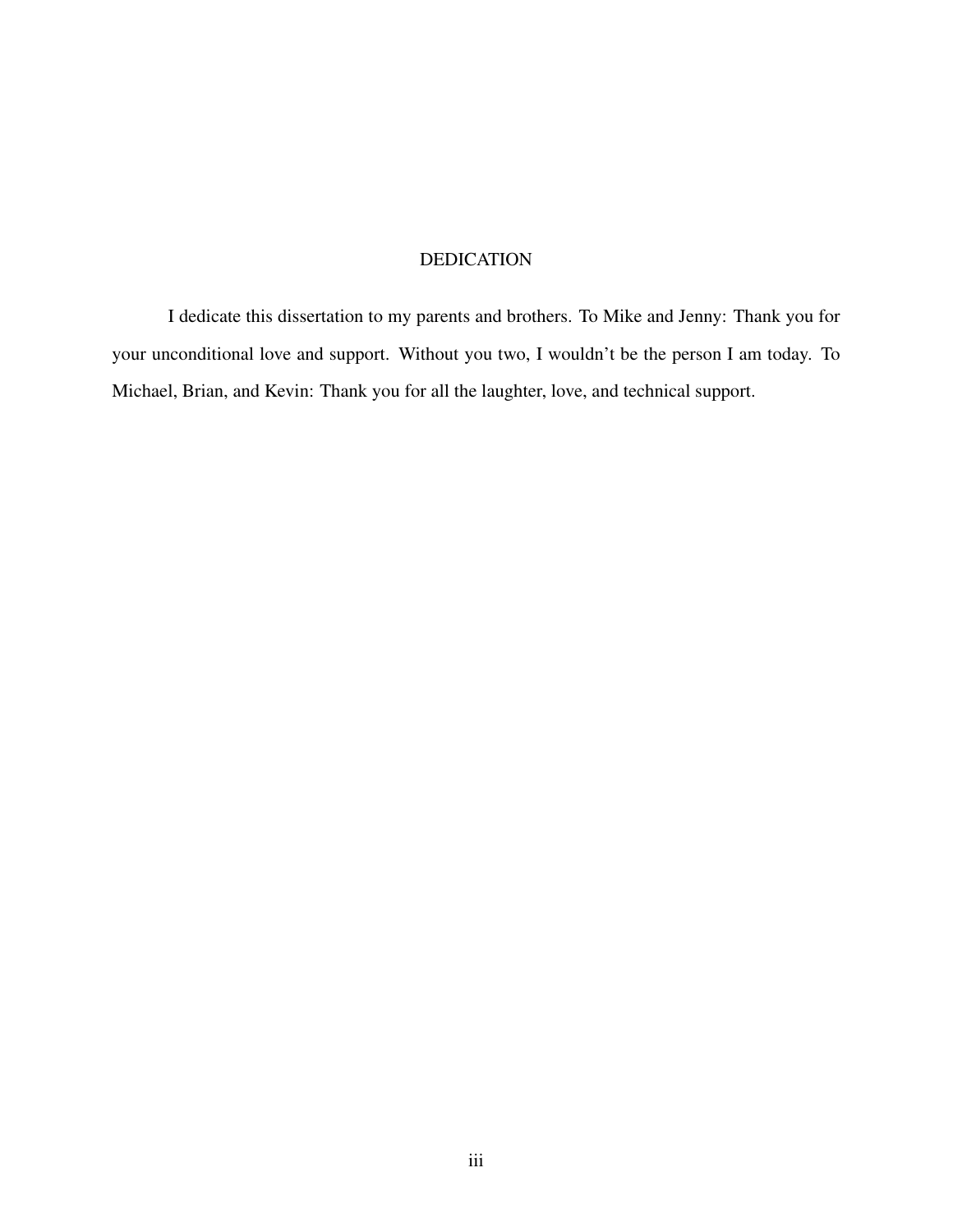## ACKNOWLEDGMENTS

I would like to acknowledge the following people for their contributions to my graduate career: Dr. Drew Lewis for working with me and giving me invaluable advice. My committee members for all their wonderful feedback. Toyin Alli and Veny Liu for their encouragement, support, and never ending laughter.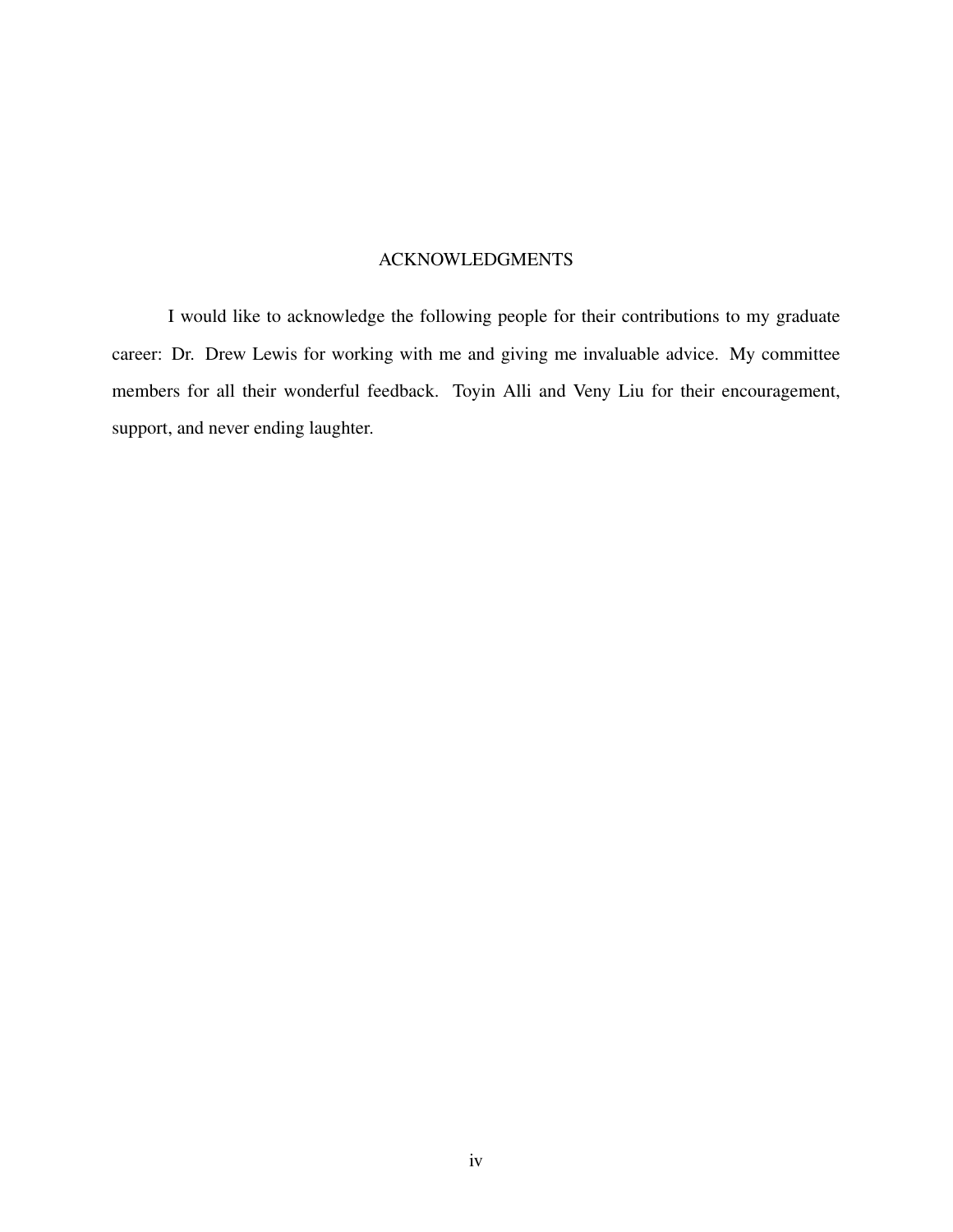# **CONTENTS**

| 1.1                                             |
|-------------------------------------------------|
| 1.2                                             |
| 1.3                                             |
|                                                 |
|                                                 |
| CHAPTER 4 UNION OF POLYNOMIAL AUTOMORPHISMS 40  |
|                                                 |
| APPENDIX A SUMMATION IN PROOF OF LEMMA 2.0.5 45 |
|                                                 |
| APPENDIX C SUMMATION IN PROOF OF LEMMA 3.0.4 49 |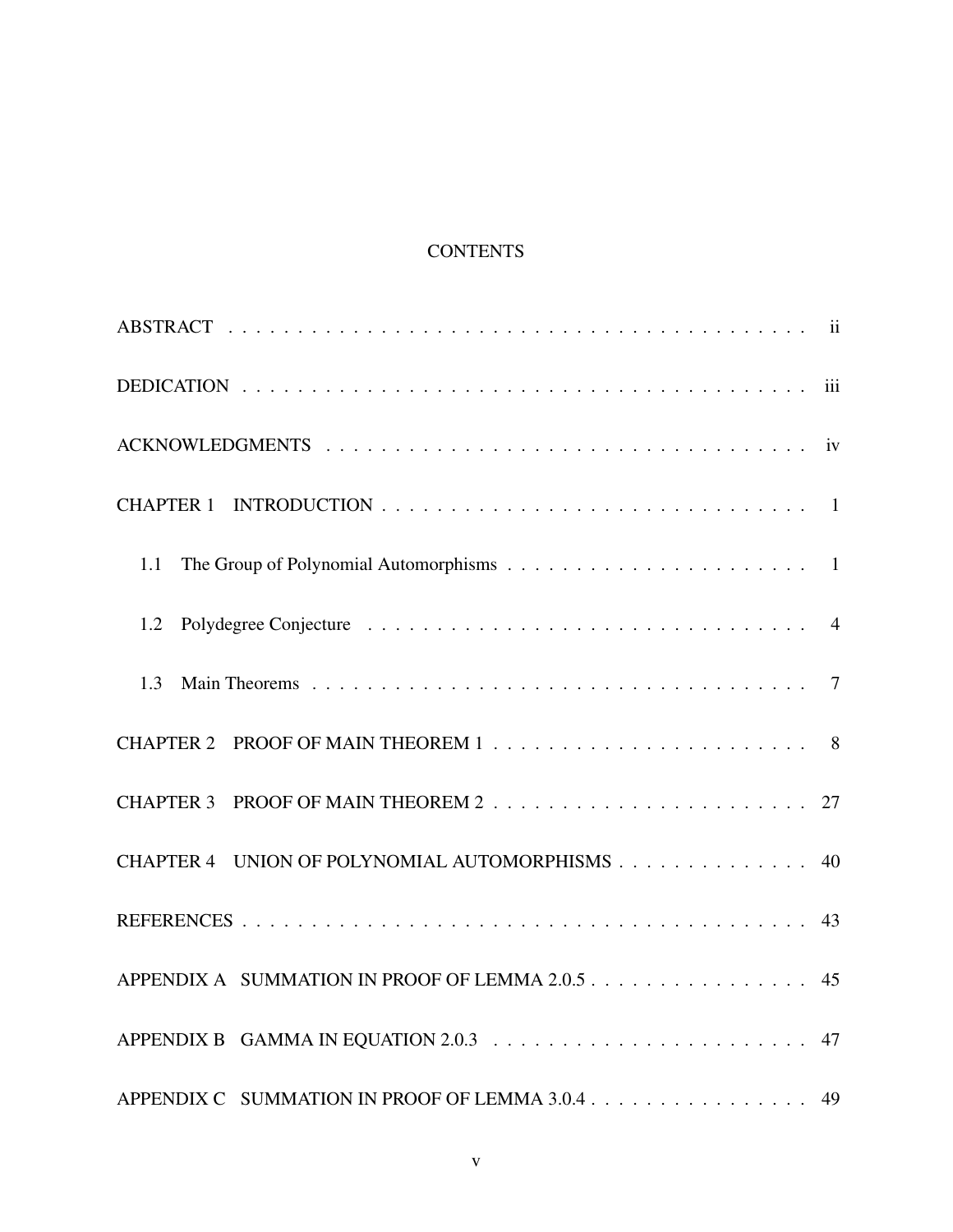### CHAPTER 1

#### INTRODUCTION

#### 1.1 The Group of Polynomial Automorphisms

Let K be a field. Let  $K[X] := K[X_1, ..., X_n]$  denote the polynomial ring over K with n variables. A polynomial map is a map

$$
F = (F_1, ..., F_n) : K^n \to K^n
$$

of the form

$$
(x_1, ..., x_n) \rightarrow (F_1(x_1, ..., x_n), ..., F_n(x_1, ..., x_n)),
$$

where each  $F_i \in K[X]$ . We define the degree of F to be:  $\deg F = \max{\deg F_1, ..., \deg F_n}$ .

**Example 1.1.1.**  $F = (X + Y^2, Y)$  is a polynomial map from  $\mathbb{C}^2 \to \mathbb{C}^2$ .

Such a polynomial map is called invertible if there exists a polynomial map

$$
H = (H_1, ..., H_n) : K^n \to K^n
$$

such that  $x_i = H_i(F_1, ..., F_n)$  for  $1 \le i \le n$ .

**Example 1.1.2.** Let  $H = (X - Y^2, Y)$  and F be defined as in the previous example. Then we have:

$$
F \circ H = (X + Y^2, Y) \circ (X - Y^2, Y) = (X, Y).
$$

Likewise,  $H \circ F = (X, Y)$ . Therefore F and H are inverses of each other.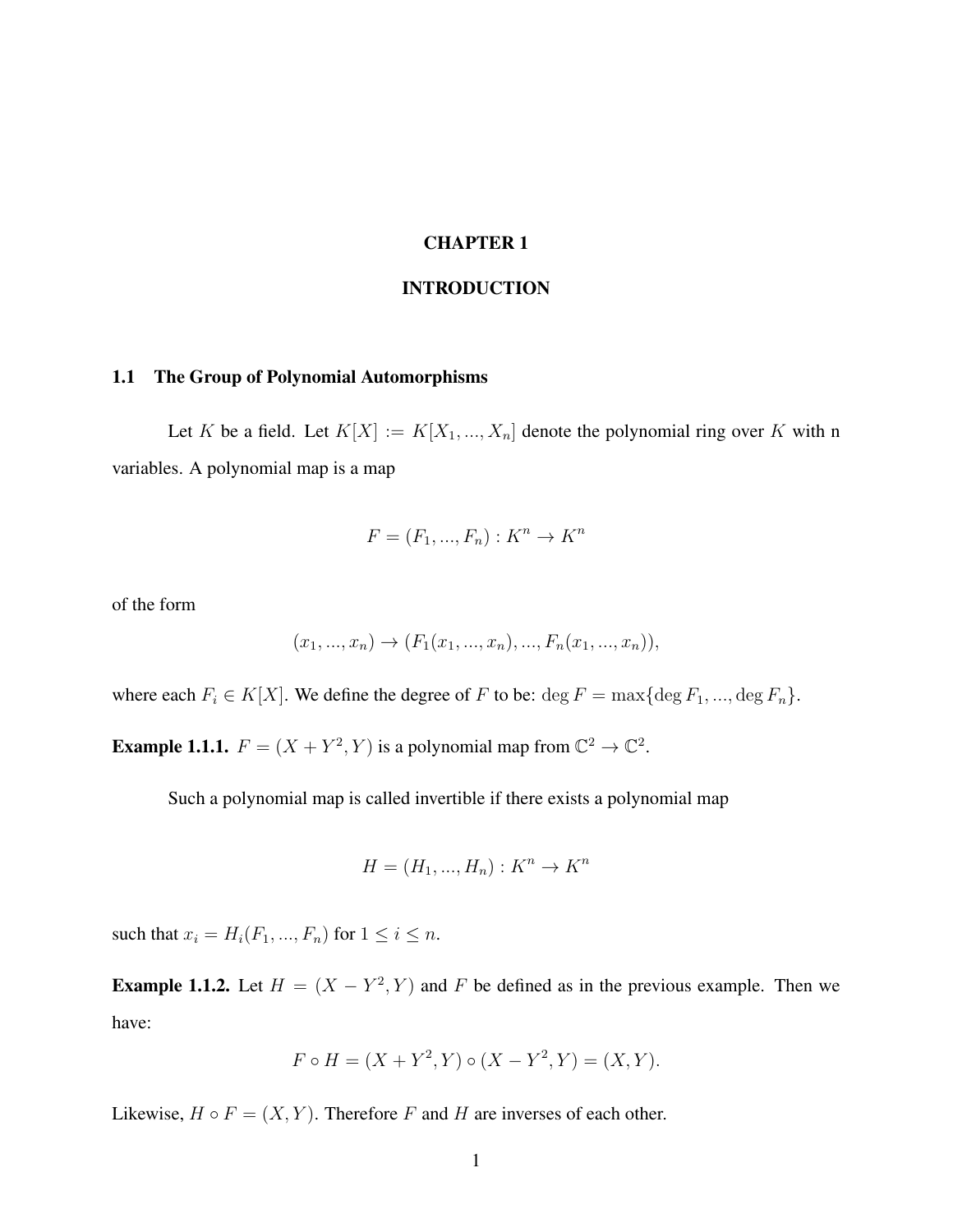The invertible polynomial maps are in a one-to-one correspondence with K-automorphisms of the polynomial ring  $K[X]$ , denoted by  ${\rm Aut}_K K[X]$ , via the map  $F \to F^*$ , where  $F^* \in {\rm Aut}_K K[X]$ is simply  $F^*(g) = g(F)$ . We thus identify the group of K-automorphisms of  $K[X]$  with the group of all invertible polynomial maps from  $K<sup>n</sup>$  to  $K<sup>n</sup>$ . Notice this identification is an anti-isomorphism from the invertible polynomial maps from  $K^n$  to  $K^n$  to  $\text{Aut}_K K[X]$ .

We will use  $G(K)$  to denote the group of polynomial automorphisms of the affine plane  $\mathbb{A}_{K}^{2}$  = Spec(K[X, Y]). An element  $\sigma \in \mathcal{G}(K)$  is defined by a pair of polynomials  $(f, g) \in$  $K[X, Y]^2$  such that  $K[f, g] = K[X, Y]$  and we write  $\sigma = (f, g)$ . We use  $\mathcal{A}(K)$  for the subgroup of affine automorphisms, i.e. automorphisms of degree 1, and  $\mathcal{B}(K)$  for the subgroup of triangular automorphisms, i.e. those of the form  $(aX + P(Y), bY + c)$  where  $a, b \in K^*$ ,  $c \in K$ , and  $P(Y) \in K[Y]$ . Using these subgroups, we can find a structure defined for  $\mathcal{G}(K)$  from the following classical theorem:

Theorem 1.1.3 (The Jung-van der Kulk Theorem [14]). G(K) *is the amalgamated free product of*  $\mathcal{A}(K)$  and  $\mathcal{B}(K)$  over their intersection.

This theorem was first discovered by Jung [11] in 1942 and was later extended to a field of arbitrary characteristic by van der Kulk [15] in 1953. The theorem tells us that if we let  $\sigma \in \mathcal{G}(K)$ , then there exist  $\beta_i \in \mathcal{B}(K) \backslash \mathcal{A}(K)$ ,  $\alpha_0 \in \mathcal{A}(K)$ , and  $\alpha_i \in \mathcal{A}(K) \backslash \mathcal{B}(K)$  such that

$$
\sigma = \alpha_0 \beta_1 \alpha_1 \beta_2 \alpha_2 \cdots \beta_n \alpha_n \beta_{n+1} \alpha_{n+1}.
$$

This decomposition is not unique, but the degrees of the triangular automorphisms are unique which leads us to the following definition:

Definition 1.1.4 (Polydegree). The polydegree is the unique sequence of the degrees from the triangular automorphisms in the amalgamated free product structure.

In the decomposition above, the polydegree would be:  $(\deg \beta_1, \deg \beta_2, ..., \deg \beta_{n+1})$ . *Remark* 1.1.5.  $\deg \beta_i \geq 2$  for all  $1 \leq i \leq n+1$  because each  $\beta_i$  is triangular but not affine.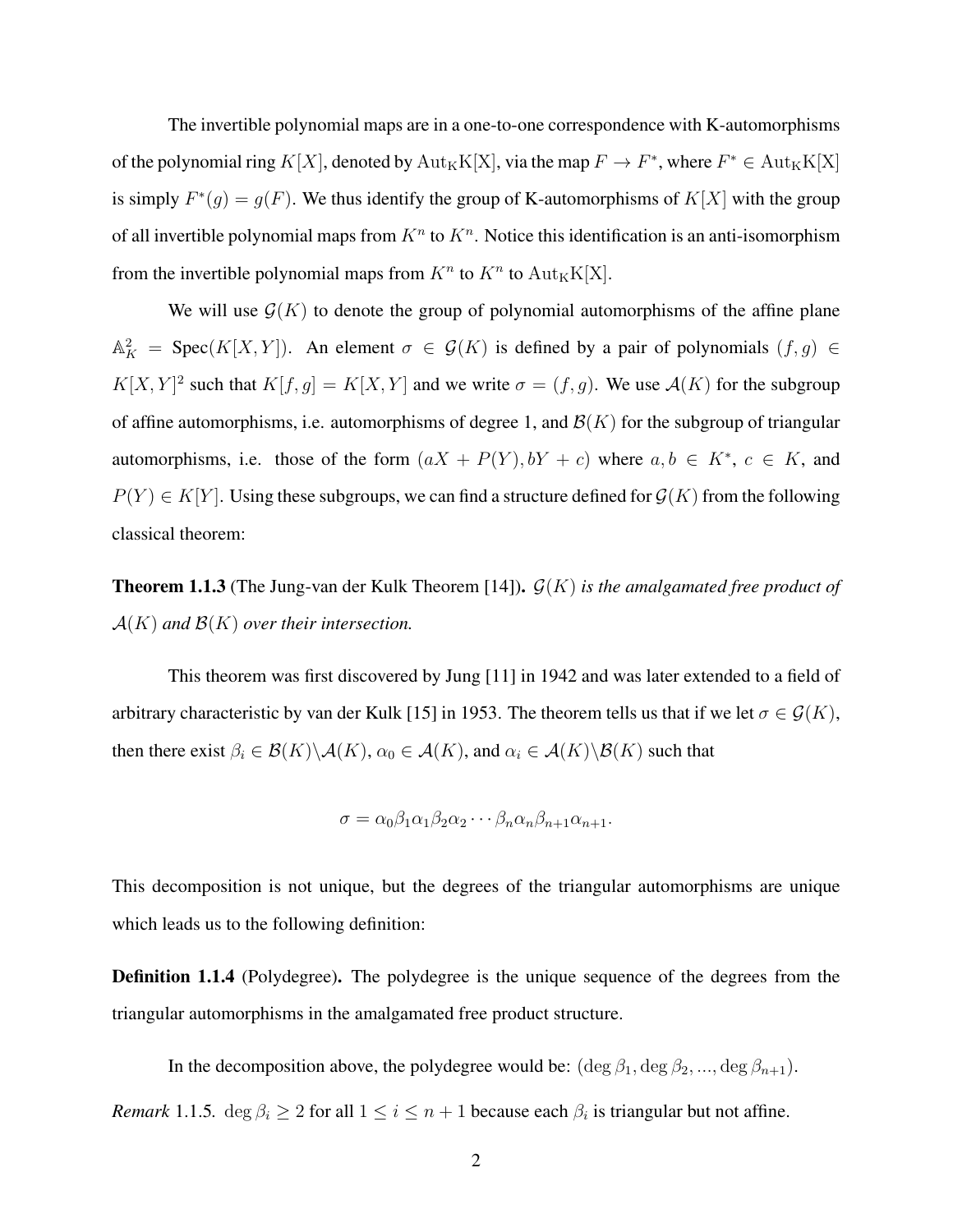We denote by  $\mathcal{G}(K)_d$  the set of all automorphisms of  $\mathcal{G}(K)$  whose polydegree is  $d =$  $(d_1, d_2, ... d_l).$ 

Let us now set  $K = \mathbb{C}$ . We will denote  $\mathcal{G} := \mathcal{G}(\mathbb{C})$ ,  $\mathcal{A} := \mathcal{A}(\mathbb{C})$ ,  $\mathcal{B} := \mathcal{B}(\mathbb{C})$ , and  $\mathcal{G}_d :=$  $\mathcal{G}(\mathbb{C})_d$ . The group G can be endowed with the structure of an infinite-dimensional algebraic variety (cf. [12], [13]). A set H with a fixed sequence of subsets  $H_n$  is called an *infinite-dimensional algebraic variety* if the following conditions are satisfied:

- 1.  $H = \bigcup_n H_n$ ,
- 2.  $H_n$  is a closed algebraic subvariety of  $H_{n+1}$ .

Returning to our group  $G$ , define  $M$  to be the monoid of K-endomorphisms and set

$$
\mathcal{M}_d = \{ f \in \mathcal{M}, \deg f \leq d \}.
$$

The set  $\mathcal{M}_d$  is a K-affine space, that is

$$
\mathcal{M}_d \cong \mathbb{A}_K^{2\binom{2+d}{d}},
$$

and can be given the structure of a K-algebraic variety. In [1], it is shown that  $\mathcal{G}_d$  is a locally closed subvariety of  $\mathcal{M}_d$ , which gives  $\mathcal{G}_d$  the K-algebraic variety structure. Finally, it follows that we will have:

$$
\mathcal{M} = \bigcup_{d=0}^\infty \mathcal{M}_d
$$

which endows  $M$  with the structure of an infinite-dimensional algebraic variety and, in turn, yields G with the structure of an infinite-dimensional algebraic variety. If  $H \subset G$ , let  $\overline{H}$  denote the closure of  $H$  in  $G$  for the Zariski topology associated with this structure.

We see that this group  $G$  now has two structures: the structure of an infinite-dimensional algebraic variety and the amalgamated free product structure. It is natural to study the interaction between these two structures. Furter, in [8], introduced the Valuation Criterion as a way to study to interaction between these two structures by checking if an automorphism  $\sigma \in \mathcal{G}$  is also in  $\overline{\mathcal{G}_d}$ .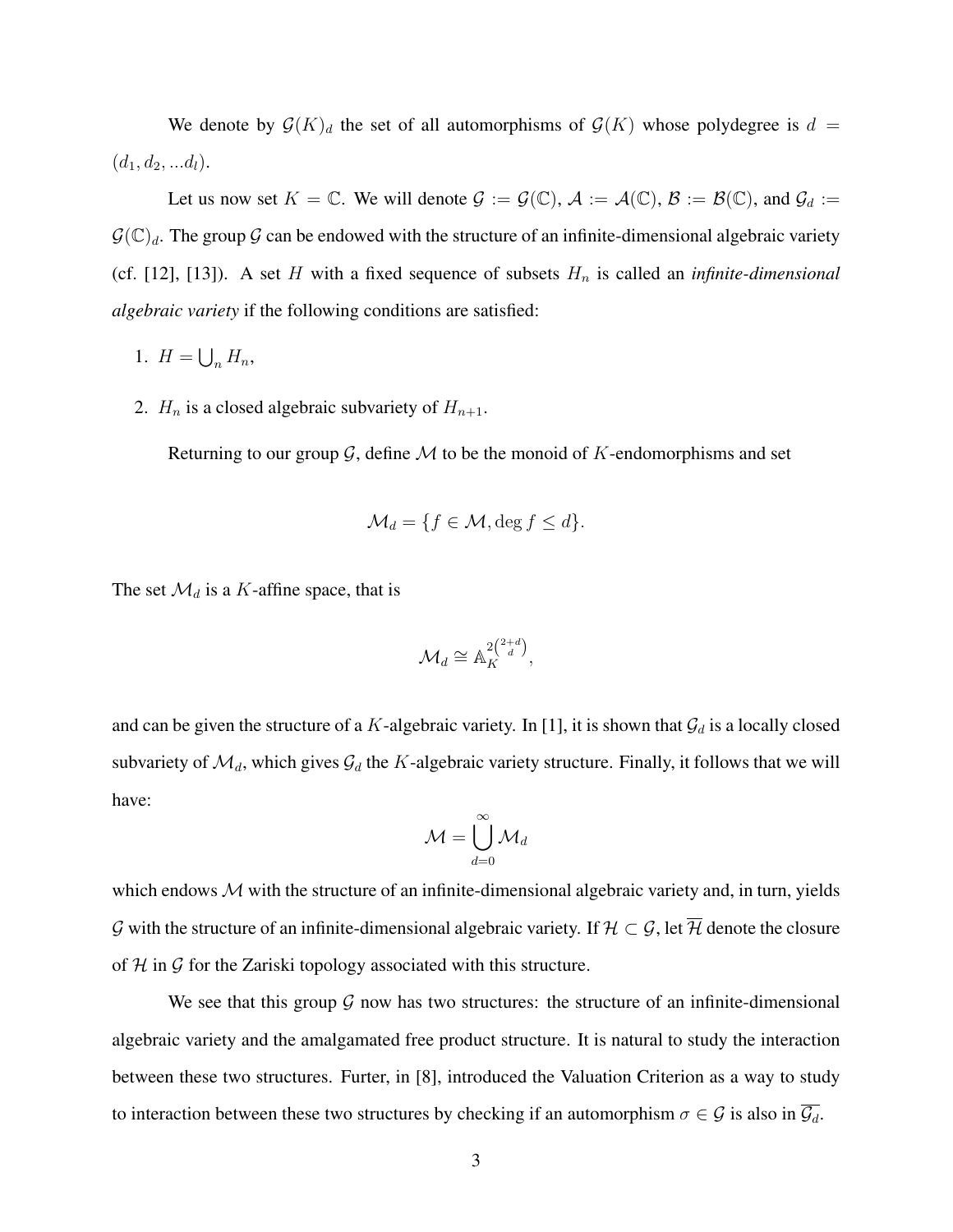**Theorem 1.1.6** (Valuation Criterion). Let  $\sigma \in \mathcal{G}$ . Let  $\tau = (F_1, F_2) \in \mathcal{G}(\mathbb{C}((Z)))_d$  such that  $F_1, F_2 \in \mathbb{C}[Z][X, Y]$  *and*  $\tau \equiv \sigma \mod Z$ *. Then*  $\sigma \in \overline{\mathcal{G}(\mathbb{C})_d}$ *.* 

*Remark* 1.1.7.  $\mathbb{C}((Z))$  denotes the field of fractions of  $\mathbb{C}[[Z]]$ , the ring of formal power series in Z.

Example 1.1.8 (Nagata Map - 1972). Let

$$
\tau = (X + \frac{Y^2}{Z}, Y)(X, Y + Z^2X)(X - \frac{Y^2}{Z}, Y) \in \mathcal{G}.
$$

Notice that  $\tau$  is in the amalgamated free product structure form and has the polydegree of  $(2, 2)$ ; specifically,  $\tau \in \mathcal{G}(\mathbb{C}((Z)))_{(2,2)}$ . After composing these polynomial automorphisms on the right, we will simplify and compute modulo  $Z$ :

$$
\tau = (X - \frac{Y^2}{Z} + \frac{Y^2 + 2YZ(ZX - Y^2) + Z^2(ZX - Y^2)^2}{Z}, Y + Z(ZX - Y^2))
$$
  
=  $(X + 2Y(ZX - Y^2) + Z(ZX - Y^2)^2, Y + Z(ZX - Y^2))$   
 $\equiv (X - 2Y^3, Y) \mod Z.$ 

Therefore, for  $\sigma = (X - 2Y^3, Y) \in \mathcal{G}_3$ , we have, by the Valuation Criterion,  $\sigma \in \overline{\mathcal{G}}_{(2,2)}$ . This can easily be generalized to show  $\mathcal{G}_{(3)} \subset \overline{\mathcal{G}_{(2,2)}}$ .

### 1.2 Polydegree Conjecture

The general question to be asked is:

**Question 1.2.1.** Let  $d = (d_1, ..., d_l)$  and  $e = (e_1, ..., e_m)$  be two polydegree sequences. What *conditions on d and e guarantee that*  $\mathcal{G}_d \subset \overline{\mathcal{G}_e}$ ?

An obvious necessary condition for the inclusion  $\mathcal{G}_d \subset \overline{\mathcal{G}_e}$  is  $\mathcal{G}_d \cap \overline{\mathcal{G}_e} \neq \emptyset$ . Friedland and Milnor discovered a topological constraint on the dimension which is a necessary condition for the inclusion  $\mathcal{G}_d \subset \overline{\mathcal{G}_e}$ .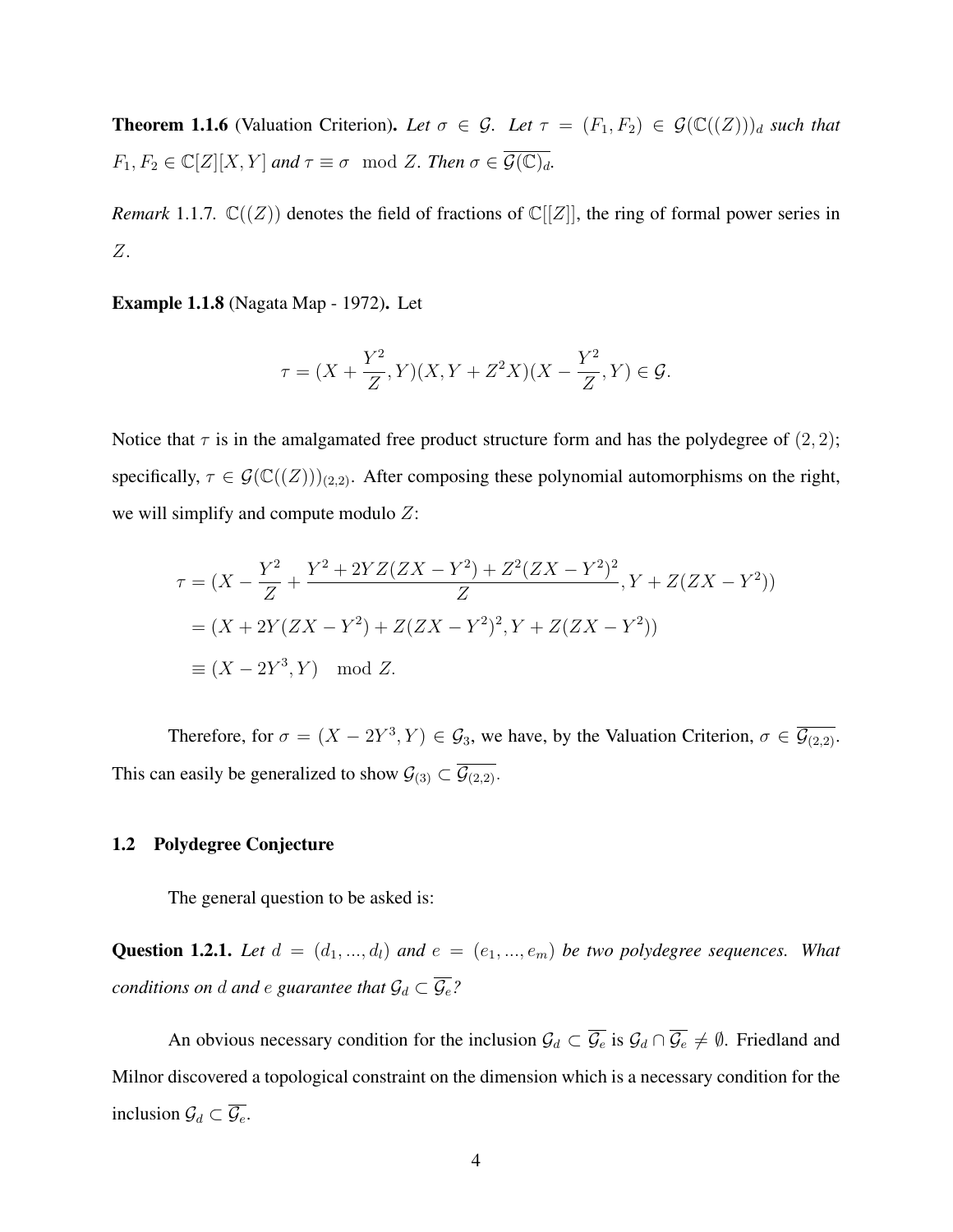**Theorem 1.2.2** (Dimension Constraint [6]). *If*  $\mathcal{G}_d \subset \overline{\mathcal{G}_e}$  *then* 

$$
d_1 + d_2 + \cdots + d_l \leq e_1 + e_2 + \cdots + e_m.
$$

Another necessary condition due to Furter ( [7]) states that the length of an automorphism is lower semi-continuous; this can be reformulated as the following theorem:

**Theorem 1.2.3** (Furter [7]). Let  $d = (d_1, ..., d_l)$  and  $e = (e_1, ..., e_m)$  be two degree sequences. If  $\mathcal{G}_d \cap \overline{\mathcal{G}_e} \neq \emptyset$ , then  $l \leq m$ .

The case when  $l = 1$  and  $m = 2$  is of particular interest and leads to the following conjecture:

**Conjecture 1.2.4.** *Let*  $d, e ≥ 2$  *be integers. Then*  $\mathcal{G}_{(d+e-1)} ⊂ \mathcal{G}_{(d,e)}$ *.* 

The goal is to completely describe the closure of the set of automorphisms of a fixed polydegree of length two. That is:

**Conjecture 1.2.5.** *For all integers*  $d, e \geq 2$ *, we have:* 

$$
\overline{\mathcal{G}_{(d,e)}}=\bigcup_{d'\leq d,e'\leq e}\mathcal{G}_{(d',e')}\cup\bigcup_{c\leq d+e-1}\mathcal{G}_{(c)}.
$$

Furter's Rigidity Conjecture [9] is an implication of this conjecture. In [5], Edo and van den Essen discovered a link between the Rigidity Conjecture and the Factorial Conjecture, which is related to the famous Jacobian Conjecture. It was stated in [1] that the groups of polynomial automorphisms and their classifications might give a possible approach to proving the Jacobian Conjecture. Furter, Edo, and Lewis have studied this problem and have classified some families of polynomial automorphisms.

As a result of Edo in [2], Conjecture 1.2.4 holds when  $d-1$  divides  $e-1$ :

**Theorem 1.2.6** (Edo). *Let*  $d, e ≥ 2$  *be integers. If*  $d − 1$  *divides*  $e − 1$ *, then* 

$$
\mathcal{G}_{(d+e-1)} \subset \overline{\mathcal{G}_{(d,e)}}.
$$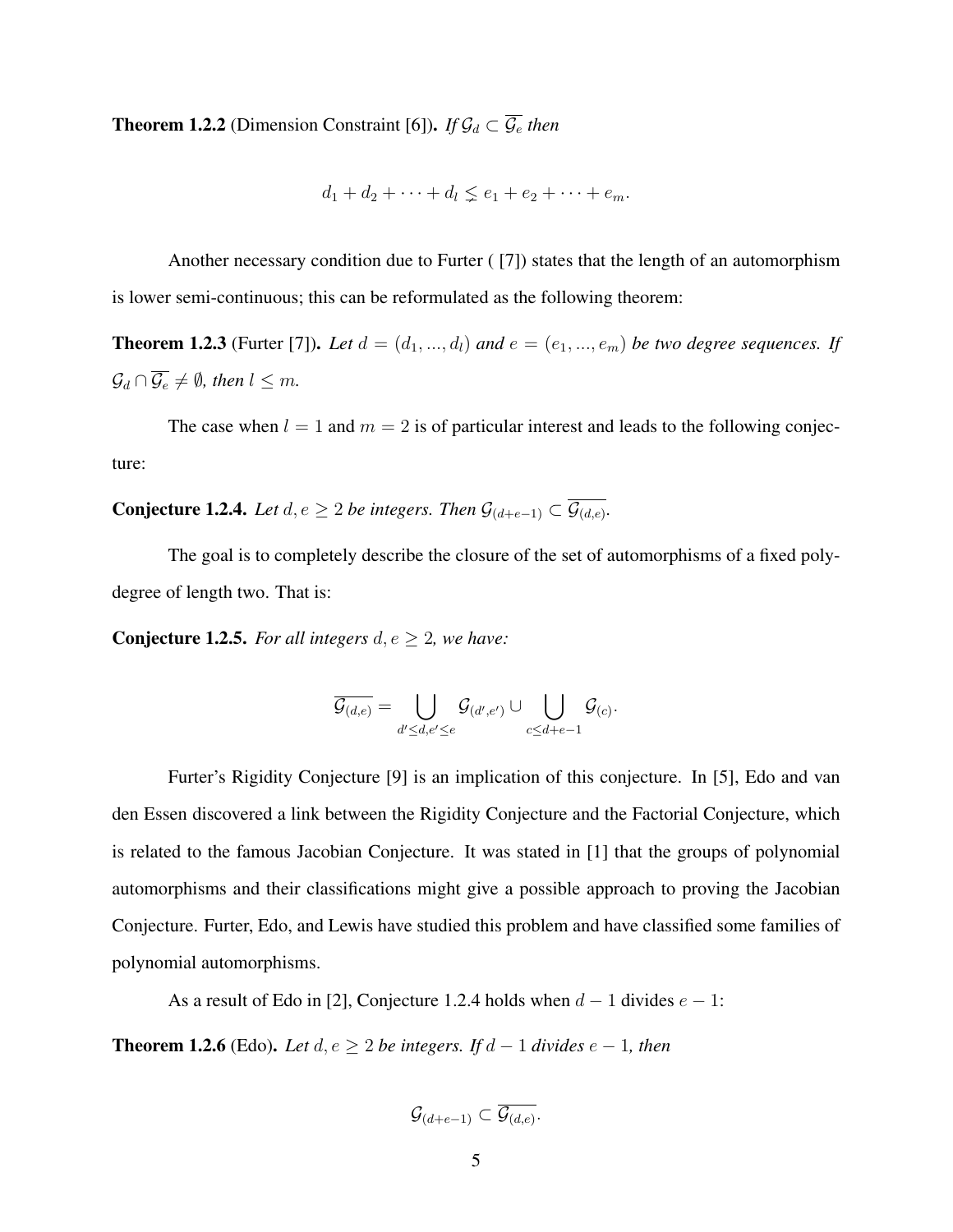He was also able to extend Theorem 1.2.6 to the following:

**Theorem 1.2.7** (Edo). Let  $d, e \geq 2$  be integers, if  $e - 1$  is even and  $d - 1 \in \frac{e - 1}{2} \mathbb{N}$ , then:

$$
\mathcal{G}_{(d+e-1)}\cap \overline{\mathcal{G}_{(d,e)}}\neq \emptyset.
$$

To continue with other polydegree properties, we can deduce the following corollary to Theorem 1.2.6:

**Corollary 1.2.8.** *If we set*  $d = 2$  *in Theorem 1.2.6, then for all integers*  $e \geq 2$ *, we will have:* 

$$
\mathcal{G}_{(e+1)} \subset \overline{\mathcal{G}_{(2,e)}}.
$$

We will define the following polydegrees:  $d = (d_1, ..., d_l)$ ,  $e = (e_1, ..., e_m)$ , and  $f =$  $(f_1, ..., f_n)$ . Let  $d, e := (d_1, ..., d_l, e_1, ..., e_m)$  denote the concatenation of polydegrees.

**Lemma 1.2.9.** *If*  $\mathcal{G}_d \subset \overline{\mathcal{G}_f}$ *, then*  $\mathcal{G}_{d,e} \subset \overline{\mathcal{G}_{f,e}}$ *.* 

By induction and using the concatenation of polydegrees, we can extend Corollary 1.2.8 to show that:

**Corollary 1.2.10.** *For all integers*  $d \geq 2$ *,* 

$$
\mathcal{G}_{(d)} \subset \overline{\mathcal{G}_{(2,2,...,2)}} = \overline{\mathcal{G}_{(2)^d}}
$$

where  $(2)^d$  is the polydegree sequence of 2's of length  $d$ .

*Proof.* Let  $d \ge 2$  be an integer. By Corollary 1.2.8,  $\mathcal{G}_{(d)} \subset \overline{\mathcal{G}_{(2,d-1)}}$  and  $\mathcal{G}_{(d-1)} \subset \overline{\mathcal{G}_{(2,d-2)}}$ . By the concatenation of polydegrees,  $\mathcal{G}_{(d)} \subset \overline{\mathcal{G}_{(2,2,d-2)}}$ . By induction, we will then see that:

$$
\mathcal{G}_{(d)} \subset \overline{\mathcal{G}_{(2,2,d-2)}} \subset \overline{\mathcal{G}_{(2,2,2,d-3)}} \subset \cdots \subset \overline{\mathcal{G}_{(2)^d}}.
$$

Therefore,  $\mathcal{G}_{(d)} \subset \overline{\mathcal{G}_{(2)^d}}$ .

 $\Box$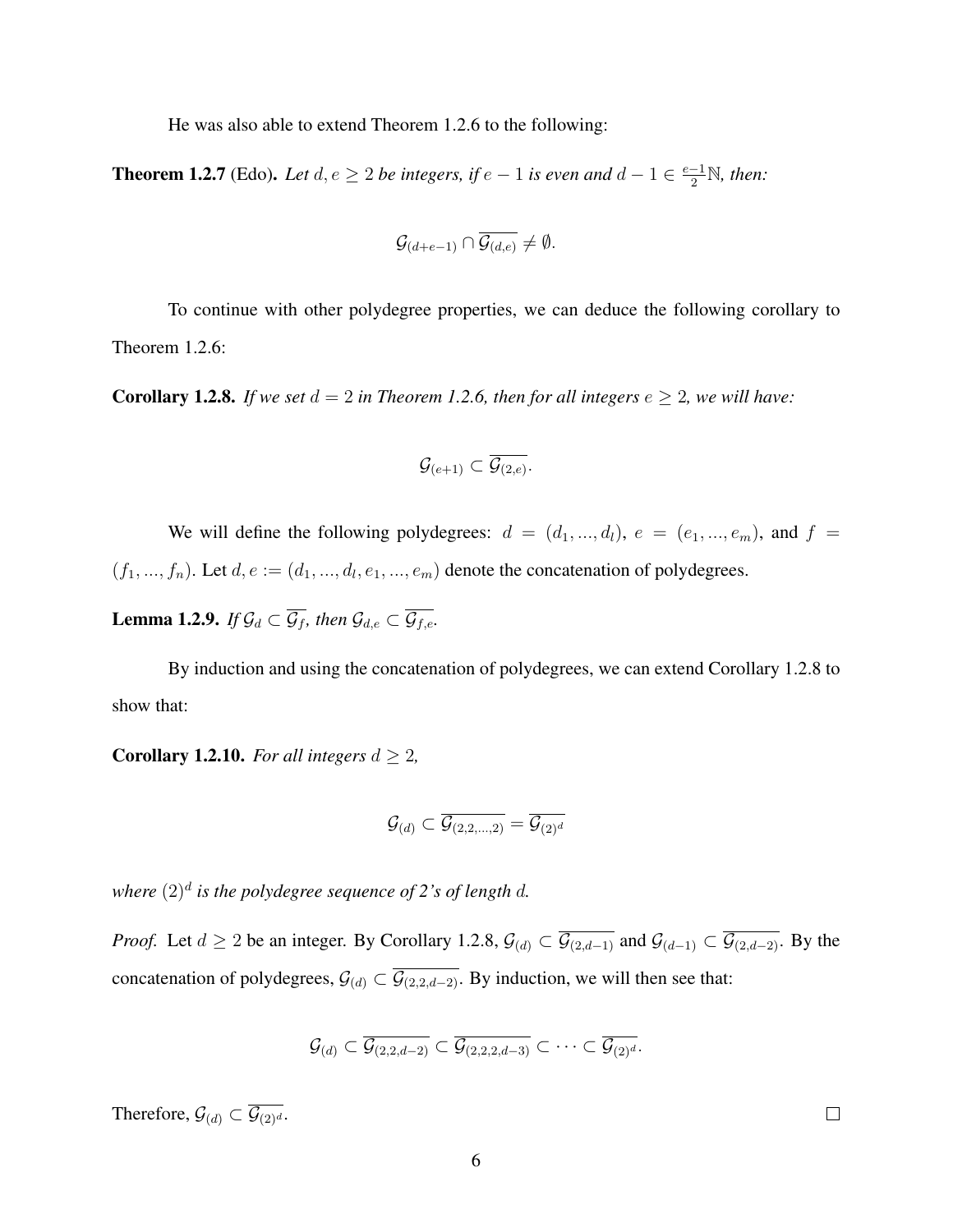In Chapter 4, we will prove that when we have a polydegree sequence of 2's of length 5 or greater, we will not be able to write it as a union of some  $\mathcal{G}_d$  for some polydegree d.

#### 1.3 Main Theorems

Theorems 1.2.6 and 1.2.7 are great improvements on Conjecture 1.2.4; however, it would be ideal to remove the restrictions on  $d$  and  $e$  in order to improve on this conjecture. In his paper, Edo points out that the next step is to prove that  $\mathcal{G}_{(8)} \cap \overline{\mathcal{G}_{(5,4)}} \neq \emptyset$ . These theorems and this last challenge gave motivation towards this dissertation.

In Chapter 2, we will be able to improve Conjecture 1.2.4 when  $e = 3$ :

**Theorem 1.3.1** (Main Theorem 1). *For all integers*  $d \geq 2$ ,  $\mathcal{G}_{(d+2)} \subset \overline{\mathcal{G}_{(d,3)}}$ .

In Chapter 3, using the same method from Chapter 2, we will show the first step in proving the conjecture when  $e = 4$  and  $2 \le d \le 45$ .

**Theorem 1.3.2** (Main Theorem 2). *For all integers*  $2 \le d \le 45$ ,  $\mathcal{G}_{(d+3)} \cap \overline{\mathcal{G}_{(d,4)}} \neq \emptyset$ .

In Chapter 4, we will discuss more about the union of polynomial automorphisms with a longer polydegree sequence.

**Theorem 1.3.3** (Main Theorem 3). Let  $b \ge 5$  *be an integer. Then*  $\overline{\mathcal{G}}_{(2)^b}$  *is not a union of some*  $\mathcal{G}_d$ *for some polydegree* d*.*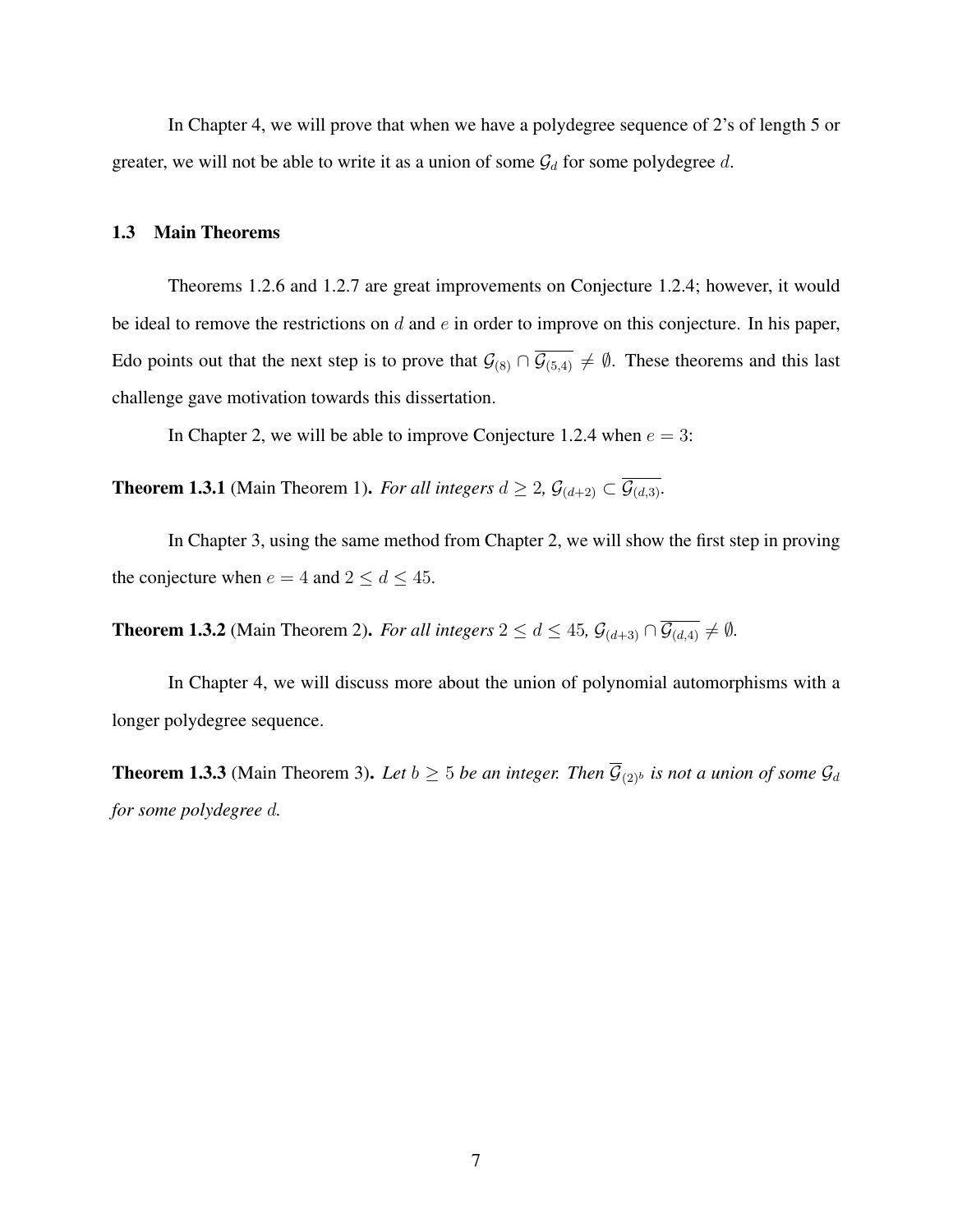#### CHAPTER 2

#### PROOF OF MAIN THEOREM 1

In Theorem 1.2.7, if we set  $e = 3$ , then we know for all integers  $d \geq 2$ ,  $\mathcal{G}_{(d+2)} \cap \overline{\mathcal{G}_{(d,3)}} \neq \emptyset$ . In this chapter, we will prove that we have inclusion, which will prove that Conjecture 1.2.4 is true when  $e = 3$ .

**Theorem 2.0.1.** *For all integers*  $d \geq 2$ ,  $\mathcal{G}_{(d+2)} \subset \overline{\mathcal{G}_{(d,3)}}$ *.* 

*Proof.* Let  $\sigma \in \mathcal{G}_{(d+2)}$  be a triangular automorphism of degree  $d+2$ . Then we can write

$$
\sigma = (r_1 X + \sum_{k=0}^{d+2} a_k Y^k, r_2 Y + r_3)
$$

for some  $r_1, r_2, a_{d+2} \in \mathbb{C}^*$  and  $r_3, a_i \in \mathbb{C}$  for  $0 \le i \le d+1$ . To prove  $\sigma \in \overline{\mathcal{G}_{(d,3)}}$  using the Valuation Criterion (1.1.6), we will explicitly construct an automorphism  $\sigma_Z \in \mathcal{G}(\mathbb{C}[Z])$  such that, writing  $\sigma_Z = (f_Z, g_Z)$  and working modulo  $Z, f_Z \equiv \sigma(X)$  and  $g_Z \equiv \sigma(Y)$ .

Let  $U(Y, Z), V(Y, Z), W(Y)$ , and  $W_1(Y)$  be arbitrary polynomials for now; we will define them momentarily, but we will assume  $\deg_Y U(Y, Z) = 3$ ,  $\deg_Y V(Y, Z) = d$ ,  $\deg W(Y) \leq d$ , and deg  $W_1(Y) \le d$ . Let us consider the following polynomial automorphisms:

$$
\tau_1 = (r_1 X + \frac{U(Y, Z)}{Z^d}, Y)
$$

$$
\alpha = (X, Y + Z^{d+1} X)
$$

$$
\tau_2 = (X - \frac{V(Y, Z)}{Z^d} + \frac{W(Y)}{Z} + W_1(Y), r_2 Y + r_3)
$$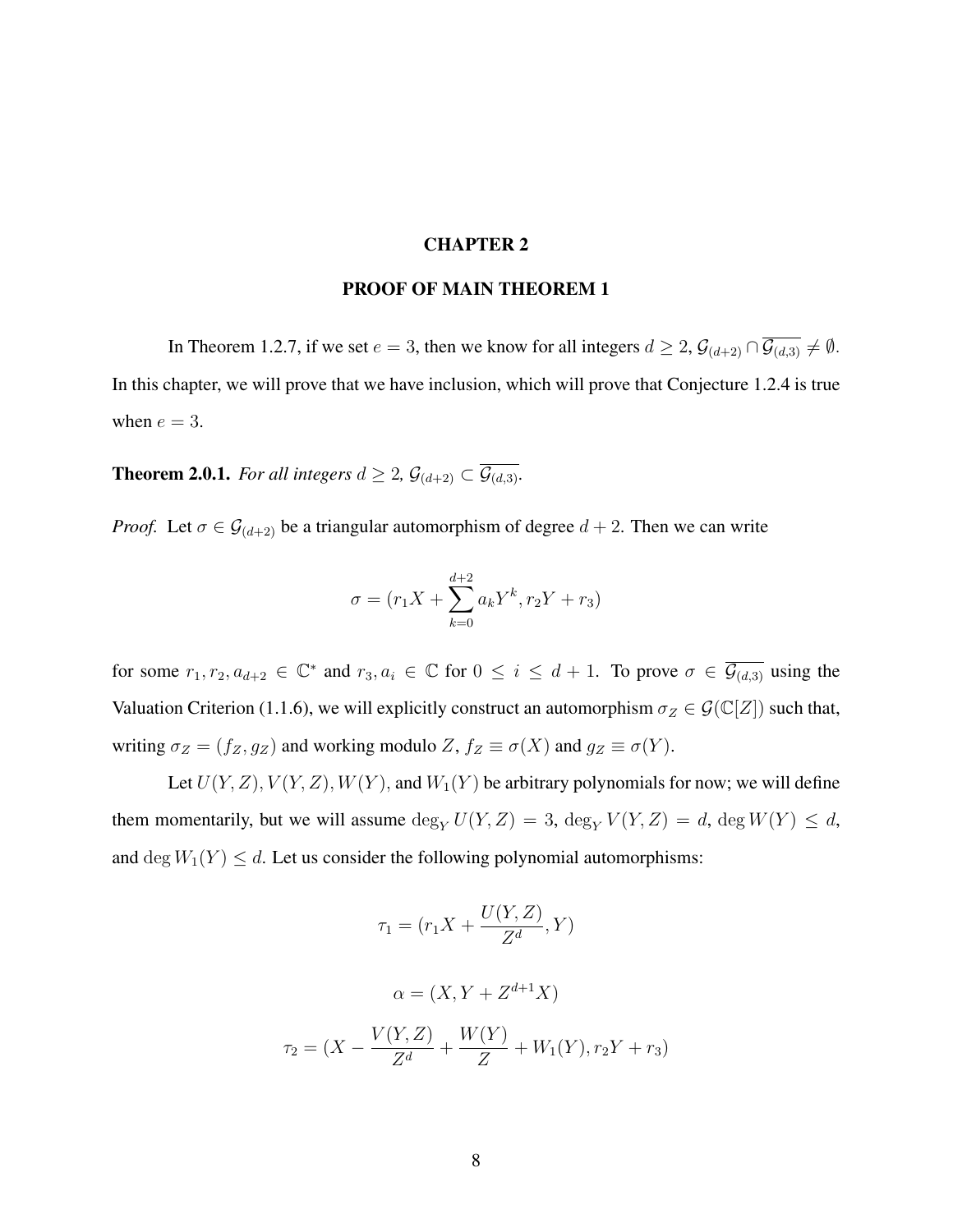Set  $\sigma_Z = \tau_2 \alpha \tau_1$ . Notice that  $\sigma_Z \in \mathcal{G}(\mathbb{C}((Z)))_{(d,3)}$ . Direct computation shows:

$$
f_Z = \sigma_Z(X) = r_1 X + \frac{U(Y, Z)}{Z^d} - \frac{V(Y + ZU(Y, Z), Z)}{Z^d} + \frac{W(Y + ZU(Y, Z))}{Z} + W_1(Y)
$$
  
\n
$$
g_Z = \sigma_Z(Y) = r_2 Y + Z^{d+1} r_1 X + ZU(Y, Z) + r_3
$$

and we will show  $f_Z, g_Z \in \mathbb{C}[Z][X, Y]$ , and

$$
\sigma_Z(X) \equiv r_1 X + \sum_{k=0}^{d+2} a_k Y^k \quad \text{mod } Z
$$
  

$$
\sigma_Z(Y) \equiv r_2 Y + r_3 \quad \text{mod } Z.
$$

We specify further that  $U(Y, Z) = \sum_{i=0}^{2} U_i(Y) Z^i \in \mathbb{C}[Y, Z]$  such that  $\deg_{(1, -1)} U(Y, Z) \leq$ 2. By the Formal Inverse Function Theorem [14], we define  $I(Y, Z) \in \mathbb{C}[[Y, Z]]$  to be the formal inverse of  $Y + ZU(Y, Z)$ . In other words,  $I(Y, Z)$  is the uniquely determined element in  $\mathbb{C}[[Y, Z]]$ satisfying  $I(Y + ZU(Y, Z), Z) = Y$ . We can write

$$
U(I(Y, Z), Z) = \sum_{k=0}^{\infty} v_k(Y) Z^k \in \mathbb{C}[[Y, Z]]
$$

where, a priori,  $v_k(Y) \in \mathbb{C}[[Y]]$ , but in fact we will see  $v_k(Y) \in \mathbb{C}[Y]$ . We now define  $V(Y, Z)$  as the truncation of  $U(I(Y, Z), Z)$ :

$$
V(Y, Z) = \sum_{k=0}^{d-2} v_k(Y) Z^k \in \mathbb{C}[Y, Z].
$$

Then we will have:

$$
U(Y, Z) = U(I(Y + ZU(Y, Z), Z), Z)
$$
  
\n
$$
\equiv V(Y + ZU(Y, Z), Z) \quad \text{mod } Z^{d-1}
$$
  
\n
$$
\equiv \sum_{k=0}^{d-2} v_k(Y + ZU(Y, Z))Z^k \quad \text{mod } Z^{d-1}.
$$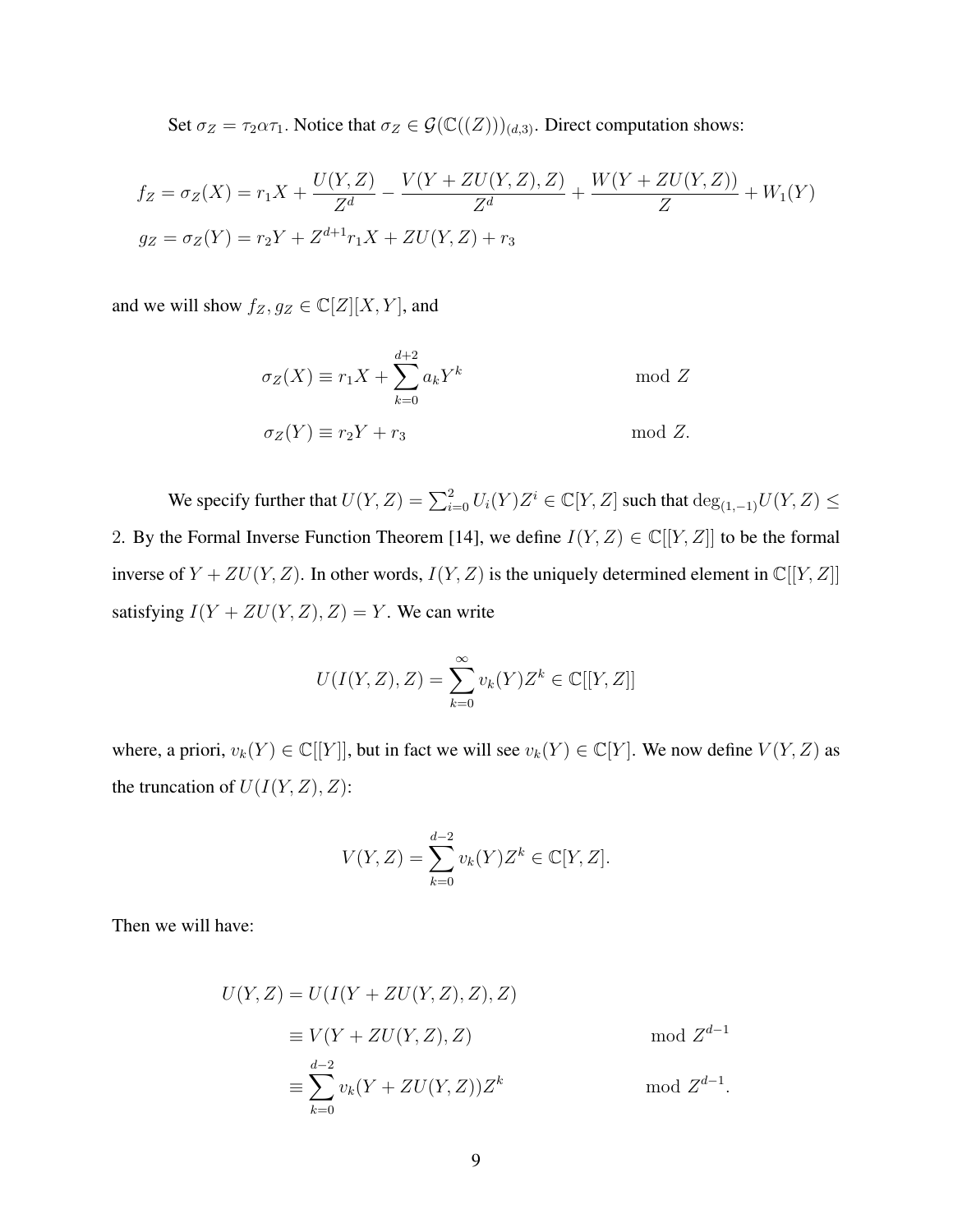Applying Taylor's Formula, we have

$$
U(Y, Z) = \sum_{m=0}^{d-2} Z^m \sum_{j=0}^m \frac{1}{j!} v_{m-j}^{(j)}(Y) U(Y, Z)^j.
$$

Recalling  $U(Y, Z) = U_0 + ZU_1 + Z^2U_2$ , we further specify  $U_0 = c_d Y^2$ ,  $U_1 = c_{d-1} Y^3$ , and  $U_2 = c_{d-2}Y^3$ , where  $c_d, c_{d-1}, c_{d-2} \in \mathbb{C}$  remain arbitrary for now. Then:

$$
U(Y,Z) = \sum_{m=0}^{d-2} Z^m \sum_{j=0}^m \sum_{0 \le 2a+3b \le j} \frac{1}{a!b!(j-2a-3b)!} v_{m-j}^{(j-a-2b)} U_0^{j-2a-3b} U_1^a U_2^b.
$$

Comparing coefficients of  $Z^k$ , we obtain the following recursive relation for  $v_k(Y)$ :

$$
v_0 = U_0
$$
  
\n
$$
v_1 = U_1 - v'_0 U_0
$$
  
\n
$$
v_2 = U_2 - [v'_1 U_0 + \frac{1}{2} v''_0 U_0^2 + v'_0 U_1]
$$
  
\n
$$
v_r = -\sum_{j=1}^r \sum_{0 \le 2a+3b \le j} \frac{1}{a! b! (j - 2a - 3b)!} v_{r-j}^{(j-a-2b)} U_0^{j-2a-3b} U_1^a U_2^b
$$
\n(2.0.1)

**Lemma 2.0.2.** deg  $v_r(Y) \leq r + 2$ .

*Proof.* Proof by induction. Writing  $U_0 = c_d Y^2$ ,  $U_1 = c_{d-1} Y^3$ , and  $U_2 = c_{d-2} Y^3$  as above,

$$
v_0 = U_0 = c_d Y^2,
$$

thus deg  $v_0 = 2$ .

$$
v_1 = U_1 - v'_0 U_0 = (c_{d-1} - 2c_d^2)Y^3,
$$

thus deg  $v_1 = 3$ .

$$
v_2 = U_2 - [v'_1 U_0 + \frac{1}{2} v''_0 U_0^2 + v'_0 U_1] = c_{d-2} Y^3 + c_d (-5c_{d-1} + 5c_d^2) Y^4,
$$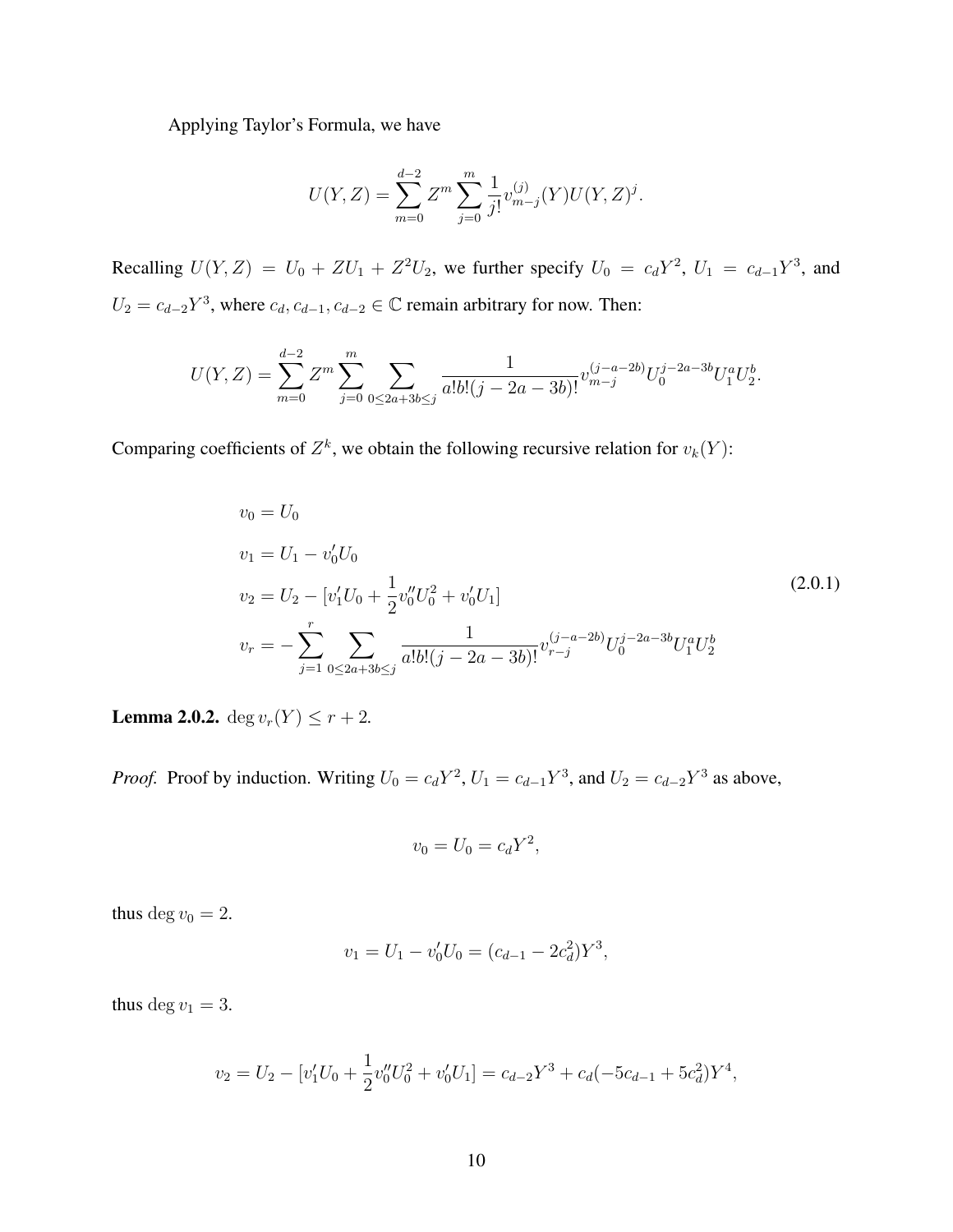thus deg  $v_2 = 4$ .

Now let's suppose  $\deg v_r(Y) \leq r + 2$ . We will show that  $\deg v_{r+1}(Y) \leq r + 3$ . By definition,

$$
v_{r+1} = -\sum_{j=1}^{r+1} \sum_{0 \le 2a+3b \le j} \frac{1}{a!b!(j-2a-3b)!} v_{r+1-j}^{(j-a-2b)} U_0^{j-2a-3b} U_1^a U_2^b
$$

Note the following degrees:

$$
\deg v_{r+1-j} \le r+3-j
$$
  

$$
\deg v_{r+1-j}^{(j-a-2b)} \le r+3-2j+a+2b
$$
  

$$
\deg U_0^{j-2a-3b} \le 2j-4a-6b
$$
  

$$
\deg U_1^a \le 3a
$$
  

$$
\deg U_2^b \le 3b
$$

When looking at each term in the above summation for  $v_{r+1}$ , we will see that

$$
\deg(v_{r+1-j}^{(j-a-2b)}U_0^{j-2a-3b}U_1^aU_2^b) \le r+3-b.
$$

 $\Box$ 

When  $b = 0$ , we will get the maximum degree of  $r + 3$ .

We can also study the forms of each  $v_k(Y)$  through the next lemma.

- **Lemma 2.0.3.** *1. If r is even,*  $v_r(Y) = \lambda_r c_d Y^{r+2} + \gamma_r Y^{r+1} + M_r(Y)$ *, with*  $\lambda_r \in \mathbb{Q}[c_d^2, c_{d-1}]$ *,*  $\gamma_r \in \mathbb{Q}[c_d, c_{d-1}, c_{d-2}]$ , and  $M_r(Y) \in \mathbb{C}[Y]$  such that  $\deg M_r(Y) \leq r$ .
	- 2. If r is odd,  $v_r(Y) = \lambda_r Y^{r+2} + \gamma_r Y^{r+1} + M_r(Y)$ , with  $\lambda_r \in \mathbb{Q}[c_d^2, c_{d-1}]$ ,  $\gamma_r \in \mathbb{Q}[c_d, c_{d-1}, c_{d-2}]$ , *and*  $M_r(Y) \in \mathbb{C}[Y]$  *such that* deg  $M_r(Y) \leq r$ .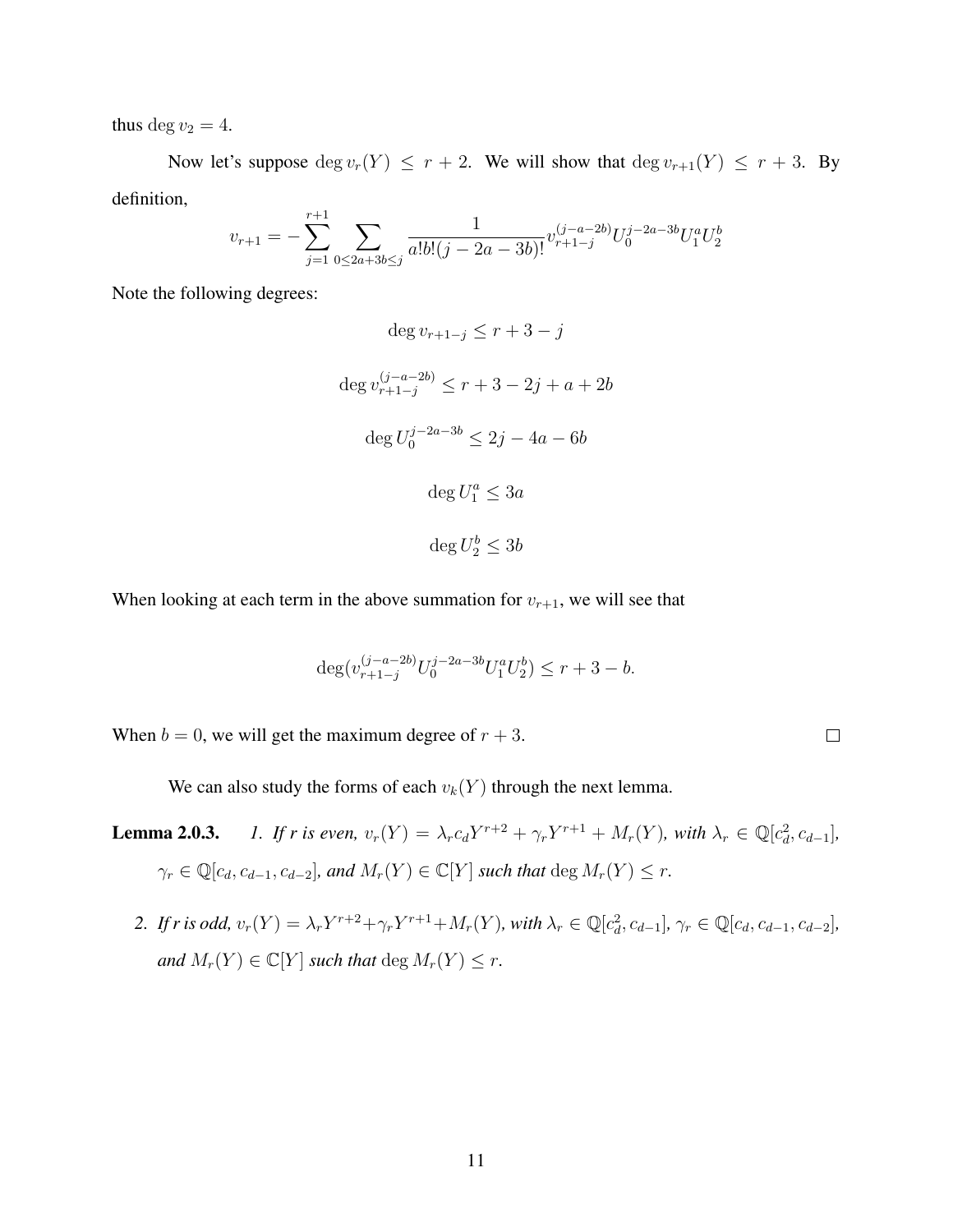*Proof.* We proceed by induction from Equation 2.0.1:

$$
r = 0: \t v_0(Y) = U_0 = c_d Y^2. \text{ Therefore } \lambda_0 = 1 \text{ and } \gamma_0 = 0.
$$
  
\n
$$
r = 1: \t v_1(Y) = U_1 - v'_0 U_0 = (c_{d-1} - 2c_d^2) Y^3. \text{ Therefore } \lambda_1 = c_{d-1} - 2c_d^2 \text{ and } \gamma_1 = 0.
$$
  
\n
$$
r = 2: \t v_2(Y) = U_2 - [v'_1 U_0 + \frac{1}{2} v''_0 U_0^2 + v'_0 U_1] = c_{d-2} Y^3 + c_d (-5c_{d-1} + 5c_d^2) Y^4.
$$
  
\nTherefore  $\lambda_2 = -5c_{d-1} + 5c_d^2$  and  $\gamma_2 = c_{d-2}$ .

Suppose  $v_k(Y) = \lambda_k c_d Y^{k+2} + \gamma_k Y^{k+1} + M_k(Y)$  when k is even or  $v_k = \lambda_k Y^{k+2} + \gamma_k Y^{k+1} +$  $M_k(Y)$  when k is odd with  $\lambda_k \in \mathbb{Q}[c_d^2, c_{d-1}], \gamma_k \in \mathbb{Q}[c_d, c_{d-1}, c_{d-2}]$ , and  $\deg M_k(Y) \leq k$  for all  $0 \leq k \leq r$ . We want to show that  $v_{r+1}(Y) = \lambda_{r+1}Y^{r+3} + \gamma_{r+1}Y^{r+2} + M_{r+1}(Y)$  when r is even or  $v_{r+1}(Y) = \lambda_{r+1} c_d Y^{r+3} + \gamma_{r+1} Y^{r+2} + M_{r+1}(Y)$  when r is odd with  $\lambda_{r+1} \in \mathbb{Q}[c_d^2, c_{d-1}]$ ,  $\gamma_{r+1} \in \mathbb{Q}[c_d, c_{d-1}, c_{d-2}],$  and  $\deg M_{r+1}(Y) \leq r+1.$ 

By definition,

$$
v_{r+1} = -\sum_{j=1}^{r+1} \sum_{0 \le 2a+3b \le j} \frac{1}{a!b!(j-2a-3b)!} v_{r+1-j}^{(j-a-2b)} U_0^{j-2a-3b} U_1^a U_2^b
$$

By the induction hypothesis,  $v_{r+1-j}$  has the correct form. There are two cases to consider:

1. When  $r + 1 - j$  is even:  $v_{r+1-j}(Y) = \lambda_{r+1-j} c_d Y^{r-j+3} + \gamma_{r+1-j} Y^{r-j+2} + M_{r+1-j}(Y)$  where  $\lambda_{r+1-j} \in \mathbb{Q}[c_d^2, c_{d-1}]$  and  $\gamma_{r+1-j} \in \mathbb{Q}[c_d, c_{d-1}, c_{d-2}]$ . Each term in the summation for  $v_{r+1}$ where  $r + 1 - j$  is even will have the form

$$
\beta_1\lambda_{r+1-j}c_d c_d^{j-2a-3b}c_{d-1}^a c_{d-2}^b Y^{r+3-b} + \beta_2\gamma_{r+1-j}c_d^{j-2a-3b}c_{d-1}^a c_{d-2}^b Y^{r+2-b} + K(Y)
$$

where  $\beta_1, \beta_2 \in \mathbb{C}$  and deg  $K(Y) \leq r + 1 - b$ .

When  $b = 0$ , we can see that the coefficient of  $Y^{r+3}$  will be  $\beta_1 \lambda_{r+1-j} c_d c_d^{j-2a}$  $\int_{d}^{j-2a} c_{d-1}^{a}$ . When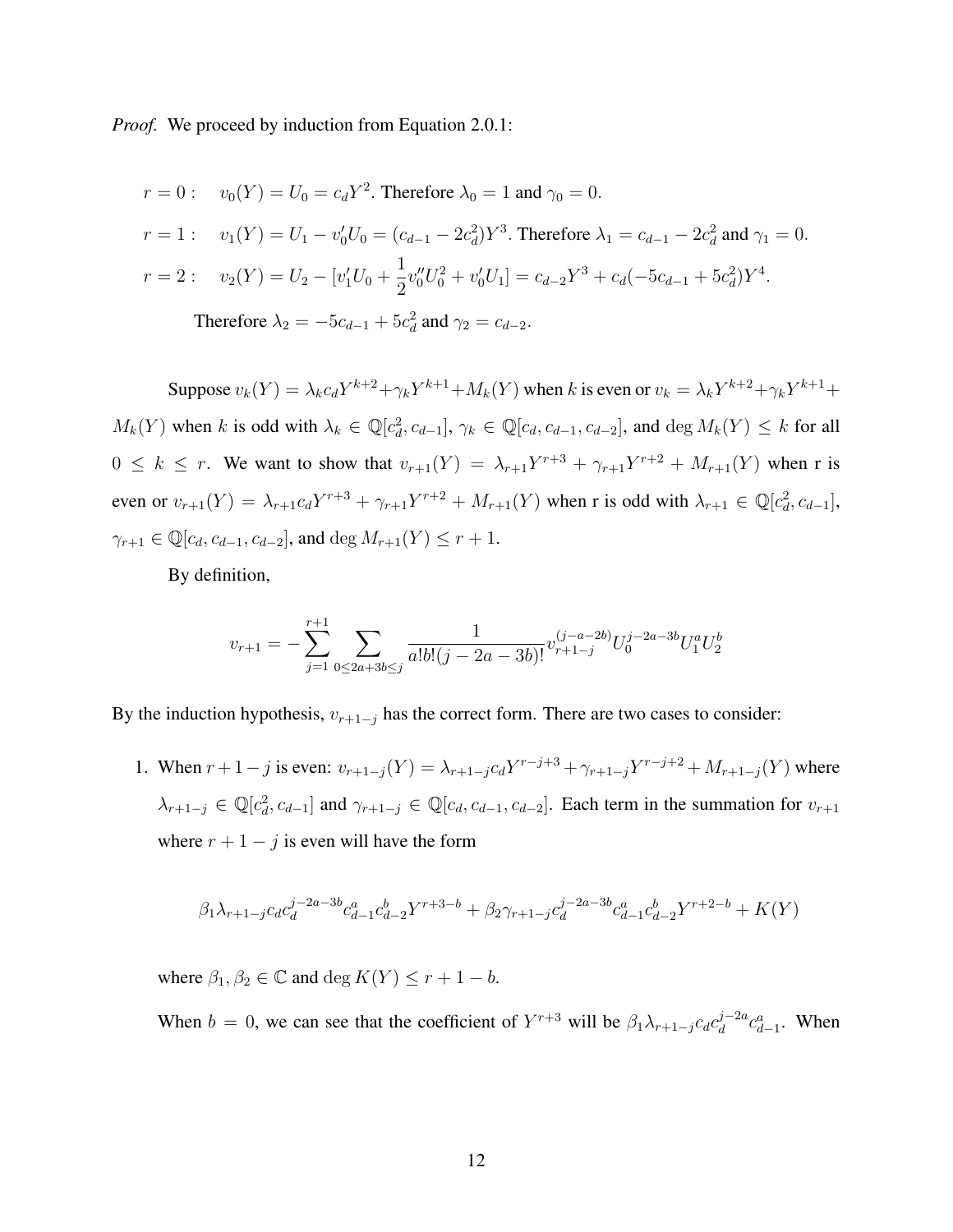$b = 1$  in the first term and  $b = 0$  in the second, the coefficient of  $Y^{r+2}$  will be

$$
\beta_1 \lambda_{r+1-j} c_d c_d^{j-2a-3} c_{d-1}^a c_{d-2} + \beta_2 \gamma_{r+1-j} c_d^{j-2a} c_{d-1}^a.
$$

2. When  $r + 1 - j$  is odd:  $v_{r+1-j}(Y) = \lambda_{r+1-j} Y^{r-j+3} + \gamma_{r+1-j} Y^{r-j+2} + M_{r+1-j}(Y)$  where  $\lambda_{r+1-j} \in \mathbb{Q}[c_d^2, c_{d-1}]$  and  $\gamma_{r+1-j} \in \mathbb{Q}[c_d, c_{d-1}, c_{d-2}].$ 

Each term in the summation for  $v_{r+1}$  where  $r + 1 - j$  is odd will have the form

$$
\beta_1 \lambda_{r+1-j} c_d^{j-2a-3b} c_{d-1}^a c_{d-2}^b Y^{r+3-b} + \beta_2 \gamma_{r+1-j} c_d^{j-2a-3b} c_{d-1}^a c_{d-2}^b Y^{r+2-b} + K(Y)
$$

where  $\beta_1, \beta_2 \in \mathbb{C}$  and deg  $K(Y) \leq r + 1 - b$ .

When  $b = 0$ , we can see that the coefficient of  $Y^{r+3}$  will be  $\beta_1 \lambda_{r+1-j} c_d^{j-2a}$  $\int_{d}^{j-2a} c_{d-1}^{a}$ . When  $b=1$ in the first term and  $b = 0$  in the second, the coefficient of  $Y^{r+2}$  will be

$$
\beta_1 \lambda_{r+1-j} c_d^{j-2a-3} c_{d-1}^a c_{d-2} + \beta_2 \gamma_{r+1-j} c_d^{j-2a} c_{d-1}^a.
$$

Now we will show:

1. When r is even,  $v_{r+1}(Y) = \lambda_{r+1} Y^{r+3} + \gamma_{r+1} Y^{r+2} + M_{r+1}(Y)$ .

If r is even and  $r + 1 - j$  is even, then j and  $j - 2a$  must be odd. So the coefficient of  $Y^{r+3}$ ,  $\beta_1\lambda_{r+1-j}c_d^{j-2a+1}$  $\delta_d^{j-2a+1} c_{d-1}^a \in \mathbb{Q}[c_d^2, c_{d-1}]$ . Call this term  $\delta_{r+1-j}$ .

If r is even and  $r + 1 - j$  is odd, then j and  $j - 2a$  must be even. So the coefficient of  $Y^{r+3}$ ,  $\beta_1\lambda_{r+1-j}c_d^{j-2a}$  $d_d^{j-2a}c_{d-1}^a \in \mathbb{Q}[c_d^2, c_{d-1}]$ . Call this term  $\delta'_{r+1-j}$ .

Therefore, the coefficient of  $Y^{r+3}$  in  $v_{r+1}$  will be

$$
\lambda_{r+1} = \sum_{r+1-j \text{ even}} \delta_{r+1-j} + \sum_{r+1-j \text{ odd}} \delta'_{r+1-j} \in \mathbb{Q}[c_d^2, c_{d-1}].
$$

It is easy to see that the coefficient of  $Y^{r+2}$  in  $v_{r+1}$  will be in  $\mathbb{Q}[c_d, c_{d-1}, c_{d-2}]$ .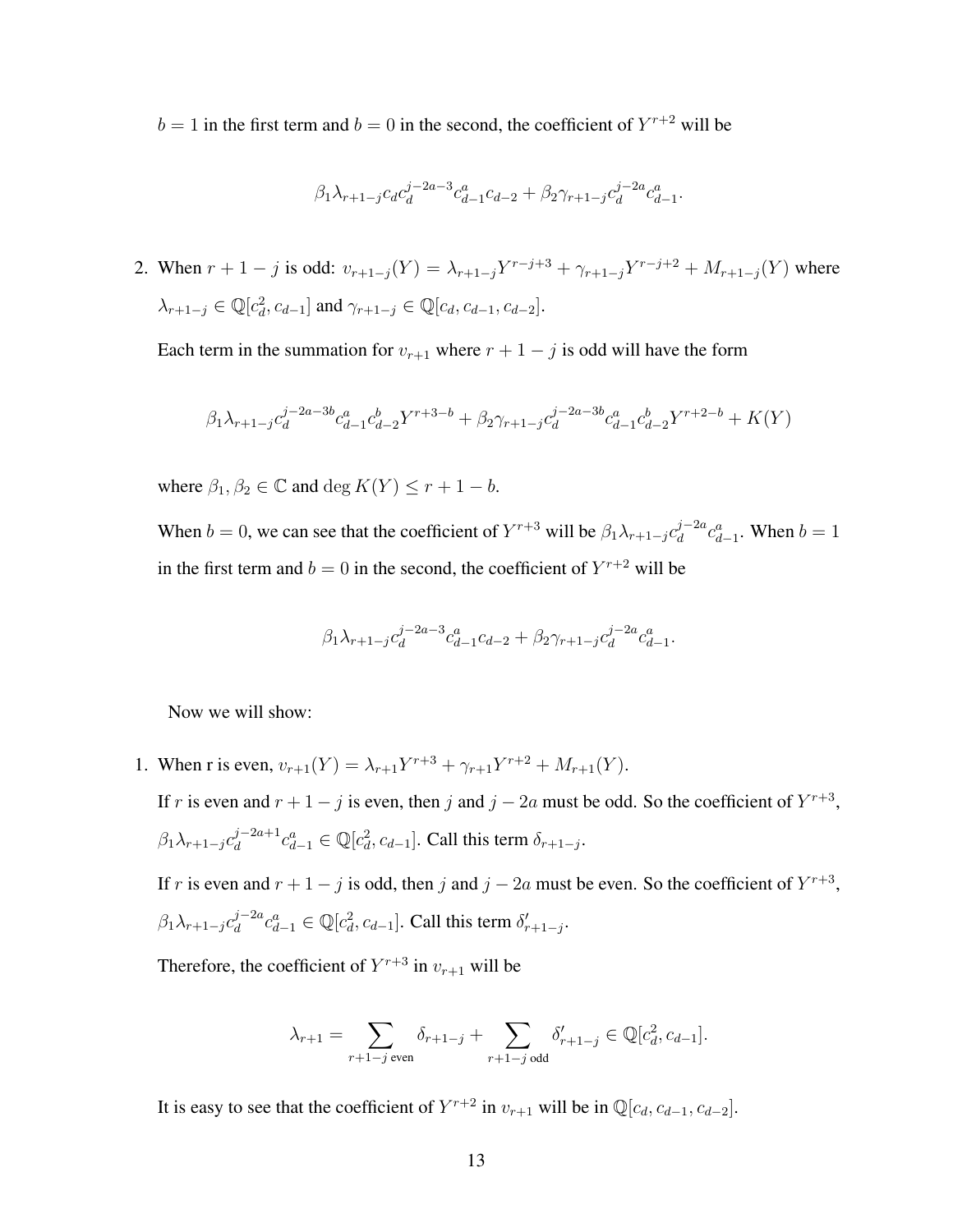Therefore,  $v_{r+1}(Y) = \lambda_{r+1} Y^{r+3} + \gamma_{r+1} Y^{r+2} + M_{r+1}(Y)$  where  $\lambda_{r+1} \in \mathbb{Q}[c_d^2, c_{d-1}]$  and  $\gamma_{r+1} \in \mathbb{Q}[c_d, c_{d-1}, c_{d-2}].$ 

2. When r is odd,  $v_{r+1}(Y) = \lambda_{r+1} c_d Y^{r+3} + \gamma_{r+1} Y^{r+2} + M_{r+1}(Y)$ .

If r is odd and  $r + 1 - j$  is even, then j and  $j - 2a$  must be even. So the coefficient of  $Y^{r+3}$ ,  $\beta_1 \lambda_{r+1-j} c_d c_d^{j-2a}$  $d_d^{j-2a}c_{d-1}^a = c_d(\beta_1\lambda_{r+1-j}c_d^{j-2a})$  $\int_{d}^{j-2a} c_{d-1}^{a}$ ). Set  $\nu_{r+1-j} = \beta_1 \lambda_{r+1-j} c_d^{j-2a}$  $d^{j-2a}c_{d-1}^a \in$  $\mathbb{Q}[c_d^2, c_{d-1}].$ 

If r is odd and  $r + 1 - j$  is odd, then j and  $j - 2a$  must be odd. So the coefficient of  $Y^{r+3}$ ,  $\beta_1\lambda_{r+1-j}c_d^{j-2a}$  $d_d^{j-2a}c_{d-1}^a = c_d(\beta_1\lambda_{r+1-j}c_d^{j-2a-1})$  $\int_{d}^{j-2a-1} c_{d-1}^{a}$ ). Now,  $j-2a-1$  is even. Set  $\nu'_{r+1-j} =$  $\beta_1\lambda_{r+1-j}c_d^{j-2a-1}$  $\int_{d}^{j-2a-1} c_{d-1}^{a} \in \mathbb{Q}[c_d^2, c_{d-1}].$ 

Therefore, the coefficient of  $Y^{r+3}$  in  $v_{r+1}$  will be  $c_d \lambda_{r+1}$  where

$$
\lambda_{r+1} = \sum_{r+1-j \text{ even}} \nu_{r+1-j} + \sum_{r+1-j \text{ odd}} \nu'_{r+1-j} \in \mathbb{Q}[c_d^2, c_{d-1}].
$$

It is easy to see that the coefficient of  $Y^{r+2}$  in  $v_{r+1}$  will be in  $\mathbb{Q}[c_d, c_{d-1}, c_{d-2}]$ .

Therefore,  $v_{r+1}(Y) = \lambda_{r+1}c_dY^{r+3} + \gamma_{r+1}Y^{r+2} + M_{r+1}(Y)$  where  $\lambda_{r+1} \in \mathbb{Q}[c_d^2, c_{d-1}]$  and  $\gamma_{r+1} \in \mathbb{Q}[c_d, c_{d-1}, c_{d-2}].$ 

Using the recursive definition for  $v_r(Y)$ , Equation 2.0.1, we are able to write a recursive formula for  $\lambda_r$ . Since  $\lambda_r$  is the coefficient of  $Y^{r+2}$ , we will take  $b = 0$ :

$$
v_r|_{b=0} = -\sum_{j=1}^r \sum_{0 \le 2a \le j} \frac{1}{a!(j-2a)!} v_{r-j}^{(j-a)} U_0^{j-2a} U_1^a
$$
  
= 
$$
-\sum_{j=1}^r \sum_{0 \le 2a \le j} \frac{1}{a!(j-2a)!} (\lambda_{r-j} Y^{r-j+2})^{(j-a)} c_d^{j-2a} c_{d-1}^a Y^{2j-a}
$$
  
= 
$$
-\sum_{j=1}^r \sum_{0 \le 2a \le j} \frac{(r-j+2) \cdots (r-2j+a+3)}{a!(j-2a)!} \lambda_{r-j} c_d^{j-2a} c_{d-1}^a Y^{r+2}
$$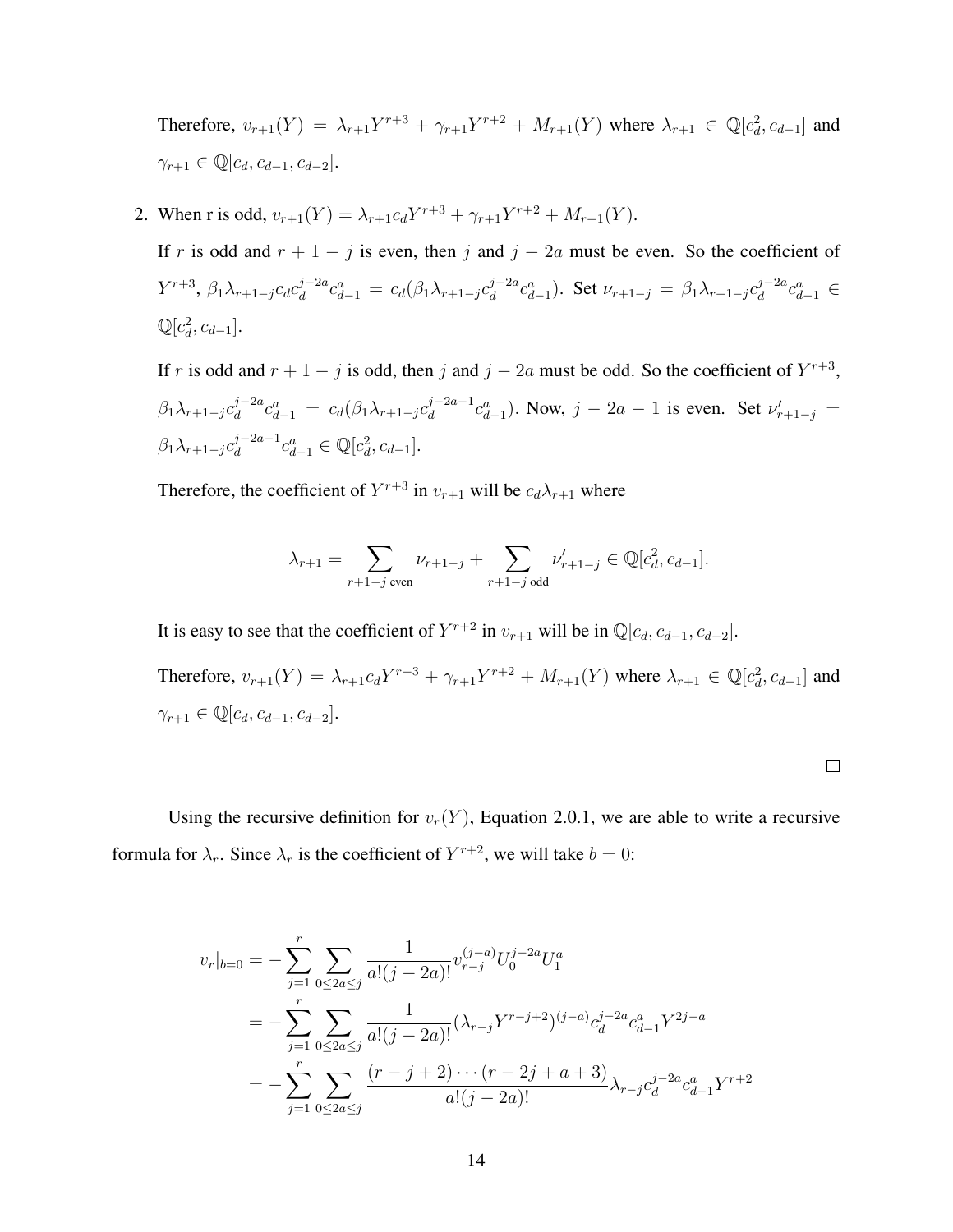Therefore

$$
\lambda_r = -\sum_{j=1}^r \sum_{0 \le 2a \le j} \frac{(r-j+2)!}{a!(j-2a)!(r-2j+a+2)!} \lambda_{r-j} c_d^{j-2a} c_{d-1}^a \tag{2.0.2}
$$

Recall that we want to show  $\sigma_Z \in \mathbb{C}[Z][X, Y]$  and

$$
\sigma_Z \equiv (r_1 X + \sum_{k=0}^{d+2} a_k Y^k, r_2 Y + r_3) \mod Z.
$$

For the sake of simplicity, let us write  $\sigma_Z(X)$  as

$$
\sigma_Z(X) = r_1 X + \sum \mu_{s,t} \frac{Y^s}{Z^t}.
$$

Taking a look at the degrees, we obtain the following lemma:

**Lemma 2.0.4.** *Let*  $P(Y, Z) \in \mathbb{C}[Y, Z]$  *be an arbitrary polynomial. If* deg<sub>(1,−1)</sub>  $P(Y, Z) = r$ *, then* deg<sub>(1,-1)</sub>  $P(Y + ZU(Y, Z), Z) \leq r$ .

*Proof.* Suppose  $\deg_{(1,-1)}P(Y,Z) = r$ . Recall that  $\deg_{(1,-1)}U(Y,Z) \leq 2$ . Thus  $\deg_{(1,-1)} ZU(Y,Z) \leq 1$ , which implies that  $\deg_{(1,-1)}(Y + ZU(Y,Z)) = 1$ . When composing  $P(Y, Z)$  with a degree one polynomial the homogeneous degree of  $P(Y + ZU(Y, Z), Z)$  will never be increased. Therefore,  $\deg_{(1,-1)} P(Y + ZU(Y,Z), Z) \leq r$ .  $\Box$ 

Note a few more homogeneous degrees of some important polynomials for the next step in our computation:

$$
\deg_{(1,-1)} V(Y,Z) = 2 \qquad \text{(by Lemma 2.0.2)}
$$

$$
\deg_{(1,-1)} \frac{V(Y,Z)}{Z^d} = d + 2.
$$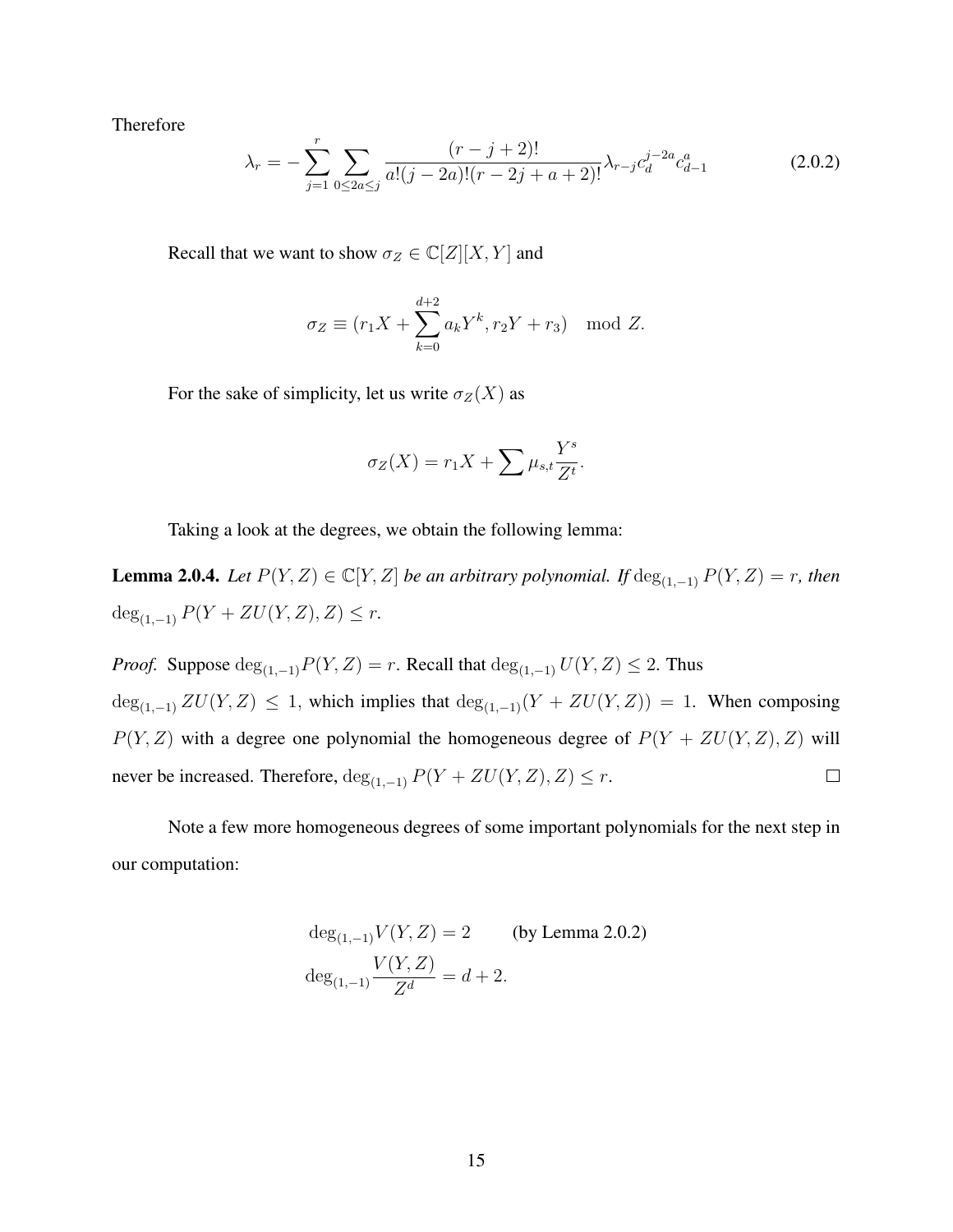Therefore we have

$$
\deg_{(1,-1)} \sigma_Z(X)
$$
  
=  $\deg_{(1,-1)} \left( \frac{U(Y,Z)}{Z^d} - \frac{V(Y + ZU(Y,Z),Z)}{Z^d} + \frac{W(Y + ZU(Y,Z))}{Z} + W_1(Y) \right)$   
 $\leq d + 2.$ 

From this, we can conclude that for  $s > d+2$ ,  $\mu_{s,0} = 0$ . More generally, for  $s+t > d+2$ ,  $\mu_{s,t} = 0$ . Since  $U(Y, Z) \equiv V(Y + ZU(Y, Z), Z) \mod Z^{d-1}$ ,  $\mu_{s,t} = 0$ , for  $t > 1$ . All that is left to show is what happens when  $t = 0$  and  $t = 1$ .

To make computations easier, we will multiply  $\sigma_Z(X)$  by  $Z^d$  to get:

$$
\sigma_Z(Z^dX) - Z^dr_1X = U(Y, Z) - V(Y + ZU, Z) + Z^{d-1}W(Y + ZU) + Z^dW_1(Y + ZU)
$$
  
\n
$$
\equiv Z^{d-1}v_{d-1}(Y + ZU) + Z^dv_d(Y + ZU) + Z^{d-1}W(Y + ZU)
$$
  
\n
$$
+ Z^dW_1(Y + ZU)
$$
 mod  $Z^{d+1}$   
\n
$$
\equiv Z^{d-1}[v_{d-1}(Y) + W(Y)]
$$
  
\n
$$
+ Z^d[U_0v'_{d-1}(Y) + U_0W'(Y) + v_d(Y) + W_1(Y)]
$$
 mod  $Z^{d+1}$ 

Recall that we have yet to specify  $c_d$ ,  $c_{d-1}$ ,  $c_{d-2} \in \mathbb{C}$ , and  $W(Y)$ ,  $W_1(Y) \in \mathbb{C}[Y]$ . The next step is to show that we can specify these such that  $v_{d-1}(Y) + W(Y) = 0$  and  $U_0v'_{d-1}(Y) +$  $U_0W'(Y) + v_d(Y) + W_1(Y) = \sum_{k=0}^{d+2} a_k Y^k.$ 

When d is odd, we have  $v_{d-1}(Y) = \lambda_{d-1} c_d Y^{d+1} + \gamma_{d-1} Y^d + M_{d-1}(Y)$ , where  $\deg M_{d-1}(Y)$  $\leq d-1$ . We can set  $W(Y) = -\gamma_{d-1}Y^d - M_{d-1}(Y)$  and, therefore, we will need  $\lambda_{d-1}c_dY^{d+1} = 0$ . When d is even, we have  $v_{d-1}(Y) = \lambda_{d-1} Y^{d+1} + \gamma_{d-1} Y^d + M_{d-1}(Y)$ , where  $\deg M_{d-1}(Y) \leq d-1$ . We can set  $W(Y) = -\gamma_{d-1}Y^d - M_{d-1}(Y)$  and again need  $\lambda_{d-1}Y^{d+1} = 0$ . In either case, we have specified  $W(Y)$ ; suppose we have chosen  $c_d$ ,  $c_{d-1}$  such that  $\lambda_{d-1} = 0$ . Then

$$
U_0[v_{d-1}(Y) + W(Y)]' + v_d(Y) + W_1(Y) = v_d(Y) + W_1(Y).
$$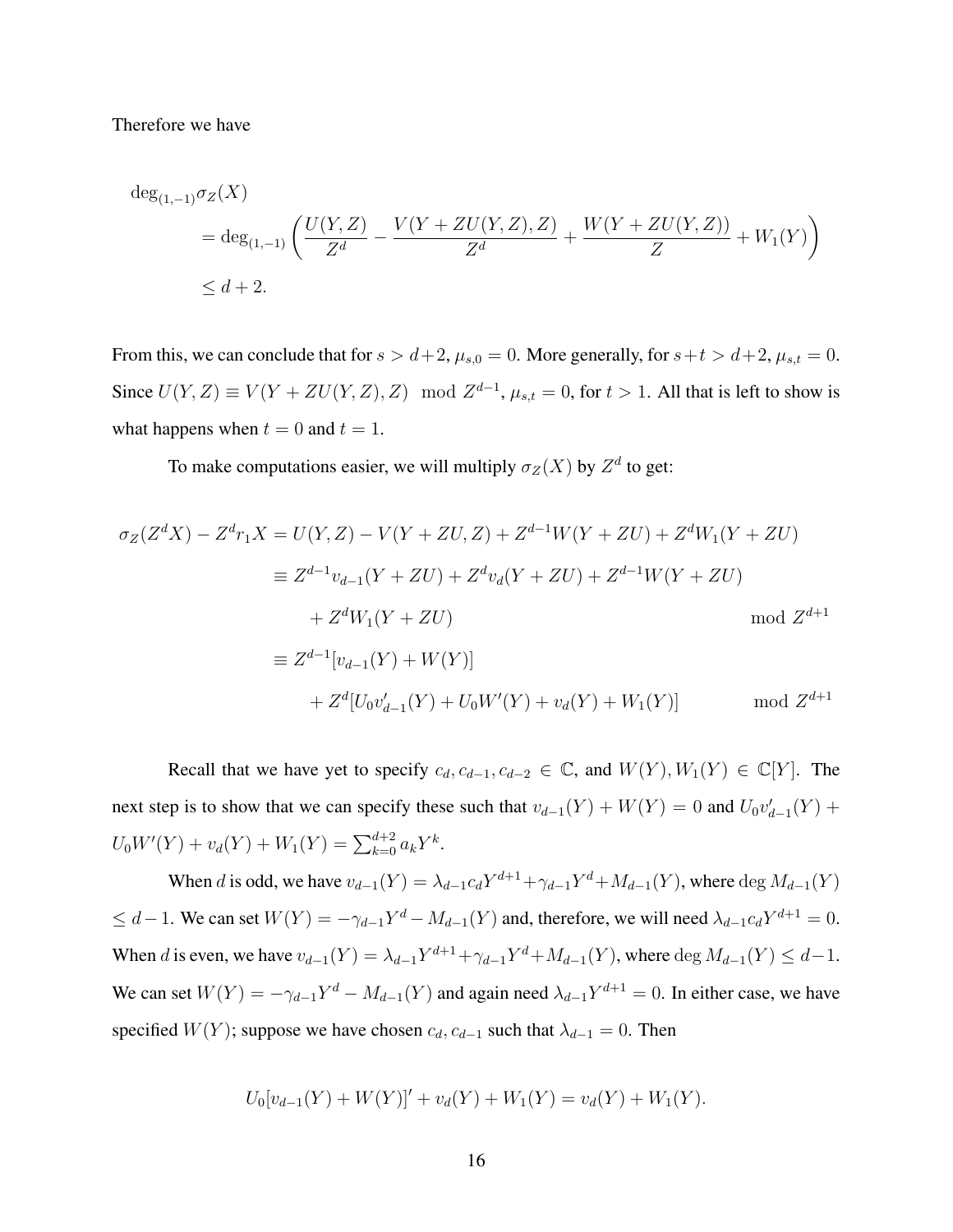We want to show that we can have

$$
v_d(Y) + W_1(Y) = \sum_{k=0}^{d+2} a_k Y^k.
$$

That is, when  $d$  is odd:

$$
\lambda_d Y^{d+2} + \gamma_d Y^{d+1} + M_d(Y) + W_1(Y) = \sum_{k=0}^{d+2} a_k Y^k
$$

when  $d$  is even:

$$
\lambda_d c_d Y^{d+2} + \gamma_d Y^{d+1} + M_d(Y) + W_1(Y) = \sum_{k=0}^{d+2} a_k Y^k.
$$

where  $\deg M_d(Y) \leq d$ . We need  $\lambda_d \in \mathbb{C}^*$  and  $\gamma_d \in \mathbb{C}[c_{d-2}]\backslash \mathbb{C}$  after choosing  $c_d, c_{d-1}$ . In summary, we need to show that we can choose  $c_d$ ,  $c_{d-1}$  such that:

- 1.  $\lambda_{d-1} = 0$
- 2.  $\lambda_d$  is an arbitrary element of  $\mathbb{C}^*$
- 3.  $\gamma_d \in \mathbb{C}[c_{d-2}]\backslash \mathbb{C}$ .

Taking a closer look at the  $\lambda_i$ 's, we can write

$$
\lambda_i = c_{d-1}^{\lfloor \frac{i+1}{2} \rfloor} c_d^{\epsilon_i} Q_i \left( \frac{c_d^2}{c_{d-1}} \right)
$$

where  $\epsilon_i =$  $\sqrt{ }$  $\int$  $\overline{\mathcal{L}}$ 0 if i is odd 1 if i is even.

Using the recursive formula for  $\lambda_i$ , Equation 2.0.2, we can derive an explicit formula for  $Q_r$ :

### Lemma 2.0.5.

$$
Q_{n-1}\left(\frac{c_d^2}{c_{d-1}}\right) = \frac{1}{(n+1)!} \sum_{l=0}^{\lfloor \frac{n}{2} \rfloor} (-1)^{l+n+1} \frac{(2n-l)!}{l!(n-2l)!} \left(\frac{c_d^2}{c_{d-1}}\right)^{\lfloor \frac{n}{2} \rfloor - l}
$$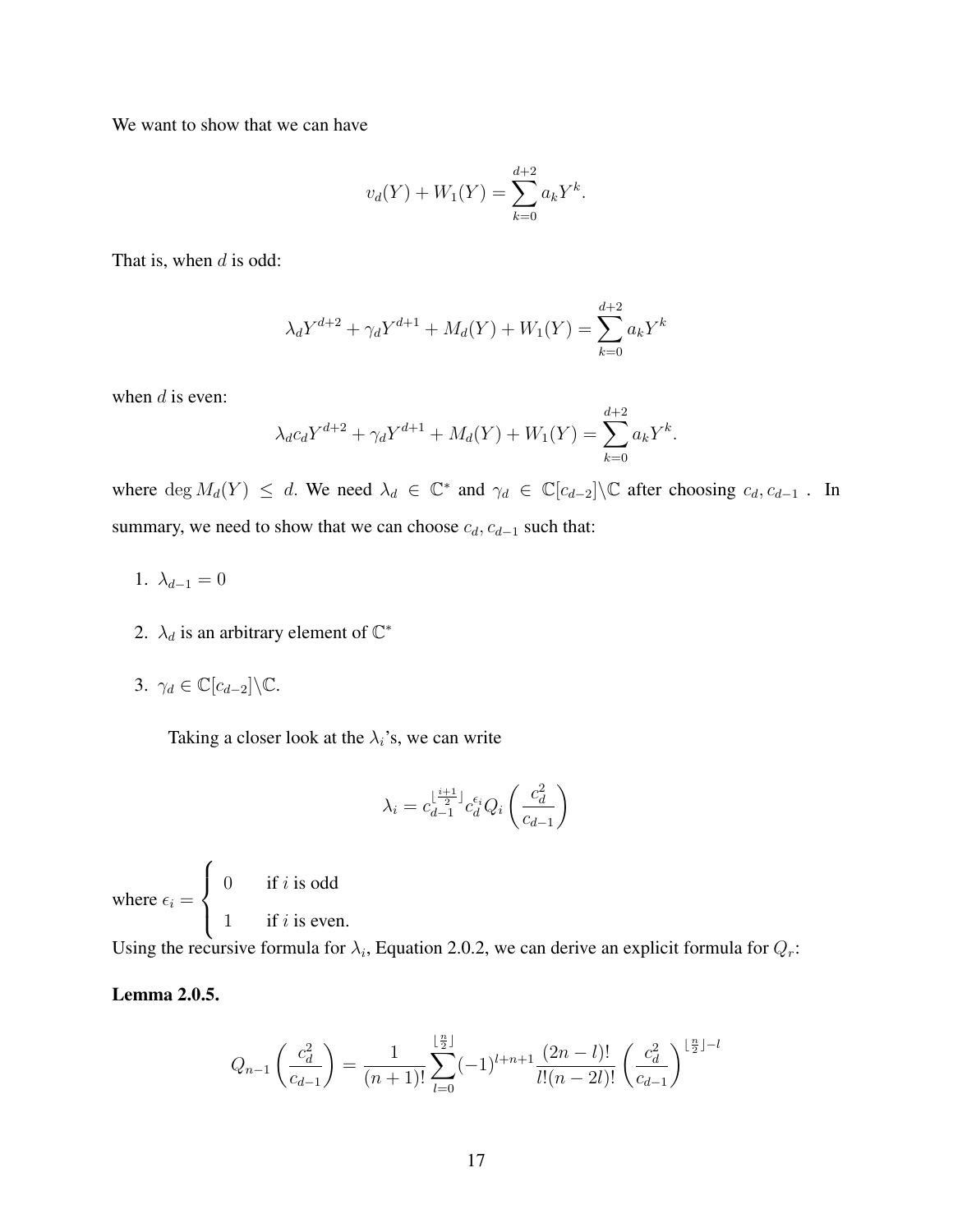*Proof.* The proof is by induction on n.

 $n=1:Q_{0}=\frac{2!}{2!}\left(\frac{c_{d}^{2}}{c_{d-1}}\right)$  $\bigg( \bigg)^0 = 1$  and by definition of  $\lambda_0$ ,  $\lambda_0 = c_d$  which would imply that  $Q_0 = 1$ . Let's suppose that for all integers  $1\leq n\leq r,$ 

$$
Q_{n-1}\left(\frac{c_d^2}{c_{d-1}}\right) = \frac{1}{(n+1)!} \sum_{l=0}^{\lfloor \frac{n}{2} \rfloor} (-1)^{l+n+1} \frac{(2n-l)!}{l!(n-2l)!} \left(\frac{c_d^2}{c_{d-1}}\right)^{\lfloor \frac{n}{2} \rfloor - l}
$$

.

We will show that

$$
Q_r\left(\frac{c_d^2}{c_{d-1}}\right) = \frac{1}{(r+2)!} \sum_{l=0}^{\lfloor \frac{r+1}{2} \rfloor} (-1)^{l+r+2} \frac{(2r+2-l)!}{l!(r+1-2l)!} \left(\frac{c_d^2}{c_{d-1}}\right)^{\lfloor \frac{r+1}{2} \rfloor-l}
$$

using the recursive formula for  $\lambda_r$ .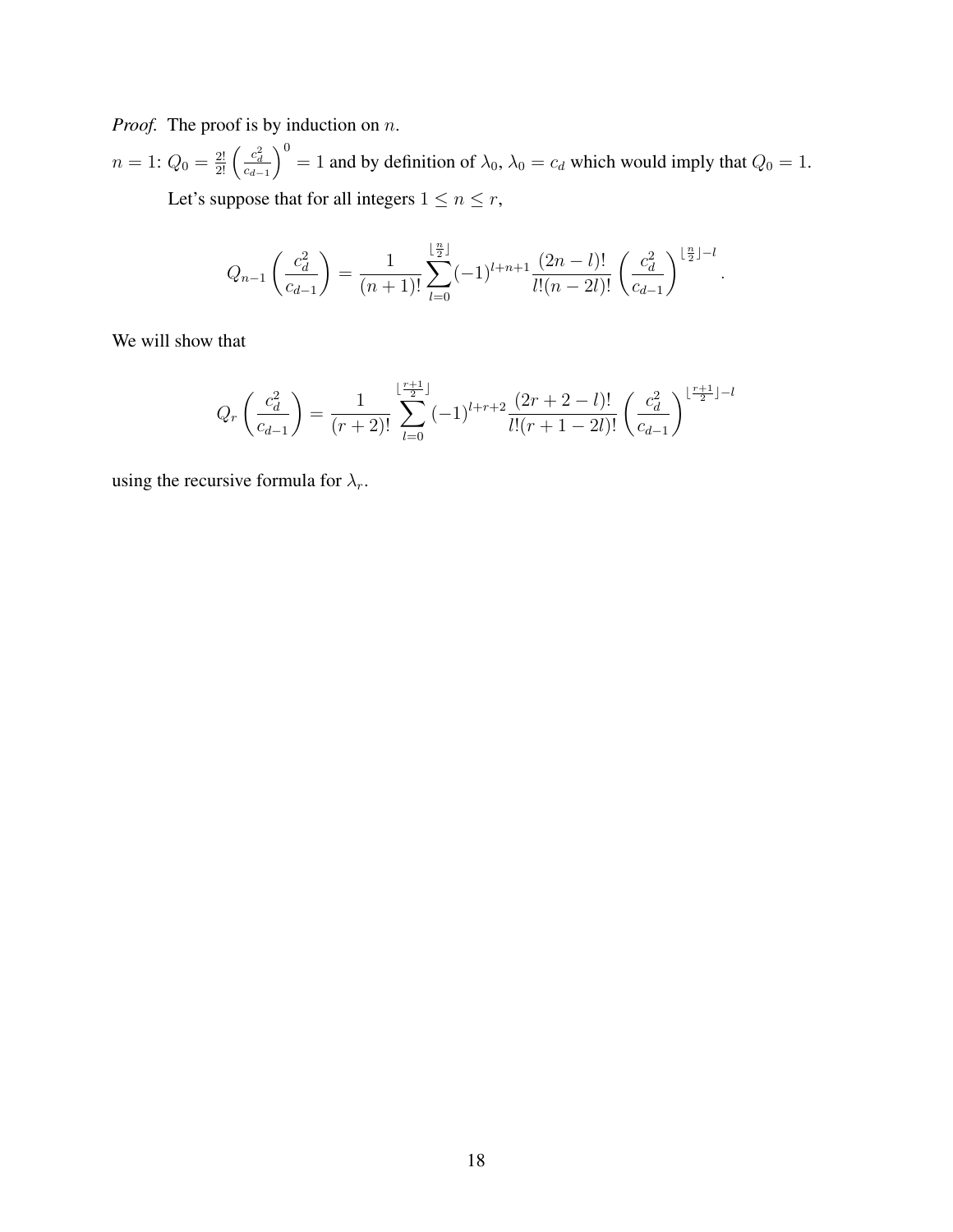$$
\begin{split} \lambda_{r}&=-\sum_{j=1}^{r}\sum_{0\leq 2a\leq j}\frac{(r-j+2)!}{a!(j-2a)!(r-2j+a+2)!}\lambda_{r-j}c_{d}^{j-2a}c_{d-1}^{a}\\ &= -\sum_{j=1}^{r}\sum_{0\leq 2a\leq j}\frac{(r-j+2)!}{a!(j-2a)!(r-2j+a+2)!}(c_{d-1}^{\lfloor \frac{r-j+1}{2} \rfloor}c_{d}^{i-j})Q_{r-j}\left(\frac{c_{d}^{2}}{c_{d-1}}\right)c_{d}^{j-2a}c_{d-1}^{a}\\ &= -\sum_{j=1}^{r}\sum_{0\leq 2a\leq j}\sum_{l=0}^{\lfloor \frac{r-j+1}{2} \rfloor}\frac{(-1)^{l+r-j+2}(2r-2j+2-l)!}{a!(j-2a)!(r-2j+a+2)!l!(r-j+1-2l)!}\left(\frac{c_{d}^{2}}{c_{d-1}}\right)^{\lfloor \frac{r-j+1}{2} \rfloor-l}\\ &= \sum_{j=1}^{r}\sum_{0\leq 2a\leq j}\sum_{l=0}^{\lfloor \frac{r-j+1}{2} \rfloor} \frac{(-1)^{l+r-j+3}(2r-2j+2-l)!}{a!(j-2a)!(r-2j+a+2)!l!(r-j+1-2l)!}c_{d}^{r-2l-2a}c_{d-1}^{l+a}\\ &= -\sum_{l=0}^{r}\sum_{0\leq 2a\leq j}\sum_{l=0}^{\lfloor \frac{r-j+1}{2} \rfloor}\frac{(-1)^{l+r-j+3}(2r-2j+2-l)!}{a!(j-2a)!(r-2j+a+2)!l!(r-j+1-2l)!}c_{d}^{r-2l-2a}c_{d-1}^{l+a}\\ &+\sum_{j=0}^{r}\sum_{0\leq 2a\leq j}\sum_{l=0}^{\lfloor \frac{r-j+1}{2} \rfloor}\frac{(-1)^{l+r-j+1}(2r-2j+2-l)!}{a!(j-2a)!(r-2j+a+2)!l!(r-j+1-2l)!}c_{d}^{r-2l-2a}c_{d-1}^{l+a}\\ &= c_{d}^{i}c_{d-1}^{\lfloor \frac{r+1}{2} \rfloor}\sum_{l=0}^{\lfloor \frac{r+j
$$

Since  $\lambda_r = c_{d-1}^{\lfloor \frac{r+1}{2} \rfloor}$  $\frac{\lfloor\frac{r+1}{2}\rfloor}{d-1}c_d^{\epsilon_r}Q_r\left(\frac{c_d^2}{c_{d-1}}\right)$ , we deduce that

$$
Q_r\left(\frac{c_d^2}{c_{d-1}}\right) = \sum_{l=0}^{\lfloor \frac{r+1}{2} \rfloor} (-1)^{l+r+2} \frac{(2r+2-l)!}{(r+2)! l! (r+1-2l)!} \left(\frac{c_d^2}{c_{d-1}}\right)^{\lfloor \frac{r+1}{2} \rfloor - l},
$$

and this completes the induction step and the proof.

†This sum is equal to zero. See Appendix A for proof.

There is an unexpected link between this problem and the theory of hypergeometric functions. For a general reference on Hypergeometric Functions, see [10].

 $\hfill \square$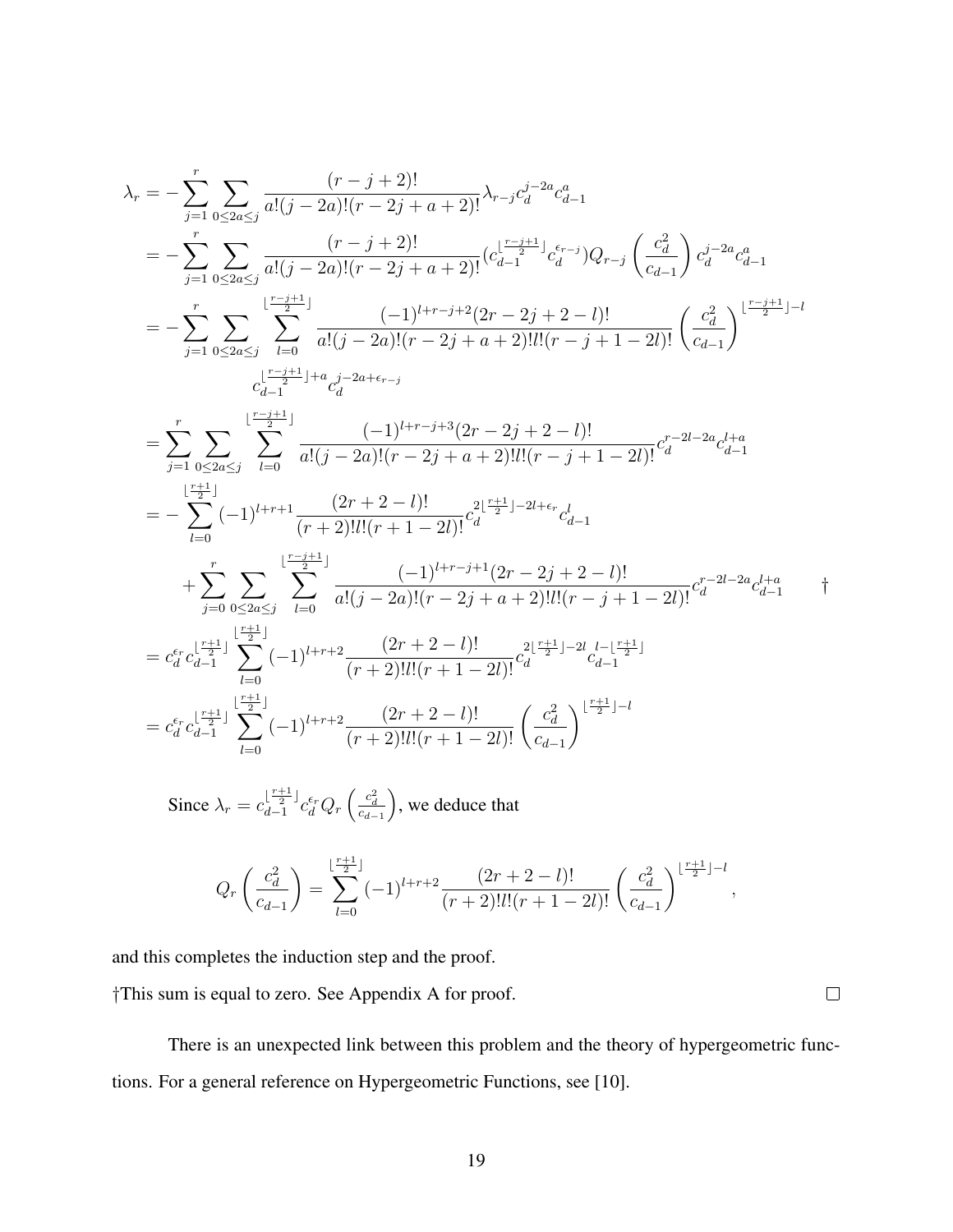**Lemma 2.0.6** (Gauss hypergeometric polynomials [2]). Let  $n \geq 2$  be an integer. Let  $Q_{n-1}$  be *defined as in Lemma 2.0.5. We have:*

- *1.* deg  $Q_{n-1} = \lfloor \frac{n}{2} \rfloor$  $\frac{n}{2}$  *and*  $Q_{n-1}(t)$  ≠ 0 *for all*  $t > 0$ *,*
- 2.  $Q_{n-1}$  *has only simple roots.*
- *3. There exists a complex number*  $u_{n-1}$  ∈  $\mathbb C$  *such that*  $Q_n(u_{n-1}) = 0$  *and*  $Q_{n+1}(u_{n-1}) \neq 0$ .

By this lemma, there exists  $c_d, c_{d-1} \in \mathbb{C}$  such that  $\lambda_{d-1} = 0$  and  $\lambda_d = a_{d+2} \neq 0$ . In fact,  $\lambda_{d-1}$  and  $\lambda_d$  have no roots in common.

**Lemma 2.0.7.**  $\lambda_{d-1}$  *and*  $\lambda_d$  *have no roots in common.* 

*Proof.* As we know, we are able to write  $\lambda_{d-1}$  and  $\lambda_d$  in terms of the polynomial Q, which is a hypergeometric polynomial. Let us recall some basic definitions and formulas. Let  $a, b, c, z \in \mathbb{C}$ , the classical Gauss hypergeometric series is define by:

$$
{}_{2}F_{1}(a,b,c|z) = \sum_{k \in \mathbb{N}} \frac{(a)_{k}(b)_{k}z^{k}}{(c)_{k}k!}
$$

where, for a complex number  $a \in \mathbb{C}$  and an integer  $k \in \mathbb{N}$ , the Pochhammer symbol  $(a)_k$  is defined by  $(a)_0 = 1$  and  $(a)_k = a(a + 1) \cdots (a + k - 1)$ . Using this definition, we can write

$$
Q_{d-1} = (-1)^{d+1} \frac{(2d)!}{d!(d+1)!} {}_{2}F_{1}(-\frac{d}{2}, -\frac{d-1}{2}, -2d] \left( \frac{c_d^2}{c_{d-1}} \right).
$$

Then:

$$
Q_d=(-1)^d\frac{(2d+2)!}{(d+1)!(d+2)!}{}_2F_1(-\frac{d+1}{2},-\frac{d}{2},-2d-2|4\left(\frac{c_d^2}{c_{d-1}}\right))
$$

and

$$
Q_{d+1} = (-1)^{d+1} \frac{(2d+4)!}{(d+2)!(d+3)!} {}_{2}F_{1}(-\frac{d+2}{2}, -\frac{d+1}{2}, -2d-4]4\left(\frac{c_{d}^{2}}{c_{d-1}}\right)).
$$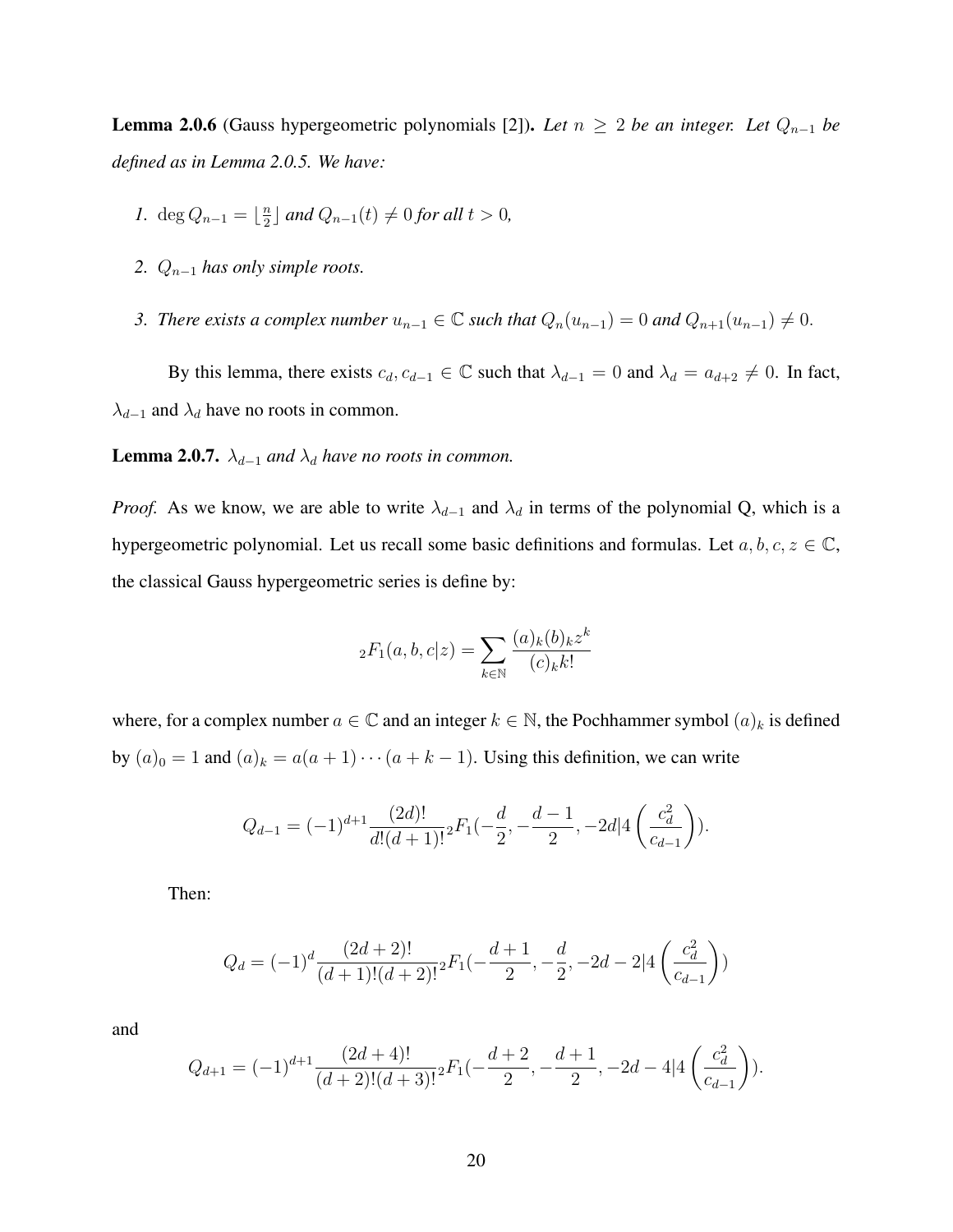If we let  $a = -\frac{d+1}{2}$  $\frac{+1}{2}, b = -\frac{d}{2}$  $\frac{d}{2}$ ,  $c = -2d - 2$ , and  $z = 4 \left( \frac{c_d^2}{c_{d-1}} \right)$ , then we will have:

$$
Q_{d-1} = (-1)^{d+1} \frac{(2d)!}{d!(d+1)!} {}_{2}F_{1}(b, a+1, c+2|z)
$$
  

$$
= (-1)^{d+1} \frac{(2d)!}{d!(d+1)!} {}_{2}F_{1}(a+1, b, c+2|z)
$$
  

$$
Q_{d} = (-1)^{d} \frac{(2d+2)!}{(d+1)!(d+2)!} {}_{2}F_{1}(a, b, c|z)
$$
  

$$
Q_{d+1} = (-1)^{d+1} \frac{(2d+4)!}{(d+2)!(d+3)!} {}_{2}F_{1}(b-1, a, c-2|z)
$$
  

$$
= (-1)^{d+1} \frac{(2d+4)!}{(d+2)!(d+3)!} {}_{2}F_{1}(a, b-1, c-2|z)
$$

In fact,

$$
{}_{2}F_{1}(a+1,b,c+2|z) = \frac{d!(d+1)!}{(-1)^{d+1}(2d)!}Q_{d-1}
$$

$$
{}_{2}F_{1}(a,b,c|z) = \frac{(d+1)!(d+2)!}{(-1)^{d}(2d+2)!}Q_{d}
$$

$$
{}_{2}F_{1}(a,b-1,c-2|z) = \frac{(d+2)!(d+3)!}{(-1)^{d+1}(2d+4)!}Q_{d+1}
$$

There is a linear relation between three hypergeometric polynomials. That is: there exists functions f,g,h such that

$$
f(z)_{2}F_{1}(a, b-1, c-2|z) + g(z)_{2}F_{1}(a, b, c|z) + h(z)_{2}F_{1}(a+1, b, c+2|z) = 0.
$$

When looking at Gauss Contiguous Relations, we can figure out what  $f, g, h$  have to be. We will use the following relations:

1. 
$$
c_2F_1(a, b, c|z) - a_2F_1(a+1, b, c+1|z) + (a-c)_2F_1(a, b, c+1|z) = 0
$$
  
\n2.  $(c+1)_2F_1(a, b, c+1|z) + (b-c-a)_2F_1(a+1, b, c+2|z) + (z-1)(c-1)_2F_1(a+1, b, c+1|z) = 0$   
\n3.  $(c-1)_2F_1(a, b-1, c-1|z) + (a-c+1)z_2F_1(a, b, c|z) + (z-1)(c-1)_2F_1(a, b, c-1|z) = 0$   
\n4.  $(c-2)_2F_1(a, b-1, c-2|z) - (b-1)_2F_1(a, b, c-1|z) + (b-c+1)_2F_1(a, b-1, c-1|z) = 0$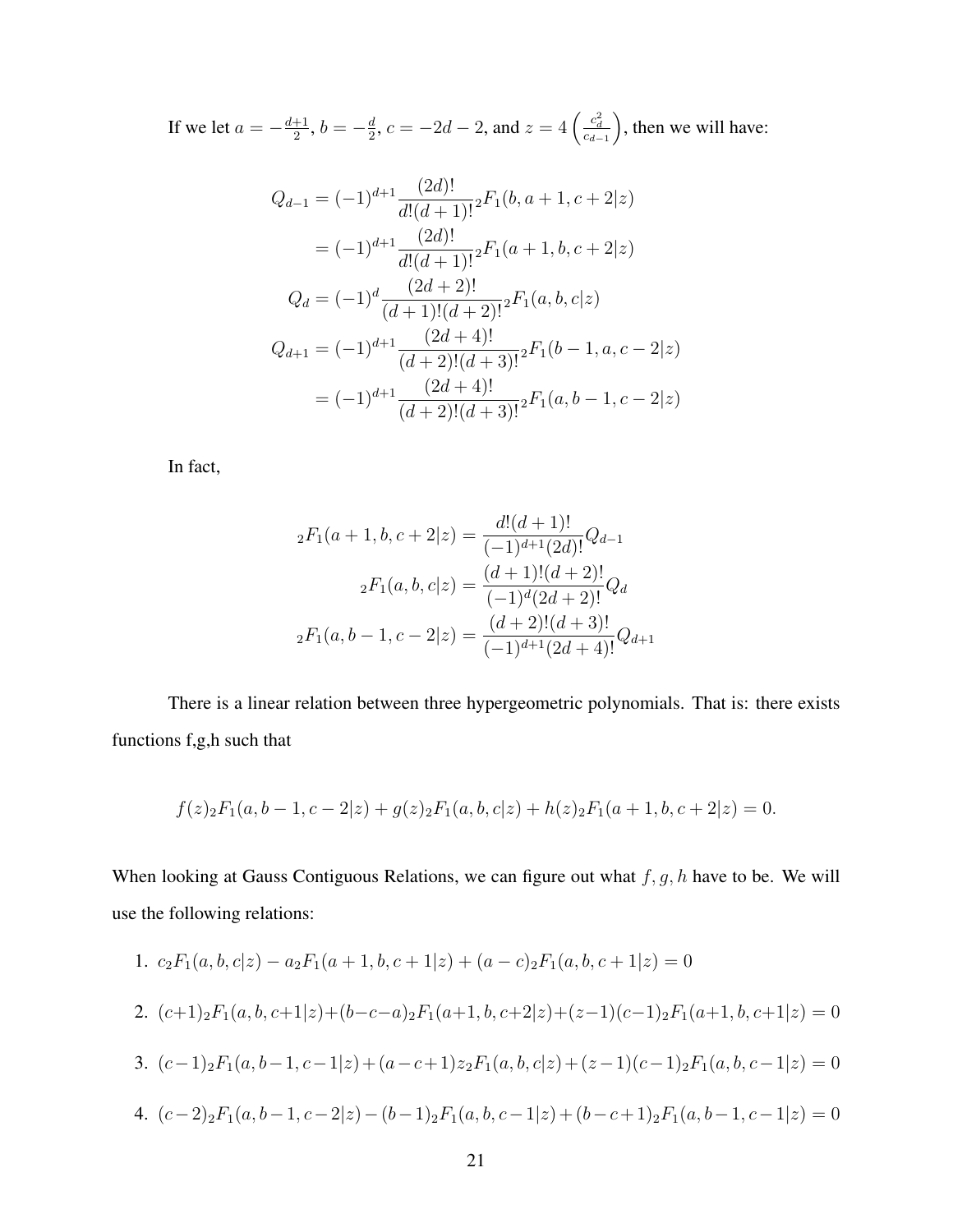5. 
$$
(c-1)(z-1)c_2F_1(a, b, c-1|z) + (a-c)(b-c)_2F_1(a, b, c+1|z) + c(c+(a+b-2c+1)z-1)_2F_1(a, b, c|z) = 0
$$

We will solve for  ${}_2F_1(a + 1, b, c + 1|z)$  in relation 1 and substitute it into relation 2 to get:

$$
{}_{2}F_{1}(a,b,c+1|z) = -\frac{a(b-c-1)}{a(c+1)+(z-1)(c-1)(a-c)} {}_{2}F_{1}(a+1,b,c+2|z) - \frac{c(c-1)(z-1)}{a(c+1)+(z-1)(c-1)(a-c)} {}_{2}F_{1}(a,b,c|z)
$$

Then, we will solve for  ${}_2F_1(a, b - 1, c - 1|z)$  in relation 3 and substitute it into relation 4 to get:

$$
{}_{2}F_{1}(a,b,c-1|z) = \frac{(a-c+1)(b-c+1)z}{(c-1)((1-b)-(b-c-1)(z-1))^{2}} F_{1}(a,b,c|z)
$$

$$
-\frac{c-2}{(c-1)((1-b)-(b-c-1)(z-1))^{2}} F_{1}(a,b-1,c-2|z)
$$

Now, we will substitute these two new relations into relation 5 to see that:

$$
f(z)_{2}F_{1}(a, b-1, c-2|z) + g(z)_{2}F_{1}(a, b, c|z) + h(z)_{2}F_{1}(a+1, b, c+2|z) = 0
$$

or

$$
f(z)\frac{(d+2)!(d+3)!}{(-1)^{d+1}(2d+4)!}Q_{d+1}+g(z)\frac{(d+1)!(d+2)!}{(-1)^{d}(2d+2)!}Q_d+h(z)\frac{d!(d+1)!}{(-1)^{d+1}(2d)!}Q_{d-1}=0
$$

where:

$$
f(z) = (2 - c)(-1 + c)c(a(1 + c) + (a - c)(-1 + c)(-1 + z))(-1 + z),
$$
  
\n
$$
g(z) = (-1 + c)(-1 + z)(2 + c(-1 + z) - (1 + b)z) + (1 + a - c)(1 + b - c)c(-1 + z)z
$$
  
\n
$$
(a(2 + (-1 + c)z) + c(-1 + c + z - cz)) + c(2 + c(-1 + z) - (1 + b)z)
$$
  
\n
$$
(-1 + c + (1 + a + b)z - 2cz)(a(2 + (-1 + c)z) + c(-1 + c + z - cz))
$$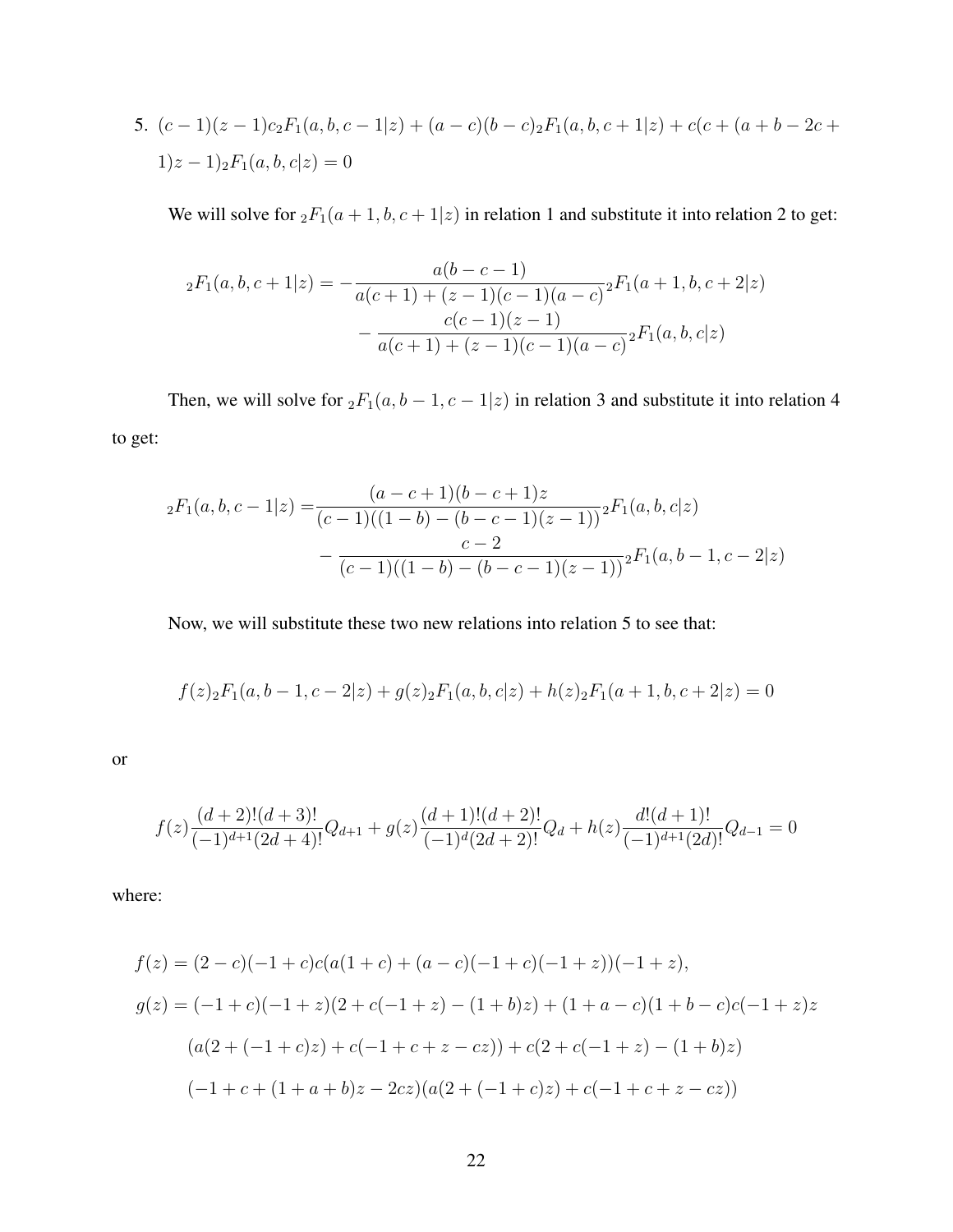and

$$
h(z) = -a(a-c)(-b+c)(1-b+c)z(2+c(-1+z)-(1+b)z)
$$

Let us suppose that  $Q_d$  and  $Q_{d+1}$  have a common zero. Then either  $Q_{d-1}$  or  $h(z)$  would also have this zero.

Claim:  $h(z)$  does not have a common zero. The roots of  $h(z)$  are  $z = 0$  and

$$
z = \frac{-2+c}{-1-b+c} = \frac{-2(d+2)}{\frac{-3}{2}(d+2)} = \frac{4}{3}.
$$

We will show that these roots are not roots of  $Q_d$ . For any hypergeometric function,

$$
{}_2F_1(a, b, c|0) = 1.
$$

Thus, when  $z = 0$ , we have

$$
Q_d(0) = (-1)^d \frac{(2d+2)!}{(d+1)!(d+2)!} \neq 0.
$$

When  $z=\frac{4}{3}$  $\frac{4}{3}$ , we have  $4\left(\frac{c_d^2}{c_{d-1}}\right)$  $= \frac{4}{3}$  $\frac{4}{3}$ ; that is  $\frac{c_d^2}{c_{d-1}} = \frac{1}{3}$  $\frac{1}{3}$ . When evaluating, we will deduce that

$$
Q_d\left(\frac{1}{3}\right) = \frac{1}{(d+2)!} \sum_{l=0}^{\lfloor \frac{d+1}{2} \rfloor} (-1)^{l+d} \frac{(2d+2-l)!}{l!(d+1-2l)!} \left(\frac{1}{3}\right)^{\lfloor \frac{d+1}{2} \rfloor-l} = \frac{(-1)^d}{(d+2)!} \left(\frac{1}{3}\right)^{\lfloor \frac{d+1}{2} \rfloor} \sum_{l=0}^{\lfloor \frac{d+1}{2} \rfloor} (-3)^l \frac{(2d+2-l)!}{l!(d+1-2l)!}.
$$

It is easy to verify that

$$
\sum_{l=0}^{\lfloor \frac{d+1}{2} \rfloor} (-3)^l \frac{(2d+2-l)!}{l!(d+1-2l)!} \neq 0.
$$

Thus  $Q_d(\frac{1}{3})$  $\frac{1}{3}$ )  $\neq$  0 and we can conclude that  $Q_d$  and  $h(z)$  do not have a common zero. Therefore,  $Q_{d-1}$  must have a common zero with  $Q_d$  and  $Q_{d+1}$ . By induction,  $Q_0$ ,  $Q_1$ , and  $Q_2$  would have common zeros. By definition,  $Q_0 = 1$ ,  $Q_1 = 1 - 2\frac{c_d^2}{c_{d-1}}$ ,  $Q_2 = -5 + 5\frac{c_d^2}{c_{d-1}}$ . Clearly, these do not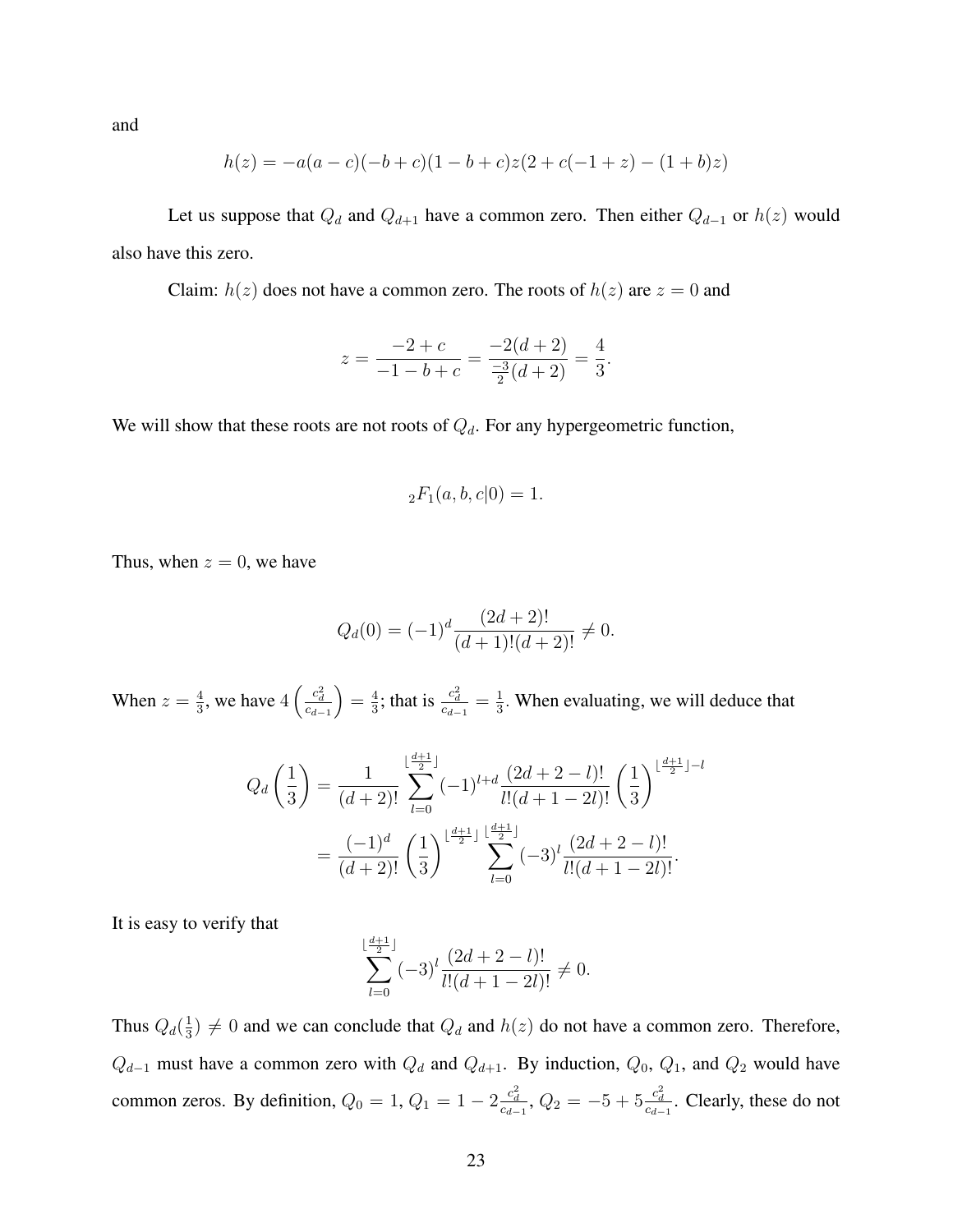have the same zeros, so we have reached a contradiction. Therefore,  $\lambda_{d-1}$  and  $\lambda_d$  have no roots in common.  $\Box$ 

Since  $\lambda_{d-1}$  and  $\lambda_d$  have no roots in common, it suffices to show that there is a root of  $\lambda_{d-1}$  that is not a root of  $\gamma_d$ . That is, we need to check that with our choice of  $c_d$  and  $c_{d-1}$ ,  $\gamma_d \in \mathbb{C}[c_{d-2}]\backslash \mathbb{C}.$ 

From Equation 2.0.1, we can derive  $\gamma_r$ :

$$
v_r = -\sum_{j=1}^r \sum_{0 \le 2a+3b \le j} \frac{1}{a!b!(j-2a-3b)!} v_{r-j}^{(j-a-2b)} U_0^{j-2a-3b} U_1^a U_2^b
$$
  
\n
$$
= -\sum_{j=1}^r \sum_{0 \le 2a+3b \le j} \frac{(\lambda_{r-j} Y^{r+2-j} + \gamma_{r-j} Y^{r+1-j} + K_{r-j} (Y))^{(j-a-2b)}}{a!b!(j-2a-3b)!} c_d^{j-2a-3b} c_{d-1}^a c_{d-2}^b Y^{2j-a-3b}
$$
  
\n
$$
= -\sum_{j=1}^r \sum_{0 \le 2a+3b \le j} \frac{(r+2-j)\cdots(r-2j+a+2b+3)}{a!b!(j-2a-3b)!} \lambda_{r-j} c_d^{j-2a-3b} c_{d-1}^a c_{d-2}^b Y^{r+2-b}
$$
  
\n
$$
- \sum_{j=1}^r \sum_{0 \le 2a+3b \le j} \frac{(r+1-j)\cdots(r-2j+a+2b+2)}{a!b!(j-2a-3b)!} \gamma_{r-j} c_d^{j-2a-3b} c_{d-1}^a c_{d-2}^b Y^{r+1-b}
$$
  
\n
$$
- \sum_{j=1}^r \sum_{0 \le 2a+3b \le j} \frac{(r-j)\cdots(r-2j+a+2b+1)}{a!b!(j-2a-3b)!} \delta_{r-j} c_d^{j-2a-3b} c_{d-1}^a c_{d-2}^b Y^{r-b}
$$

where  $\delta_{r-j} \in \mathbb{C}$ . To calculate  $\gamma_r$ , we will use  $b = 1$  in the first summation and  $b = 0$  in the second because  $\gamma_r$  is the coefficient of  $Y^{r+1}$ .

$$
\gamma_r = -\sum_{j=3}^r \sum_{0 \le 2a+3 \le j} \frac{(r+2-j)\cdots(r-2j+a+5)}{a!(j-2a-3)!} \lambda_{r-j} c_d^{j-2a-3} c_{d-1}^a c_{d-2}
$$

$$
-\sum_{j=1}^r \sum_{0 \le 2a \le j} \frac{(r+1-j)\cdots(r-2j+a+2)}{a!(j-2a)!} \gamma_{r-j} c_d^{j-2a} c_{d-1}^a
$$

$$
= -\sum_{j=3}^r \sum_{0 \le 2a+3 \le j} \frac{(r+2-j)!}{a!(j-2a-3)!(r-2j+a+4)!} \lambda_{r-j} c_d^{j-2a-3} c_{d-1}^a c_{d-2}
$$

$$
-\sum_{j=1}^r \sum_{0 \le 2a \le j} \frac{(r+1-j)!}{a!(j-2a)!(r-2j+a+1)!} \gamma_{r-j} c_d^{j-2a} c_{d-1}^a
$$
(2.0.3)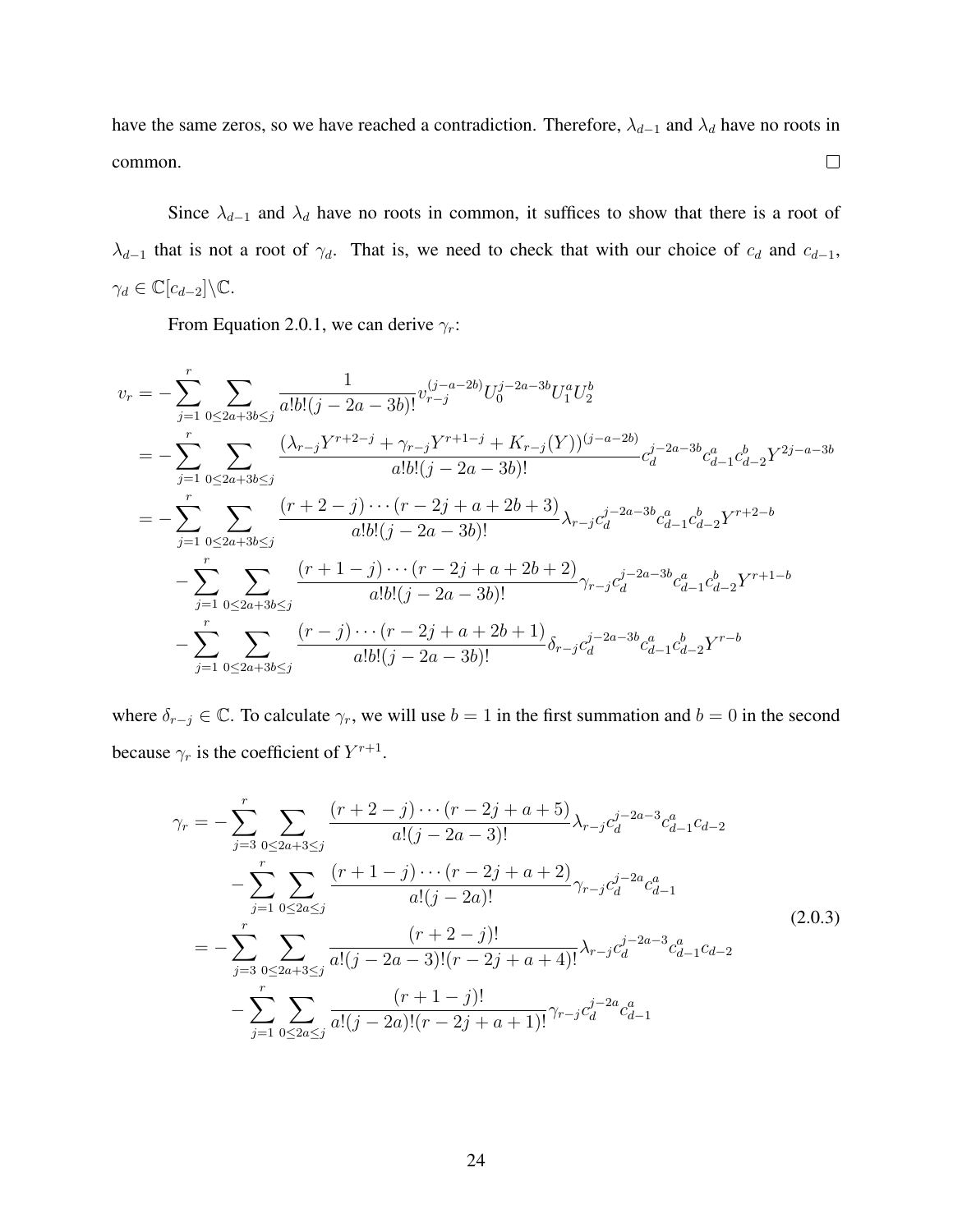Claim:  $\gamma_d \in \mathbb{C}[c_{d-2}]\backslash \mathbb{C}$ . To see this, it suffices to show that

$$
T_d = -\sum_{j=3}^d \sum_{0 \le 2a+3 \le j} \frac{(d+2-j)!}{a!(j-2a-3)!(d-2j+a+4)!} \lambda_{d-j} c_d^{j-2a-3} c_{d-1}^a \notin \mathbb{C}.
$$

In fact, by Appendix B, we have:

$$
T_d = -\sum_{j=3}^d \sum_{0 \le 2a+3 \le j} \frac{(d+2-j)!}{a!(j-2a-3)!(d-2j+a+4)!} \lambda_{d-j} c_d^{j-2a-3} c_{d-1}^a
$$
  
= 
$$
c_{d-1}^{\lfloor \frac{d-2}{2} \rfloor} \sum_{\alpha=0}^{\lfloor \frac{d-2}{2} \rfloor} (-1)^{\alpha+d-1} (-3)^{\alpha} (-2)^{d-2\alpha-2} \left( \frac{c_d^2}{c_{d-1}} \right)^{\lfloor \frac{d-2}{2} \rfloor - \alpha}.
$$

Now, we will show that there exists a root of  $Q_{d-1}$  that is not a root of  $T_d$ . Note  $\deg Q_{d-1}$  =  $\frac{d}{2}$  $\frac{d}{2}$  and deg  $T_d = \lfloor \frac{d-2}{2} \rfloor$  $\frac{-2}{2}$ ]. Let's assume all the roots of  $Q_{d-1}$  are also roots of  $T_d$ . We will prove by contradiction that they do not have the same roots. Since  $\deg Q_{d-1} = \deg T_d + 1$ , there exist complex numbers  $s, t \in \mathbb{C}$  such that  $Q_{d-1} \left( \frac{c_d^2}{c_{d-1}} \right)$  $=\big(s\left(\frac{c_d^2}{c_{d-1}}\right)$  $\Big) + t) T_d \left( \frac{c_d^2}{c_{d-1}} \right)$ ). We will solve for  $s$ and t by comparing coefficients and then we will show a contradiction.

Comparing coefficients of  $\left(\frac{c_d^2}{c_{d-2}}\right)$  $\int_{0}^{\lfloor \frac{d}{2} \rfloor}$ , we can explicitly compute *s*:

$$
s = \frac{(2d)!}{(-2)^{d-2}(d+1)!d!}
$$

Comparing coefficients of  $\left(\frac{c_d^2}{c_{d-2}}\right)$  $\int_{0}^{\lfloor \frac{d-2}{2} \rfloor}$ , we can explicitly compute t:

$$
t = -\frac{(2d-1)!}{(-2)^{d-2}(d+1)!d-2!}
$$

Comparing coefficients of  $\left(\frac{c_d^2}{c_{d-2}}\right)$  $\int_{0}^{\lfloor \frac{d-2}{2} \rfloor-1}$ , we obtain:

$$
\frac{(2d-2)!}{2(d+1)!(d-4)!} = \frac{(2d)!(-3)^2(-2)^{d-6}}{(d+1)!d!(-2)^{d-2}} + \frac{(2d-1)!(-3)(-2)^{d-4}}{(d+1)!(d-2)!(-2)^{d-2}}
$$

$$
= \frac{144(2d)! - 6(2d)!(d-1)}{(d+1)!d!}
$$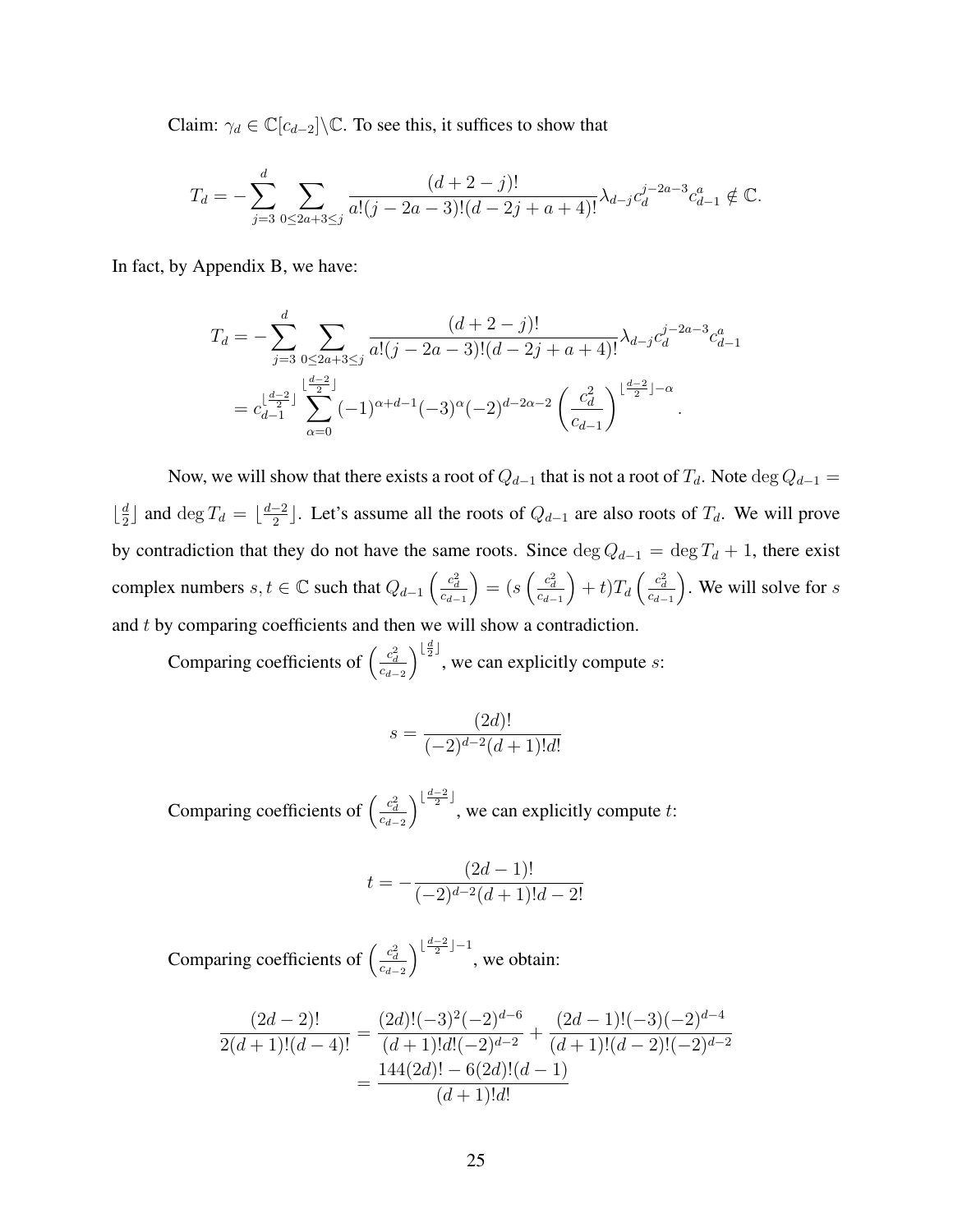which is impossible. Therefore, with our choice of  $c_d$  and  $c_{d-1}$ , we will see that  $\gamma_d \in \mathbb{C}[c_{d-2}]\backslash\mathbb{C}$ . In summary, we have shown that we can choose  $c_d$  and  $c_{d-1}$  so that:

$$
1. \lambda_{d-1} = 0,
$$

2.  $\lambda_d$  is an arbitrary element of  $\mathbb{C}^*$ , and

$$
3. \ \gamma_d \in \mathbb{C}[c_{d-2}]\backslash \mathbb{C}.
$$

We can choose  $c_{d-2}$  so that  $\gamma_d = a_{d+1} \in \mathbb{C}^*$ .

Therefore, we have:

$$
\sigma_Z(Z^d X) - Z^d r_1 X \equiv Z^d[v_d(Y) + W_1(Y)] \mod Z^{d+1}
$$

and dividing by  $Z^d$ :

$$
\sigma_Z(X) \equiv r_1 X + v_d(Y) + W_1(Y) \mod Z
$$
  

$$
\equiv r_1 X + \lambda_d Y^{d+2} + \gamma_d Y^{d+1} + M_d(Y) + W_1(Y) \mod Z
$$

From our choice of  $c_d$ ,  $c_{d-1}$ ,  $c_{d-2} \in \mathbb{C}$ ,  $\lambda_d = a_{d+2}$  and  $\gamma_d = a_{d+1}$ . We can finally specify  $M_d(Y) + W_1(Y) = \sum_{k=0}^d a_k Y^k$ .

When looking at  $\sigma_Z(Y)$ , after computing, we will have:

$$
\sigma_Z(Y) = r_2 Y + Z^{d+1} r_1 X + ZU(Y, Z) + r_3
$$

$$
\equiv r_2 Y + r_3 \mod Z
$$

Therefore,

$$
\sigma \equiv (r_1 X + \sum_{k=0}^{d+2} a_k Y^k, r_2 Y + r_3) \mod Z
$$

and we can conclude that  $\mathcal{G}_{(d+2)} \subset \overline{\mathcal{G}_{(d,3)}}$ .

 $\Box$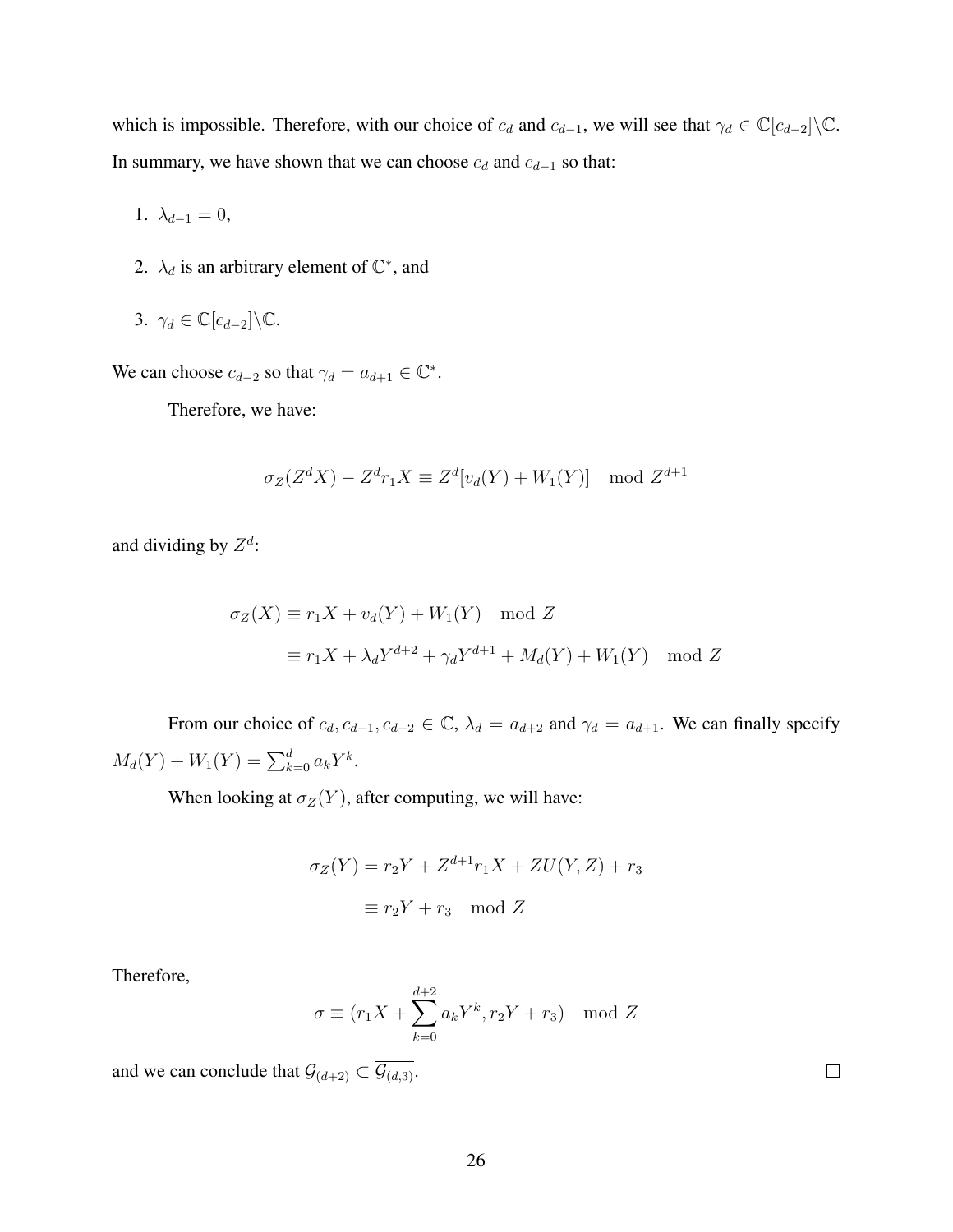#### CHAPTER 3

#### PROOF OF MAIN THEOREM 2

It is natural to examine what will happen when we increase the value for  $e$ . In this chapter, we will use the same method as chapter 3 in order to prove the following theorem:

**Theorem 3.0.1.** *For all integers*  $2 \le d \le 45$ ,  $\mathcal{G}_{(d+3)} \cap \overline{\mathcal{G}_{(d,4)}} \neq \emptyset$ .

*Proof.* Let  $\sigma \in \mathcal{G}_{(d+3)}$  be a triangular automorphism of degree  $d+3$ . Then we can write:

$$
\sigma = (X + \sum_{k=0}^{d+3} a_k Y^k, Y)
$$

for some  $a_{d+3} \in \mathbb{C}^*$  and  $a_i \in \mathbb{C}$  for  $0 \le i \le d+2$ . To prove  $\sigma \in \overline{\mathcal{G}_{(d,4)}}$  using the Valuation Criterion (1.1.6), we will explicitly construct an automorphism  $\sigma_Z \in \mathcal{G}(\mathbb{C}[Z])$  such that, writing  $\sigma_Z = (f_Z, g_Z)$  and working modulo  $Z, f_Z \equiv \sigma(X)$  and  $g_Z \equiv \sigma(Y)$ .

Let  $U(Y, Z), V(Y, Z), W_1(Y)$ , and  $W_2(Y)$  be arbitrary polynomials for now; we will define them momentarily, but we will assume  $\deg_Y U(Y, Z) = 4$ ,  $\deg_Y V(Y, Z) = d$ , and  $\deg W_1(Y)$ ,  $W_2(Y) \leq d$ . The degree of  $U(Y, Z)$  here is the first change from the previous case. Consider the following polynomial automorphisms:

$$
\tau_1 = (X + \frac{U(Y, Z)}{Z^{d+1}}, Y)
$$

$$
\alpha = (X, Y + Z^{d+2}X)
$$

$$
\tau_2 = (X - \frac{V(Y, Z)}{Z^{d+1}} + \frac{W_1(Y)}{Z^2} + \frac{W_2(Y)}{Z}, Y)
$$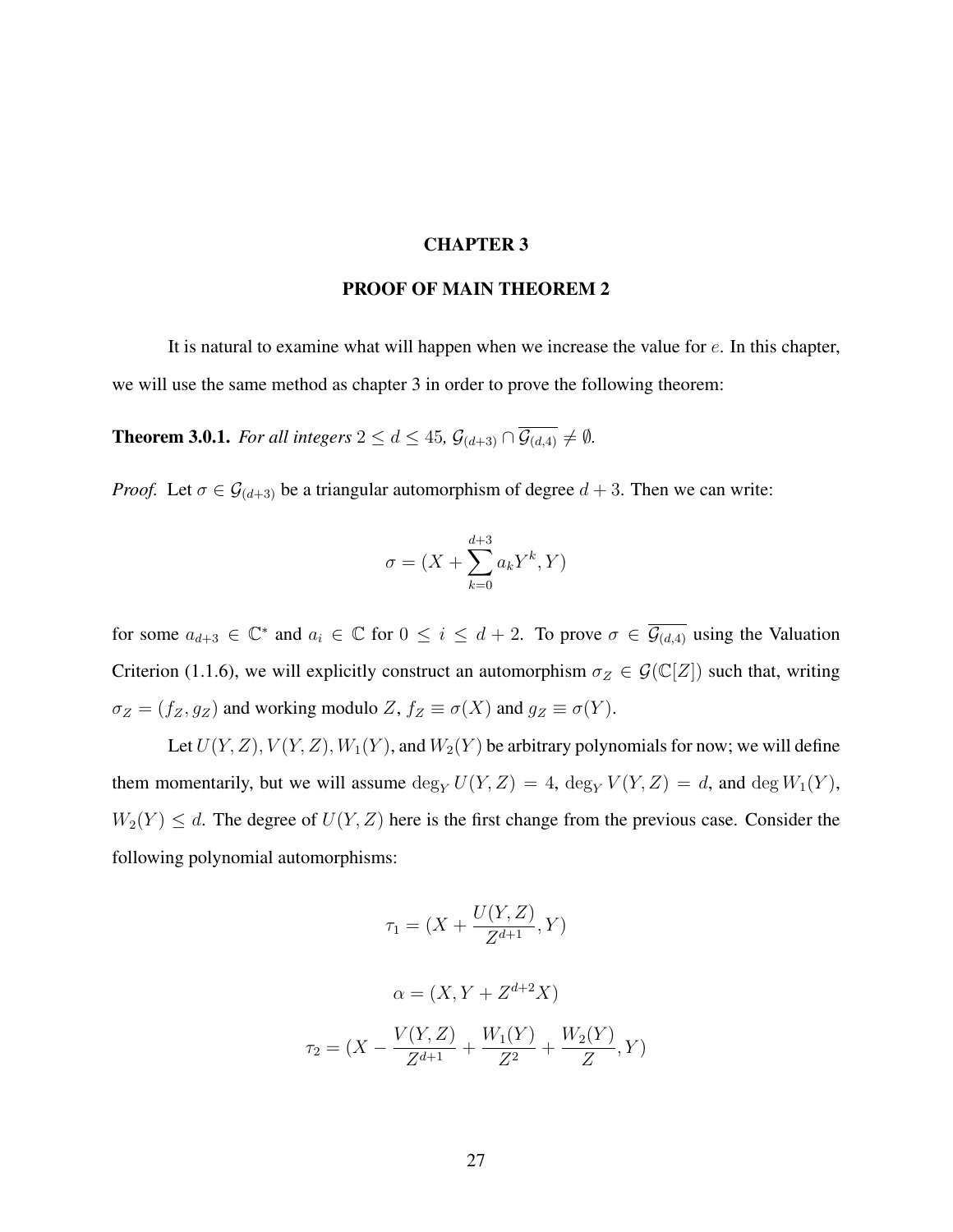Set  $\sigma_Z = \tau_2 \alpha \tau_1$ . Notice that  $\sigma_Z \in \mathcal{G}(\mathbb{C}((Z)))_{(d,4)}$ . Direct computation shows:

$$
f_Z = \sigma_Z(X)
$$
  
=  $X + \frac{U(Y, Z)}{Z^{d+1}} - \frac{V(Y + ZU(Y, Z), Z)}{Z^{d+1}} + \frac{W_1(Y + ZU(Y, Z))}{Z^2} + \frac{W_2(Y + ZU(Y, Z))}{Z}$   
 $g_Z = \sigma_Z(Y) = Y + Z^{d+2}X + ZU(Y, Z)$ 

and we will show that  $f_Z, g_Z \in \mathbb{C}[Z][X, Y]$ , and

$$
\sigma_Z(X) \equiv X + \sum_{k=0}^{d+3} a_k Y^k \quad \text{mod } Z
$$
  

$$
\sigma_Z(Y) \equiv Y \quad \text{mod } Z.
$$

We specify further that  $U(Y, Z) = \sum_{i=0}^{3} U_i(Y) Z^i \in \mathbb{C}[Y, Z]$  such that  $\deg_{(1, -1)} U(Y, Z) \leq$ 2. By the Formal Inverse Function Theorem [14], we define  $I(Y, Z) \in \mathbb{C}[[Y, Z]]$  to be the formal inverse of  $Y + ZU(Y, Z)$ . In other words,  $I(Y, Z)$  is the uniquely determined element in  $\mathbb{C}[[Y, Z]]$ satisfying  $I(Y + ZU(Y, Z), Z) = Y$ . We can write

$$
U(I(Y, Z), Z) = \sum_{k=0}^{\infty} v_k(Y) Z^k \in \mathbb{C}[[Y, Z]]
$$

where, a priori,  $v_k(Y) \in \mathbb{C}[[Y]]$ , but in fact we will see  $v_k(Y) \in \mathbb{C}[Y]$ . We now define  $V(Y, Z)$  as the truncation of  $U(I(Y, Z), Z)$ :

$$
V(Y, Z) = \sum_{k=0}^{d-2} v_k(Y) Z^k \in \mathbb{C}[Y, Z].
$$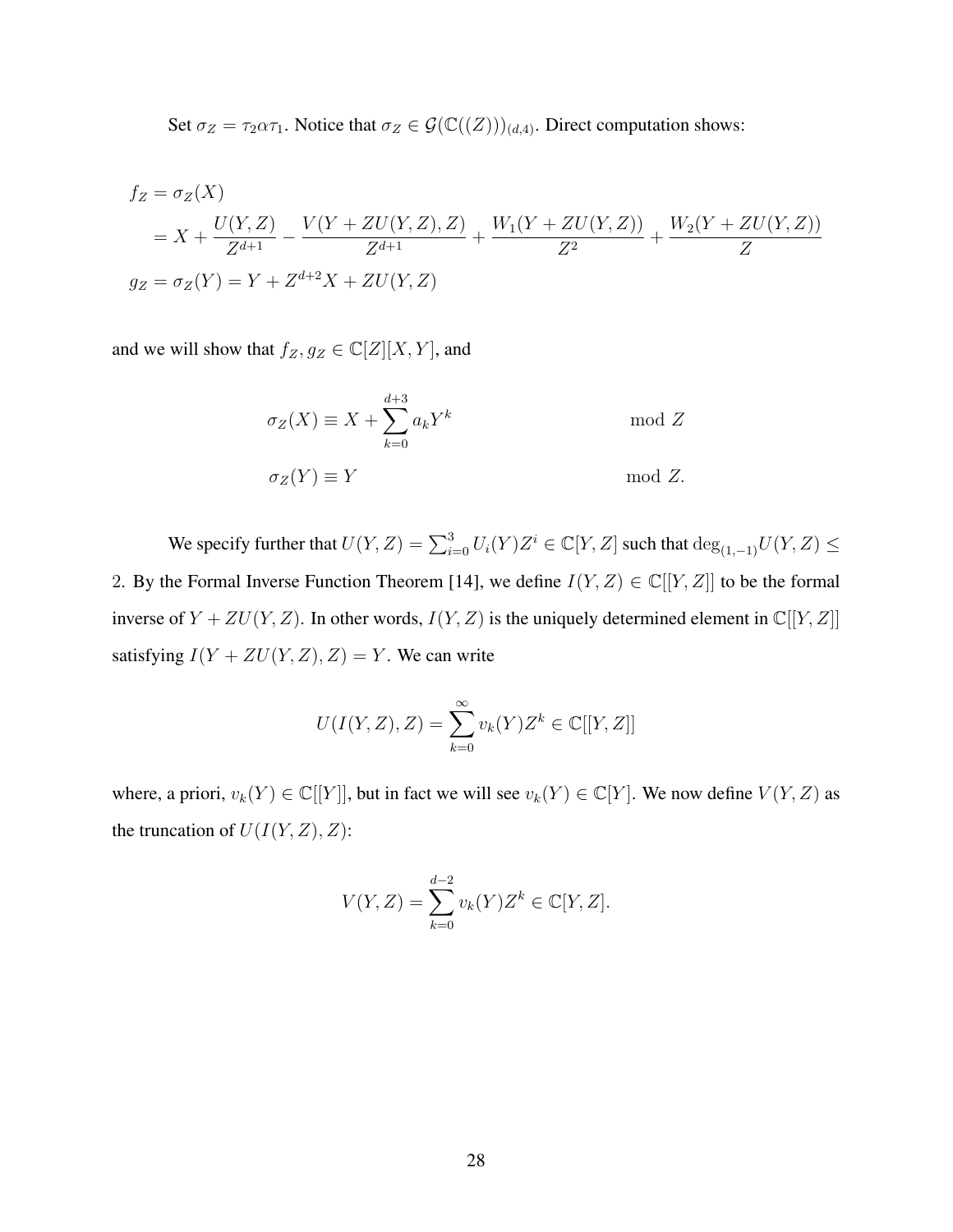Then we will have:

$$
U(Y, Z) = U(I(Y + ZU(Y, Z), Z), Z)
$$
  
\n
$$
\equiv V(Y + ZU(Y, Z), Z)
$$
 mod  $Z^{d-1}$   
\n
$$
\equiv \sum_{k=0}^{d-2} v_k(Y + ZU(Y, Z))Z^k
$$
 mod  $Z^{d-1}$ 

Applying Taylor's Formula, we have:

$$
U(Y, Z) = \sum_{m=0}^{d-2} Z^m \sum_{j=0}^m \frac{1}{j!} v_{m-j}^{(j)}(Y) U(Y, Z)^j
$$

and substituting in  $U(Y, Z) = U_0 + ZU_1 + Z^2U_2 + Z^3U_3$ , where  $U_0 = c_d Y^2$ ,  $U_1 = c_{d-1} Y^3$ ,  $U_2 = c_{d-2}Y^4$ , and  $U_3 = c_{d-3}Y^4$ , then:

$$
U(Y,Z) = \sum_{m=0}^{d-2} Z^m \sum_{j=0}^m \sum_{0 \le 2a+3b+4c \le j} \frac{1}{a!b!c!(j-2a-3b-4c)!} v_{m-j}^{(j-a-2b-3c)} U_0^{j-2a-3b-4c} U_1^a U_2^b U_3^c.
$$

Comparing coefficients of  $Z^k$ , we obtain the following recursive relation for  $v_k(Y)$ :

$$
v_0 = U_0
$$
  
\n
$$
v_1 = U_1 - v'_0 U_0
$$
  
\n
$$
v_2 = U_2 - [v'_1 U_0 + \frac{1}{2} v''_0 U_0^2 + v'_0 U_1]
$$
  
\n
$$
v_3 = U_3 - [v'_2 U_0 + \frac{1}{2} v''_1 U_0^2 + v'_1 U_1 + v''_0 U_0 U_1 + v'_0 U_2]
$$
  
\n
$$
v_r = -\sum_{j=1}^r \sum_{0 \le 2a+3b+4c \le j} \frac{1}{a! b! c! (j-2a-3b-4c)!} v_{r-j}^{(j-a-2b-3c)} U_0^{j-2a-3b-4c} U_1^a U_2^b U_3^c
$$
\n(3.0.1)

**Lemma 3.0.2.** deg  $v_r(Y) \leq r + 2$ .

*Proof.* Proof by induction. Writing  $U_0 = c_d Y^2$ ,  $U_1 = c_{d-1} Y^3$ ,  $U_2 = c_{d-2} Y^4$ , and  $U_3 = c_{d-3} Y^4$  as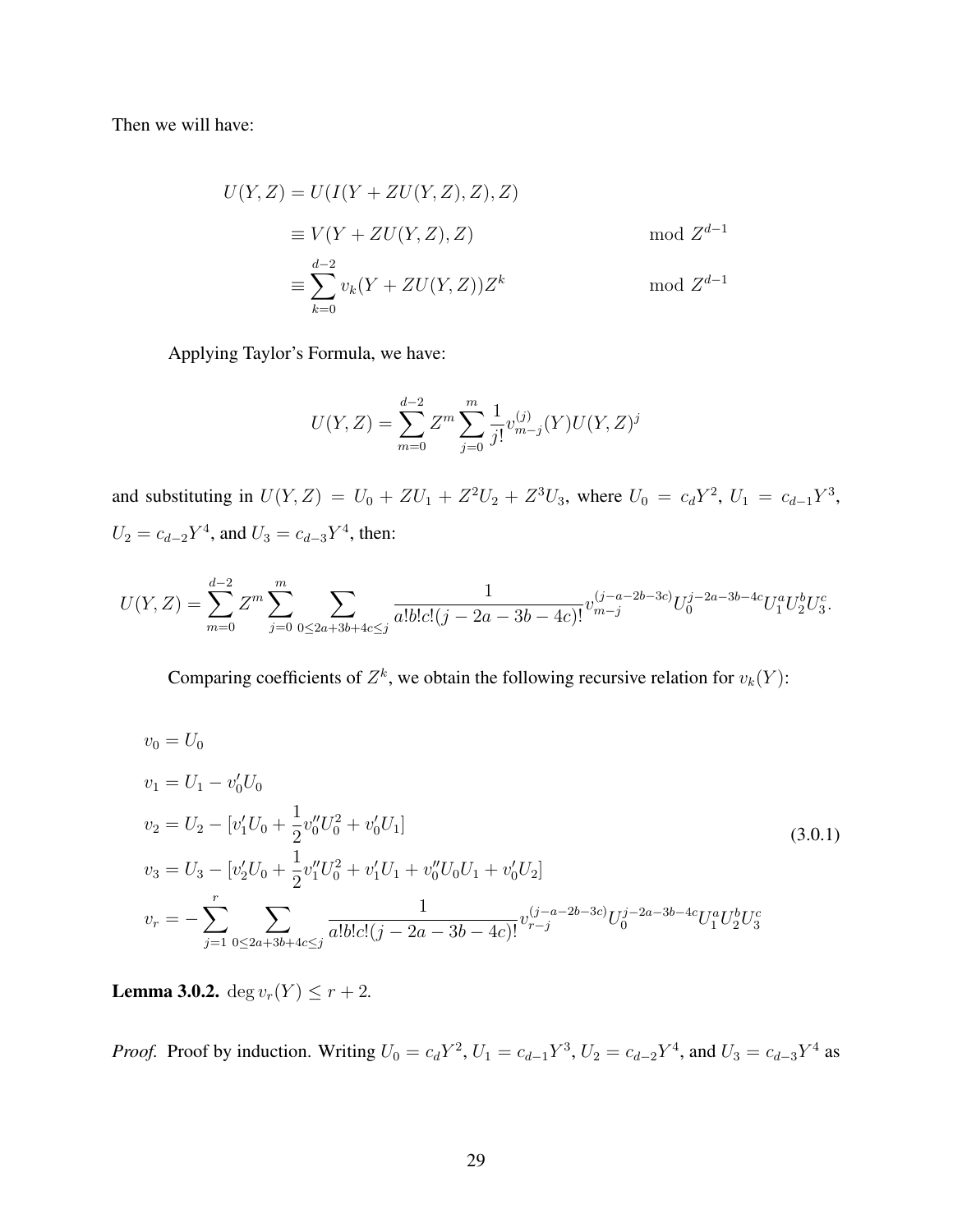above,

$$
v_0(Y) = U_0 = c_d Y^2
$$

thus deg  $v_0 = 2$ .

$$
v_1(Y) = U_1 - v'_0 U_0 = (c_{d-1} - 2c_d^2)Y^3
$$

thus deg  $v_1 = 3$ .

$$
v_2(Y) = U_2 - [v'_1 U_0 + \frac{1}{2}v''_0 U_0^2 + v'_0 U_1] = (c_{d-2} - 5c_{d-1}c_d + 5c_d^3)Y^4
$$

thus deg  $v_2 = 4$ .

$$
v_3(Y) = U_3 - [v'_2 U_0 + \frac{1}{2} v''_1 U_0^2 + v'_1 U_1 + v''_0 U_0 U_1 + v'_0 U_2]
$$
  
=  $(-3c_{d-1}^2 - 6c_{d-2}c_d + 21c_{d-1}c_d^2 - 14c_d^4)Y^5 + c_{d-3}Y^4$ 

thus deg  $v_3 = 5$ .

Now let's suppose  $\deg v_r(Y) \leq r + 2$ . We will show that  $\deg v_{r+1}(Y) \leq r + 3$ . By definition,

$$
v_{r+1} = -\sum_{j=1}^{r+1} \sum_{0 \le 2a+3b+4c \le j} \frac{1}{a!b!c!(j-2a-3b-4c)!} v_{r+1-j}^{(j-a-2b-3c)} U_0^{j-2a-3b-4c} U_1^a U_2^b U_3^c.
$$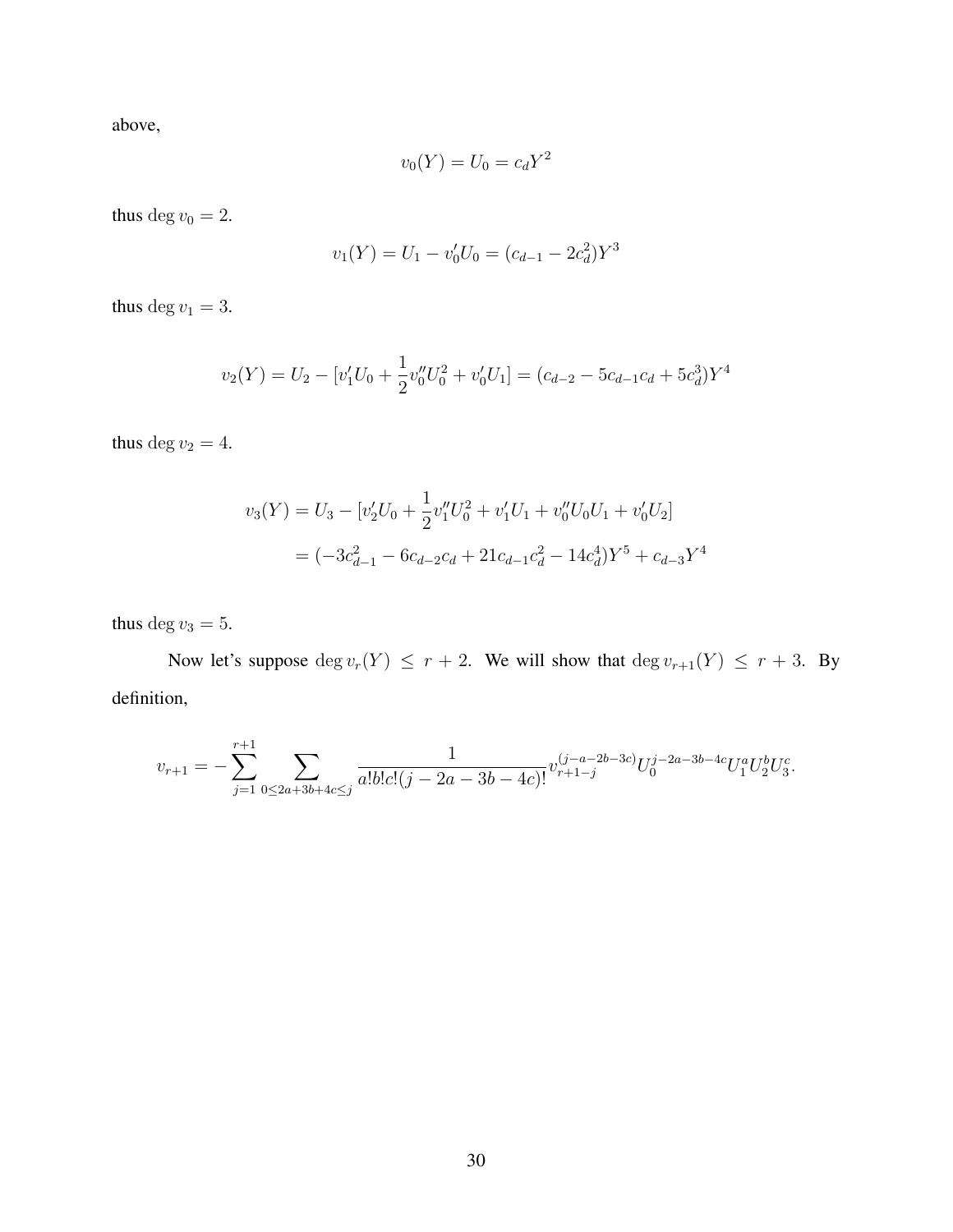Note the following degrees:

$$
\deg v_{r+1-j} \le r+3-j
$$
  

$$
\deg v_{r+1-j}^{(j-a-2b-3c)} \le r+3-2j+a+2b+3c
$$
  

$$
\deg U_0^{j-2a-3b-4c} \le 2j-4a-6b-8c
$$
  

$$
\deg U_1^a \le 3a
$$
  

$$
\deg U_2^b \le 4b
$$
  

$$
\deg U_3^c \le 4c
$$

When looking at each term in the above summation for  $v_{r+1}$ , we will see that

$$
\deg \left( v_{r-j}^{(j-a-2b-3c)} U_0^{j-2a-3b-4c} U_1^a U_2^b U_3^c \right) \leq r+3-c
$$

 $\Box$ 

and when  $c = 0$ , we will get the maximum degree of  $r + 3$ .

We can also study the forms of each  $v_k(Y)$  through the next lemma.

**Lemma 3.0.3.**  $v_r(Y) = \lambda_r Y^{r+2} + \gamma_r Y^{r+1} + \delta_r Y^r + M_r(Y)$ , with  $\lambda_r \in \mathbb{Q}[c_d, c_{d-1}, c_{d-2}], \gamma_r, \delta_r \in \mathbb{Q}[c_d, c_d]$  $\mathbb{Q}[c_d, c_{d-1}, c_{d-2}, c_{d-3}]$ *, and*  $M_r(Y) \in \mathbb{C}[Y]$  *such that* deg  $M_r(Y) \leq r - 1$ *.* 

*Proof.* We proceed by induction from Equation 3.0.1:

$$
r = 0: \t v_0(Y) = U_0 = c_d Y^2
$$
  
\n
$$
r = 1: \t v_1(Y) = U_1 - v'_0 U_0 = (c_{d-1} - 2c_d^2) Y^3
$$
  
\n
$$
r = 2: \t v_2(Y) = U_2 - [v'_1 U_0 + \frac{1}{2} v''_0 U_0^2 + v'_0 U_1] = (c_{d-2} - 5c_{d-1}c_d + 5c_d^3) Y^4
$$
  
\n
$$
r = 3: \t v_3(Y) = U_3 - [v'_2 U_0 + \frac{1}{2} v''_1 U_0^2 + v'_1 U_1 + \frac{1}{2} v''_0 U_0 U_1 + v'_0 U_2]
$$
  
\n
$$
= (-3c_{d-1}^2 - 6c_{d-2}c_d + 21c_{d-1}c_d^2 - 14c_d^4) Y^5 + c_{d-3} Y^4
$$

Suppose  $v_k(Y) = \lambda_k Y^{k+2} + \gamma_k Y^{k+1} + \delta_k Y^k + M_k(Y)$  with  $\lambda_k \in \mathbb{Q}[c_d, c_{d-1}, c_{d-2}],$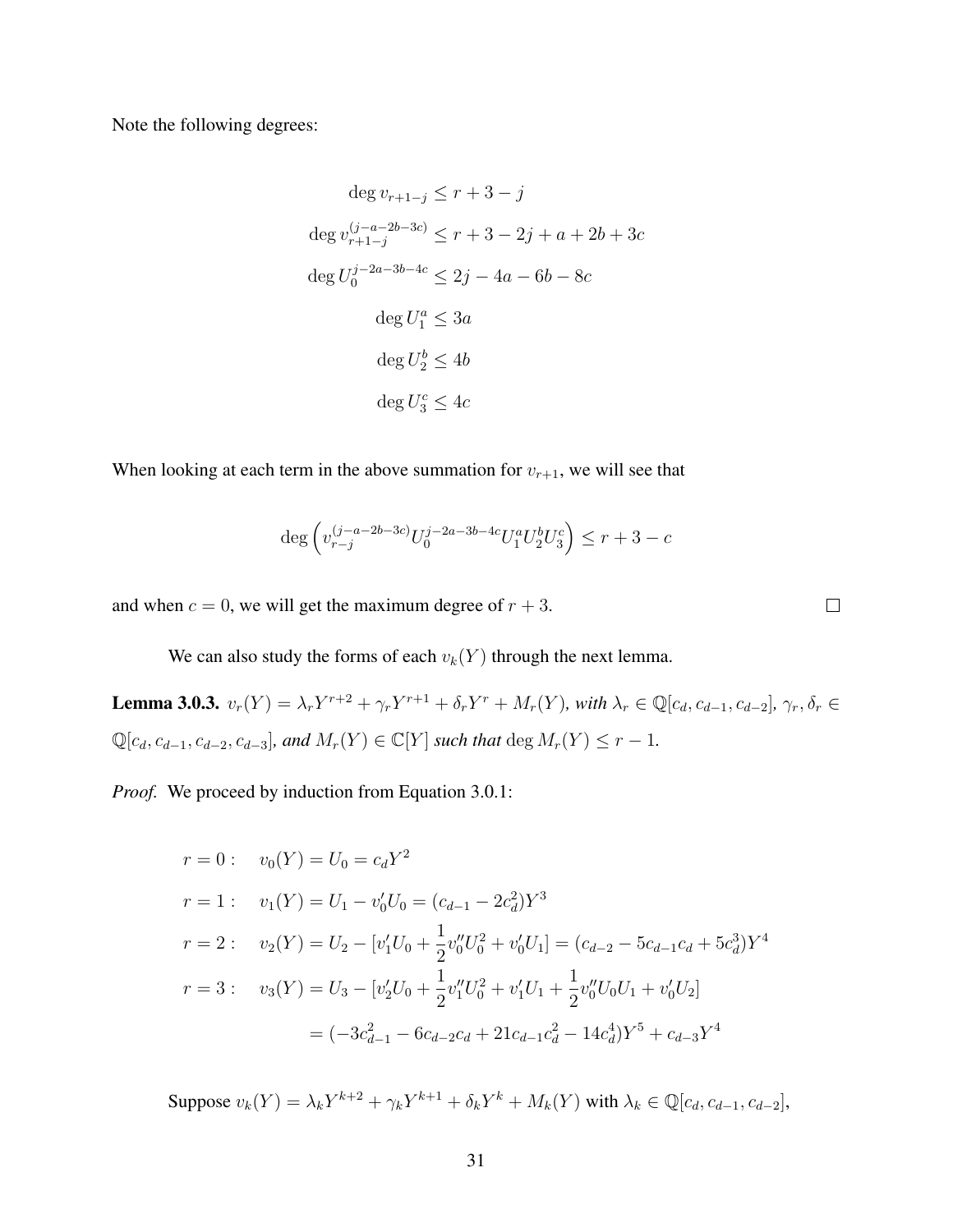$\gamma_k, \delta_k \in \mathbb{Q}[c_d, c_{d-1}, c_{d-2}, c_{d-3}]$ , and  $M_k(Y) \in \mathbb{C}[Y]$  such that  $\deg M_k(Y) \leq k-1$  for all  $0 \leq k \leq k$ r. We want to show that  $v_{r+1}(Y) = \lambda_{r+1}Y^{r+3} + \gamma_{r+1}Y^{r+2} + \delta_{r+1}Y^{r+1} + M_{r+1}(Y)$  with  $\lambda_{r+1} \in$  $\mathbb{Q}[c_d, c_{d-1}, c_{d-2}], \gamma_{r+1}, \delta_{r+1} \in \mathbb{Q}[c_d, c_{d-1}, c_{d-2}, c_{d-3}]$ , and  $\deg M_{r+1}(Y) \leq r$ . By definition,

$$
v_{r+1}(Y) = -\sum_{j=1}^{r+1} \sum_{0 \le 2a+3b+4c \le j} \frac{1}{a!b!c!(j-2a-3b-4c)!} v_{r+1-j}^{(j-a-2b-3c)} U_0^{j-2a-3b-4c} U_1^a U_2^b U_3^c
$$

By our induction hypothesis, we know that each  $v_{r+1-j}(Y)$  have the correct form with  $\lambda_{r+1-j} \in$  $\mathbb{Q}[c_d, c_{d-1}, c_{d-2}]$ . We can deduce that each term in the summation will look like:

$$
\theta_{j,a,b,c}\lambda_{r+1-j}c_{d}^{j-2a-3b-4c}c_{d-1}^{a}c_{d-2}^{b}c_{d-3}^{c}Y^{r+3-c}
$$

where  $\theta_{j,a,b,c} \in \mathbb{Q}$ . For the coefficient of  $Y^{d+3}$  term, set  $c = 0$  to see that each term will have the form:

$$
\theta_{j,a,b,0}\lambda_{r+1-j}c_d^{j-2a-3b}c_{d-1}^ac_{d-2}^b.
$$

$$
\lambda_{r+1} = \sum_{j=1}^{r+1} \sum_{0 \le 2a+3b \le j} \theta_{j,a,b,0} \lambda_{r+1-j} c_d^{j-2a-3b} c_{d-1}^a c_{d-2}^b \in \mathbb{Q}[c_d, c_{d-1}, c_{d-2}].
$$

since each  $\lambda_{r+1-j} \in \mathbb{Q}[c_d, c_{d-1}, c_{d-2}]$ . It is easy to see that

$$
\gamma_{r+1}, \delta_{r+1} \in \mathbb{Q}[c_d, c_{d-1}, c_{d-2}, c_{d-3}]
$$

and when  $c \geq 3$ , we will have a polynomial  $M_{r+1}(Y)$  such that  $\deg M_{r+1} \leq r$ .  $\Box$ 

Using the recursive definition for  $v_r(Y)$ , Equation 3.0.1, we are able to write a recursive formula for  $\lambda_r$ . Since  $\lambda_r$  is the coefficient of  $Y^{r+3}$ , we will take  $c = 0$ :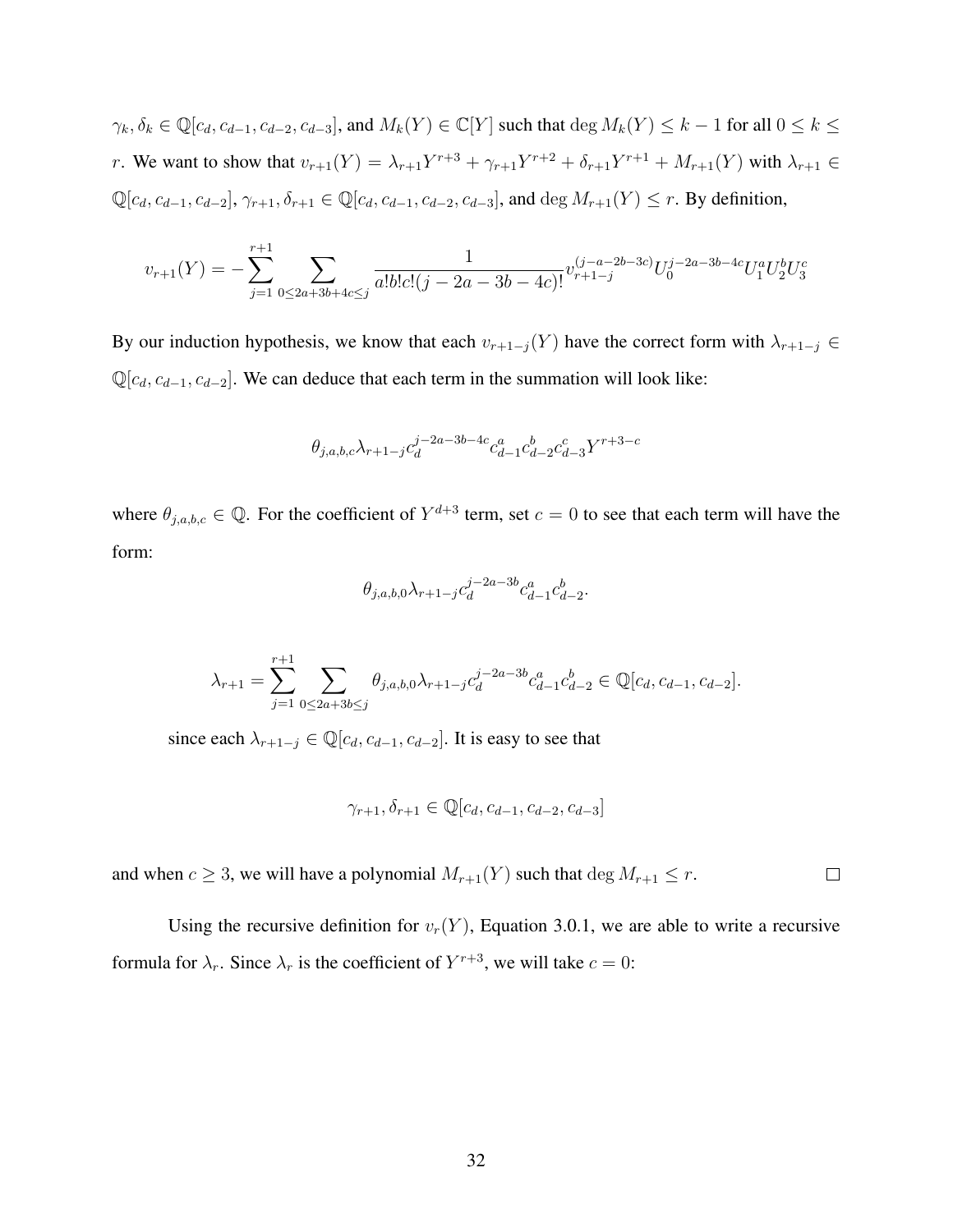$$
v_r|_{c=0} = -\sum_{j=1}^r \sum_{0 \le 2a+3b \le j} \frac{1}{a!b!(j-2a-3b)!} v_{r-j}^{(j-a-2b)} U_0^{j-2a-3b} U_1^a U_2^b
$$
  
= 
$$
-\sum_{j=1}^r \sum_{0 \le 2a+3b \le j} \frac{1}{a!b!(j-2a-3b)!} (\lambda_{r-j} Y^{r-j+2})^{(j-a-2b)} c_d^{j-2a-3b} c_{d-1}^a c_{d-2}^b Y^{2j-a-2b}
$$
  
= 
$$
-\sum_{j=1}^r \sum_{0 \le 2a+3b \le j} \frac{(r-j+2) \cdots (r-2j+a+2b+3)}{a!b!(j-2a-3b)!} \lambda_{r-j} c_d^{j-2a-3b} c_{d-1}^a c_{d-2}^b Y^{r+2}
$$

Therefore

$$
\lambda_r = -\sum_{j=1}^r \sum_{0 \le 2a+3b \le j} \frac{(r-j+2)!}{a!b!(j-2a-3b)!(r-2j+a+2b+2)!} \lambda_{r-j} c_d^{j-2a-3b} c_{d-1}^a c_{d-2}^b \tag{3.0.2}
$$

Recall that we want to show  $\sigma_Z \in \mathbb{C}[Z][X,Y]$  and

$$
\sigma_Z \equiv (X + \sum_{k=0}^{d+3} a_k Y^k, Y) \mod Z
$$

or, for the sake of simplicity, let us write  $\sigma_Z(X)$  as

$$
\sigma_Z(X) = X + \sum \mu_{s,t} \frac{Y^s}{Z^t}.
$$

Using Lemma 2.0.4, we can take a look at the degrees of the following polynomials:

$$
deg_{(1,-1)}V(Y,Z) = 2
$$
 (by Lemma 3.0.3)  

$$
deg_{(1,-1)}\frac{V(Y,Z)}{Z^d} = d + 2.
$$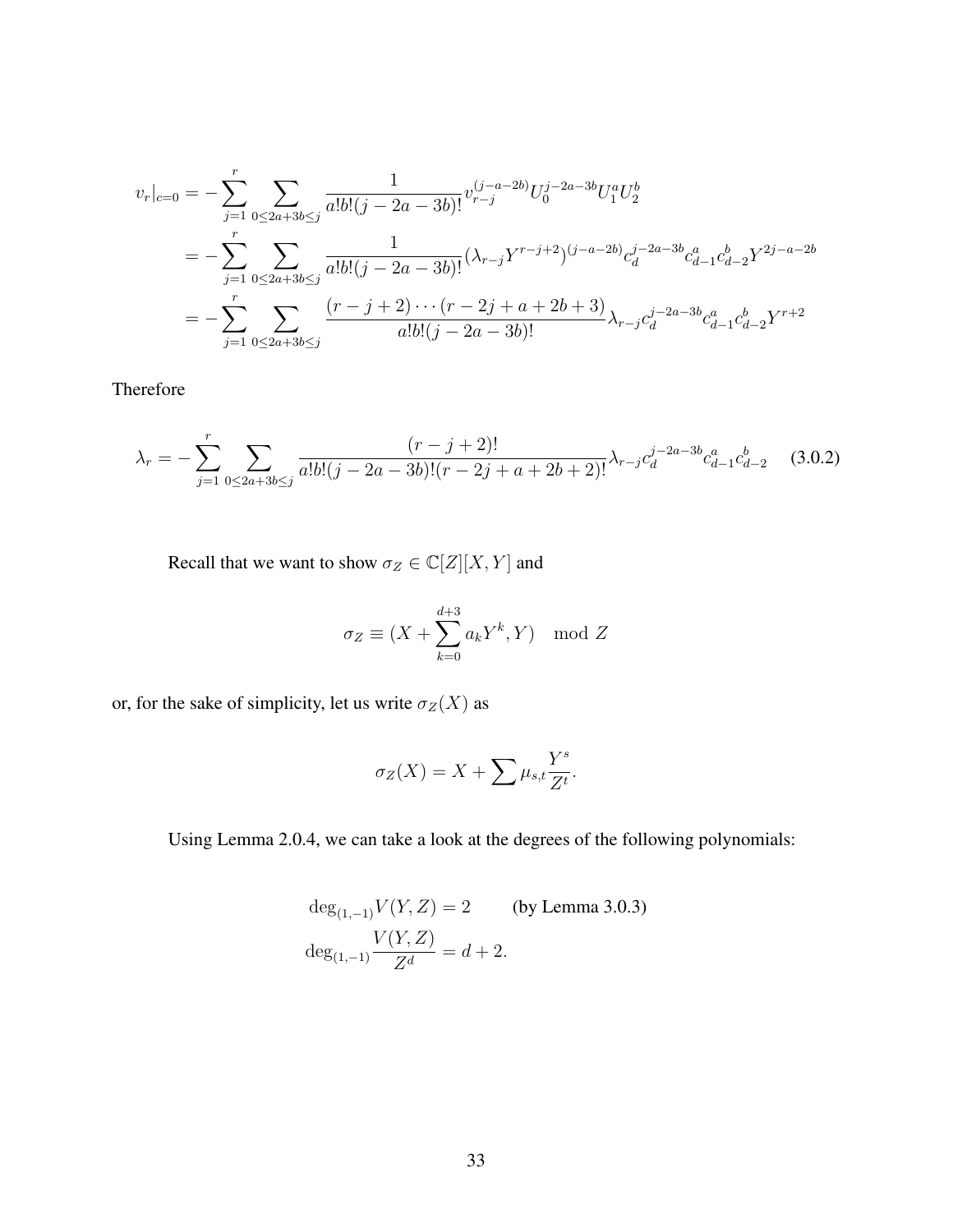Therefore we have:

$$
deg_{(1,-1)} \sigma_Z(X) =
$$
  
\n
$$
deg_{(1,-1)} \left( \frac{U(Y,Z)}{Z^{d+1}} - \frac{V(Y+ZU(Y,Z),Z)}{Z^{d+1}} + \frac{W_1(Y+ZU(Y,Z))}{Z^2} + \frac{W_2(Y+ZU(Y,Z))}{Z} \right)
$$
  
\n
$$
\leq d+3
$$

From this we can conclude that for  $s > d+3$ ,  $\mu_{s,0} = 0$ . More generally, for  $s + t > d+3$ ,  $\mu_{s,t} = 0$ . Since  $U(Y, Z) \equiv V(Y + ZU(Y, Z), Z) \mod Z^{d-1}$ ,  $\mu_{s,t} = 0$  for  $t > 2$ . All that is left to show is what happens when  $t = 0, 1, 2$ .

To make computations easier, we will multiply  $\sigma_Z(X)$  by  $Z^{d+1}$  to get:

$$
\sigma_Z(Z^{d+1}X) - Z^{d+1}X = U(Y, Z) - V(Y + ZU, Z) + Z^{d-1}W_1(Y + ZU) + Z^dW_2(Y + ZU)
$$
  
\n
$$
\equiv Z^{d-1}v_{d-1}(Y + ZU) + Z^d v_d(Y + ZU) + Z^{d+1}v_{d+1}(Y + ZU)
$$
  
\n
$$
+ Z^{d-1}W_1(Y + ZU) + Z^dW_2(Y + ZU) \qquad \text{mod } Z^{d+2}
$$
  
\n
$$
\equiv Z^{d-1}[v_{d-1}(Y) + W_1(Y)] + Z^d[U(Y, Z)v'_{d-1}(Y) + v_d(Y) + W_2(Y)
$$
  
\n
$$
+ W'_1(Y)U(Y, Z)] + Z^{d+1}[\frac{1}{2}v''_{d-1}(Y)U^2(Y, Z) + v'_d(Y)U(Y, Z)
$$
  
\n
$$
+ v_{d+1}(Y) + W'_2(Y)U(Y, Z) + \frac{1}{2}W''_1(Y)U^2(Y, Z)] \qquad \text{mod } Z^{d+2}
$$
  
\n
$$
\equiv Z^{d-1}[v_{d-1}(Y) + W_1(Y)] + Z^d[U_0v'_{d-1}(Y) + v_d(Y) + W_2(Y) + W'_1(Y)U_0]
$$
  
\n
$$
+ Z^{d+1}[\frac{1}{2}v''_{d-1}(Y)U_0^2 + v'_d(Y)U_0 + v_{d+1}(Y) + W'_2(Y)U_0 + \frac{1}{2}W''_1(Y)U_0^2
$$
  
\n
$$
+ U_1v'_{d-1}(Y) + U_1W'_1(Y)] \qquad \text{mod } Z^{d+2}
$$

Recall that we have yet to specify  $c_d$ ,  $c_{d-1}$ ,  $c_{d-2}$ ,  $c_{d-3} \in \mathbb{C}$ , and  $W_1(Y)$ ,  $W_2(Y) \in \mathbb{C}[Y]$ . The next step is to show that we can specify these such that  $v_{d-1}(Y) + W_1(Y) = 0$ ,  $U_0v'_{d-1}(Y) + v_d(Y) +$  $W_2(Y) + W'_1(Y)U_0 = 0$ , and

$$
\frac{1}{2}v''_{d-1}(Y)U_0^2 + v'_d(Y)U_0 + v_{d+1}(Y) + W'_2(Y)U_0 + \frac{1}{2}W''_1(Y)U_0^2 + U_1v'_{d-1}(Y) + U_1W'_1(Y) \neq 0.
$$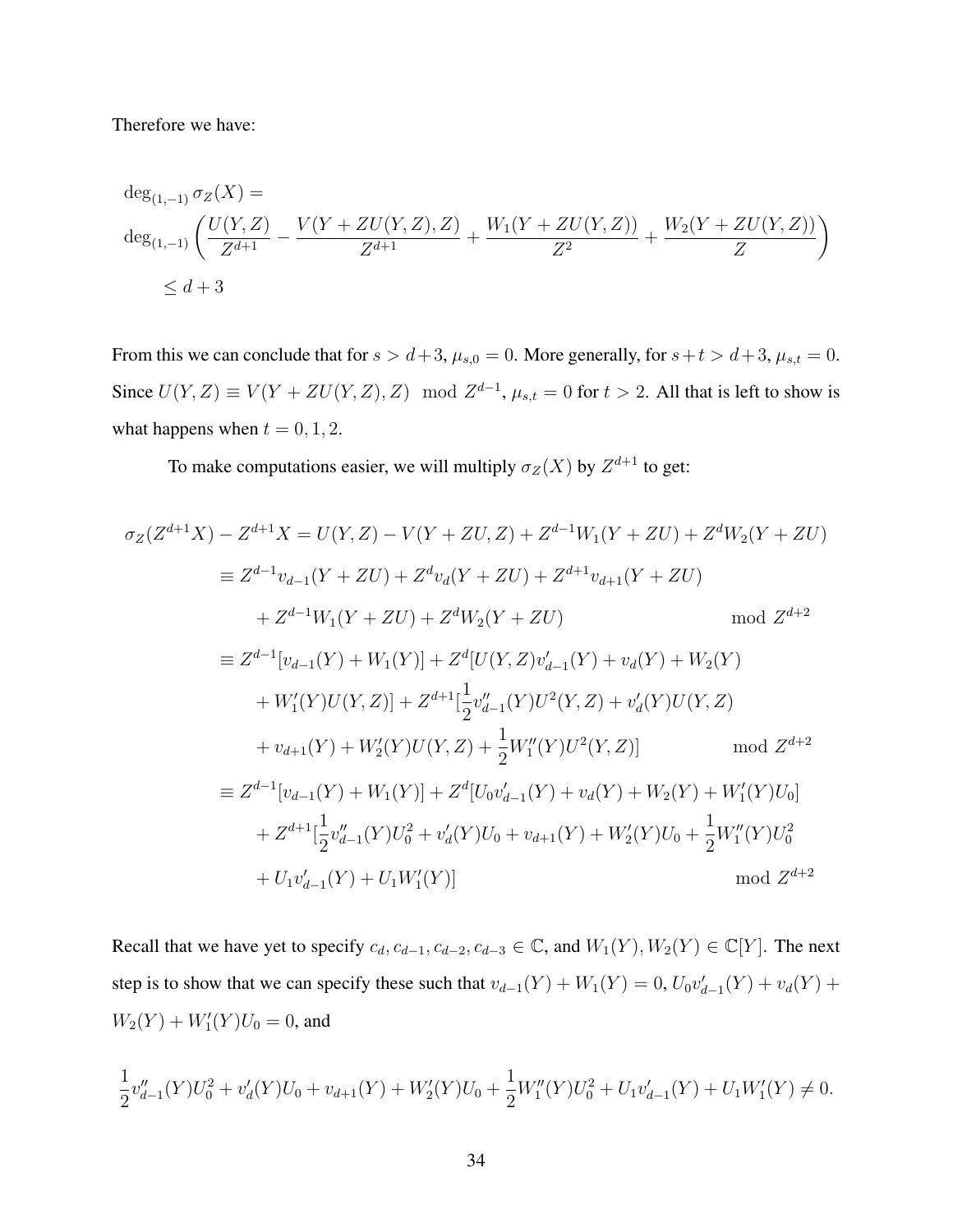Specifically, we want it to be  $\sum_{k=0}^{d+3} a_k Y^k$ .

By definition,  $v_{d-1} = \lambda_{d-1} Y^{d+1} + \gamma_{d-1} Y^d + \delta_{d-1} Y^{d-1} + M_{d-1}(Y)$ , where  $\deg M_{d-1} \leq d-2$ . We can set  $W_1(Y) = -\gamma_{d-1}Y^d - \delta_{d-1}Y^{d-1} - M_{d-1}(Y)$  and we will therefore need  $\lambda_{d-1}Y^{d+1} = 0$ . Then:

$$
U_0v'_{d-1}(Y) + v_d(Y) + W_2(Y) + W'_1(Y)U_0 = U_0[v'_{d-1}(Y) + W'_1(Y)] + v_d(Y) + W_2(Y)
$$
  
=  $v_d(Y) + W_2(Y)$   
=  $\lambda_d Y^{d+2} + \gamma_d Y^{d+1} + \delta_d Y^d + M_d(Y) + W_2(Y)$ .

We can set  $W_2(Y) = -\delta_d Y^d - M_d(Y)$  and we will need  $\lambda_d = 0$  and  $\gamma_d = 0$ . In summary, we have specified  $W_1(Y)$  and  $W_2(Y)$ . Suppose we have chosen  $c_d, c_{d-1}, c_{d-2}$  such that  $\lambda_{d-1} = 0$ ,  $\lambda_d = 0$  and  $\gamma_d = 0$ . Then:

$$
\frac{1}{2}U_0^2[v''_{d-1}(Y) + W''_1(Y)] + U_0[v'_d(Y) + W'_2(Y)] + U_1[v'_{d-1}(Y) + W'_1(Y)] + v_{d+1}(Y) = v_{d+1}(Y).
$$

We want to show that we can have

$$
v_{d+1}(Y) = \lambda_{d+1} Y^{d+3} + \gamma_{d+1} Y^{d+2} + \delta_{d+1} Y^{d+1} + M_{d+1}(Y) = \sum_{k=0}^{d+3} a_k Y^k,
$$

with  $a_{d+3} \neq 0$ . To show  $\mathcal{G}_{(d+3)} \cap \overline{\mathcal{G}_{(d,4)}} \neq \emptyset$ , we only need to show that after we have chosen  $c_d, c_{d-1}$ , and  $c_{d-2}, \lambda_{d+1} \neq 0$ .

Taking a closer look at the  $\lambda_i$ 's, we can write:

$$
\lambda_i = c_{d-1}^{\lfloor \frac{i+1}{2} \rfloor} c_d^{\epsilon_i} K_i \left( \frac{c_d^2}{c_{d-1}}, c_{d-2} \right).
$$

where  $\epsilon_i =$  $\sqrt{ }$  $\int$  $\overline{\mathcal{L}}$ 0 if i is odd 1 if i is even.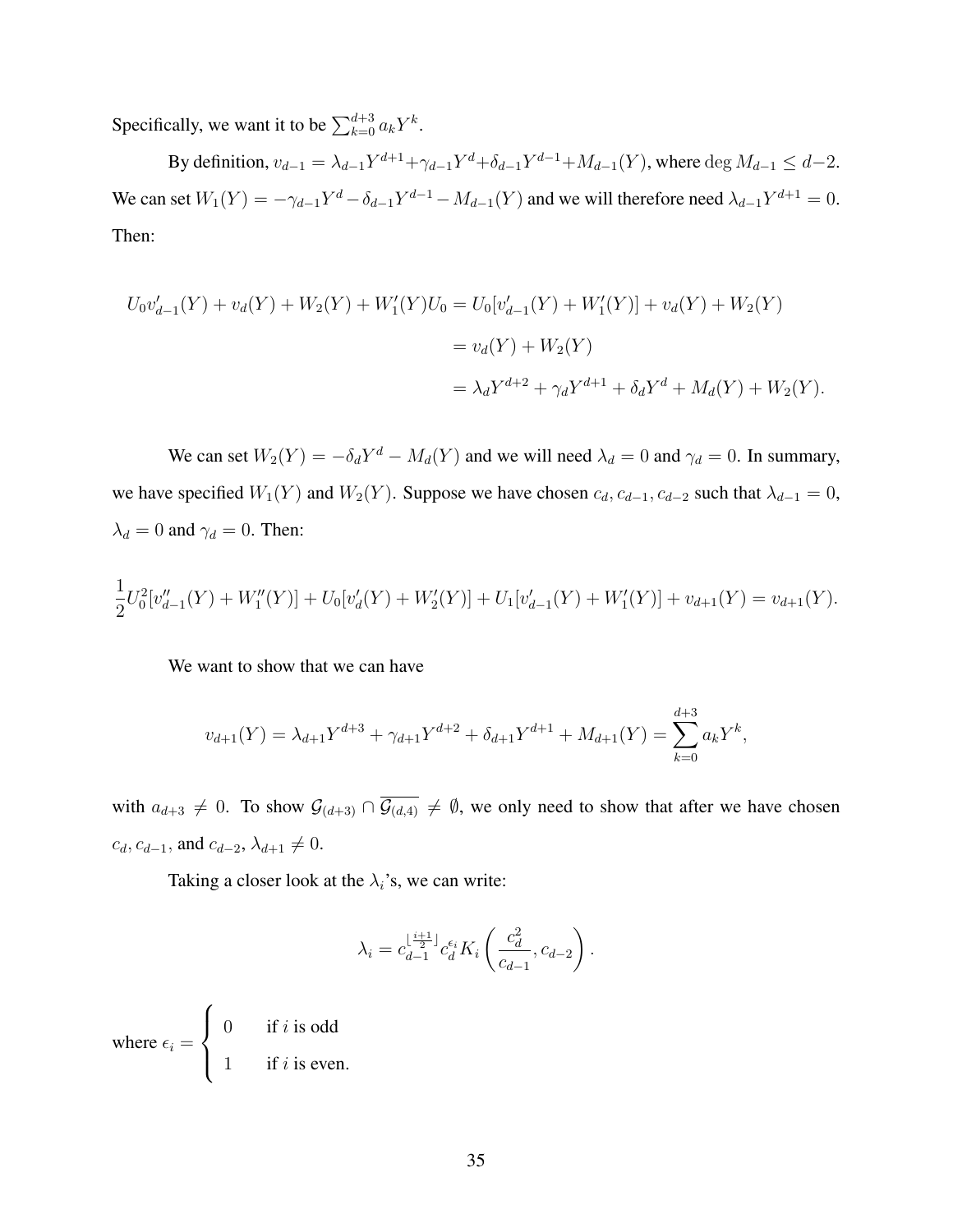Using the recursive formula for  $\lambda_r$ , Equation 3.0.3, we can derive an explicit formula for  $K_i$ :

# Lemma 3.0.4.

$$
K_{n-1} = \frac{1}{(n+1)!} \sum_{0 \le 2l+3m \le n} (-1)^{n+l+2m+1} \frac{(2n-l-2m)!}{l!m!(n-2l-3m)!} \left(\frac{c_d^2}{c_{d-1}}\right)^{\lfloor \frac{n-3m}{2} \rfloor - l} c_{d-2}^m
$$

Proof. Proof by induction.

 $n = 1$ :  $K_0 = \frac{2!}{2!} = 1$  and by definition,  $\lambda_0 = c_d$  which would imply that  $K_0 = 1$ . Let's suppose that for all integers  $1 \le n \le r$ ,

$$
K_{n-1} = \frac{1}{(n+1)!} \sum_{0 \le 2l+3m \le n} (-1)^{n+l+2m+1} \frac{(2n-l-2m)!}{l!m!(n-2l-3m)!} \left(\frac{c_d^2}{c_{d-1}}\right)^{\lfloor \frac{n-3m}{2} \rfloor - l} c_{d-2}^m.
$$

We will show that

$$
K_r = \frac{1}{(r+2)!} \sum_{0 \le 2l+3m \le r+1} (-1)^{r+l+2m+2} \frac{(2r-l-2m+2)!}{l!m!(r-2l-3m+1)!} \left(\frac{c_d^2}{c_{d-1}}\right)^{\lfloor \frac{r-3m+1}{2} \rfloor - l} c_{d-2}^m
$$

by the recursive formula for  $\lambda_r$ .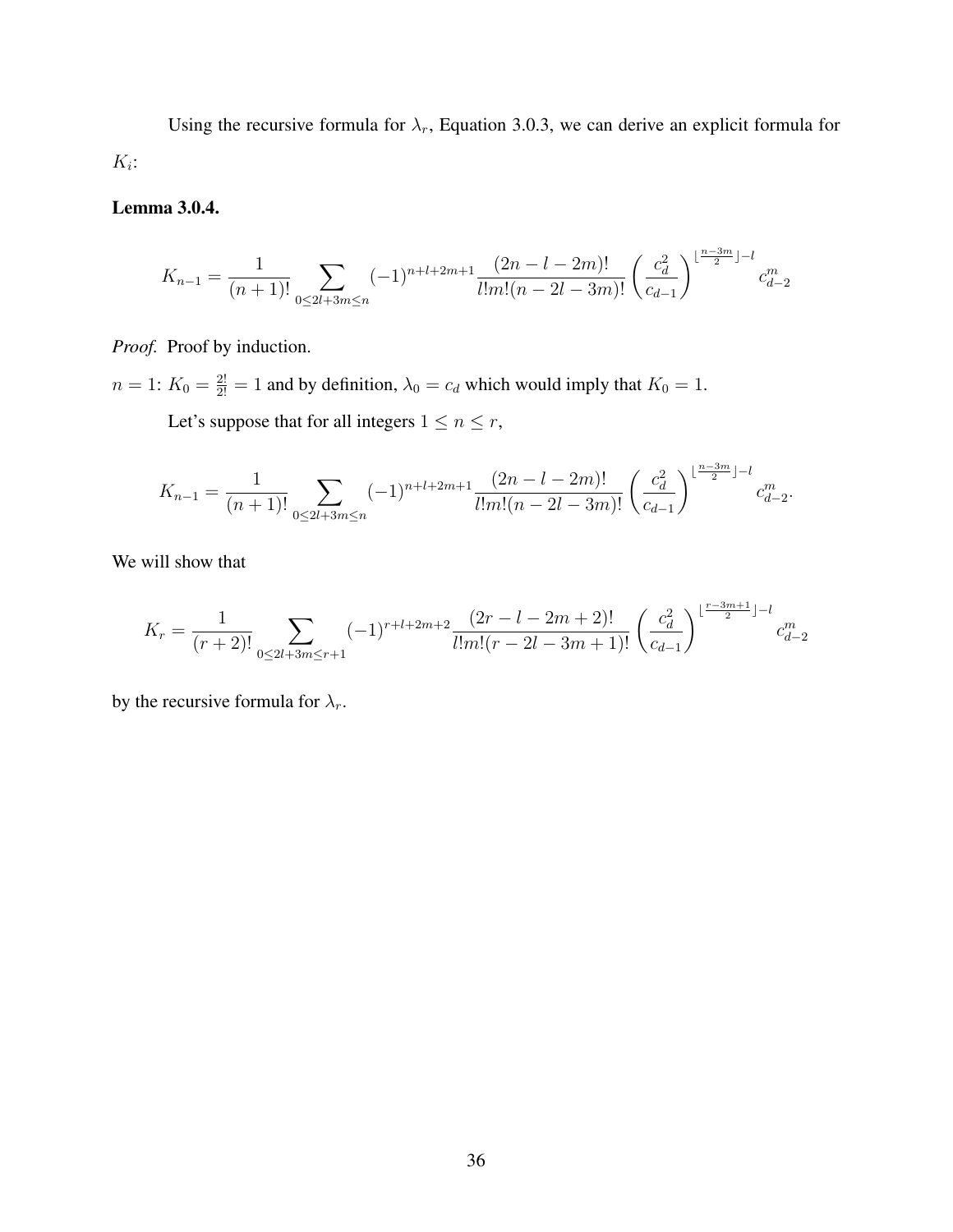$$
\begin{split} \lambda_{r}&=-\sum_{j=1}^{r}\sum_{0\leq 2a+3b\leq j}\frac{(r-j+2)!}{a!b!(j-2a-3b)!(r-2j+a+2b+2)!}\lambda_{r-j}c_{d}^{j-2a-3b}c_{d-1}^{a}c_{d-2}^{b}\\ &=\displaystyle -\sum_{j=1}^{r}\sum_{0\leq 2a+3b\leq j}\frac{(r-j+2)!}{a!b!(j-2a-3b)!(r-2j+a+2b+2)!}c_{d-1}^{1-\frac{r-j+1}{2}}c_{d}^{r-j}K_{r-j}c_{d}^{j-2a-3b}c_{d-1}^{a}c_{d-2}\\ &=\displaystyle -\sum_{j=1}^{r}\sum_{2a+3b\leq j}\sum_{2l+3m\leq r-j+1}\frac{(-1)^{r-j+1+2m+2}(2r-2j-l-2m+2)!}{a!b!(j-2a-3b)!(r-2j+a+2b+2)!l!m!(r-j-2l-3m+1)!}\\ c_{d}^{r-2a-2l-3b-3m}c_{d-1}^{a-1}c_{d-2}^{b-2b}\\ &=\displaystyle -\sum_{2l+3m\leq r+1}\frac{(-1)^{r+l+2m+2}(2r-2j-l-2m+2)!}{(r+2)!l!m!(r-2l-3m+1)!}c_{d}^{r-2l-3m}c_{d-1}c_{d-2}^{m}\\ &-\sum_{j=0}^{r}\sum_{2a+3b\leq j}\sum_{2l+3m\leq r-j+1}\frac{(-1)^{r-j+1+2m+2}(2r-2j-l-2m+2)!}{a!b!(j-2a-3b)!(r-2j+a+2b+2)!l!m!(r-j-2l-3m+1)!}\\ c_{d}^{r-2a-2l-3b-3m}c_{d-1}^{a-1}c_{d-2}^{b-2b}\\ &=\displaystyle -\sum_{2l+3m\leq r+1}\frac{(-1)^{r+l+2m+2}(2r-2j-l-2m+2)!}{(r+2)!l!m!(r-2l-3m+1)!}c_{d}^{r-2l-3m}c_{d-1}^{b}c_{d-2}^{m}\\ &=\displaystyle c_{d-1}^{\lfloor\frac{r+1}{2}\rfloor}c_{d}^{c} \
$$

Since  $\lambda_r = c_{d-1}^{\lfloor \frac{r+1}{2} \rfloor}$  $\frac{\lfloor \frac{r+1}{2} \rfloor}{d-1} c_d^{\epsilon_r} K_r \left( \frac{c_d^2}{c_{d-1}}, c_{d-2} \right)$ , we deduce that

$$
K_r = \sum_{2l+3m \le r+1} \frac{(-1)^{r+l+2m+2} (2r-2j-l-2m+2)!}{(r+2)! l! m! (r-2l-3m+1)!} \left(\frac{c_d^2}{c_{d-1}}\right)^{\lfloor \frac{r-3m+1}{2} \rfloor - l} c_{d-2}^m
$$

and this completes the induction step and the proof.

†This term is equal to zero. See Appendix C for proof.

 $\Box$ 

Notice when  $m = 0$ ,  $K_{n-1}$  is equivalent to  $Q_{n-1}$  from Lemma 2.0.5.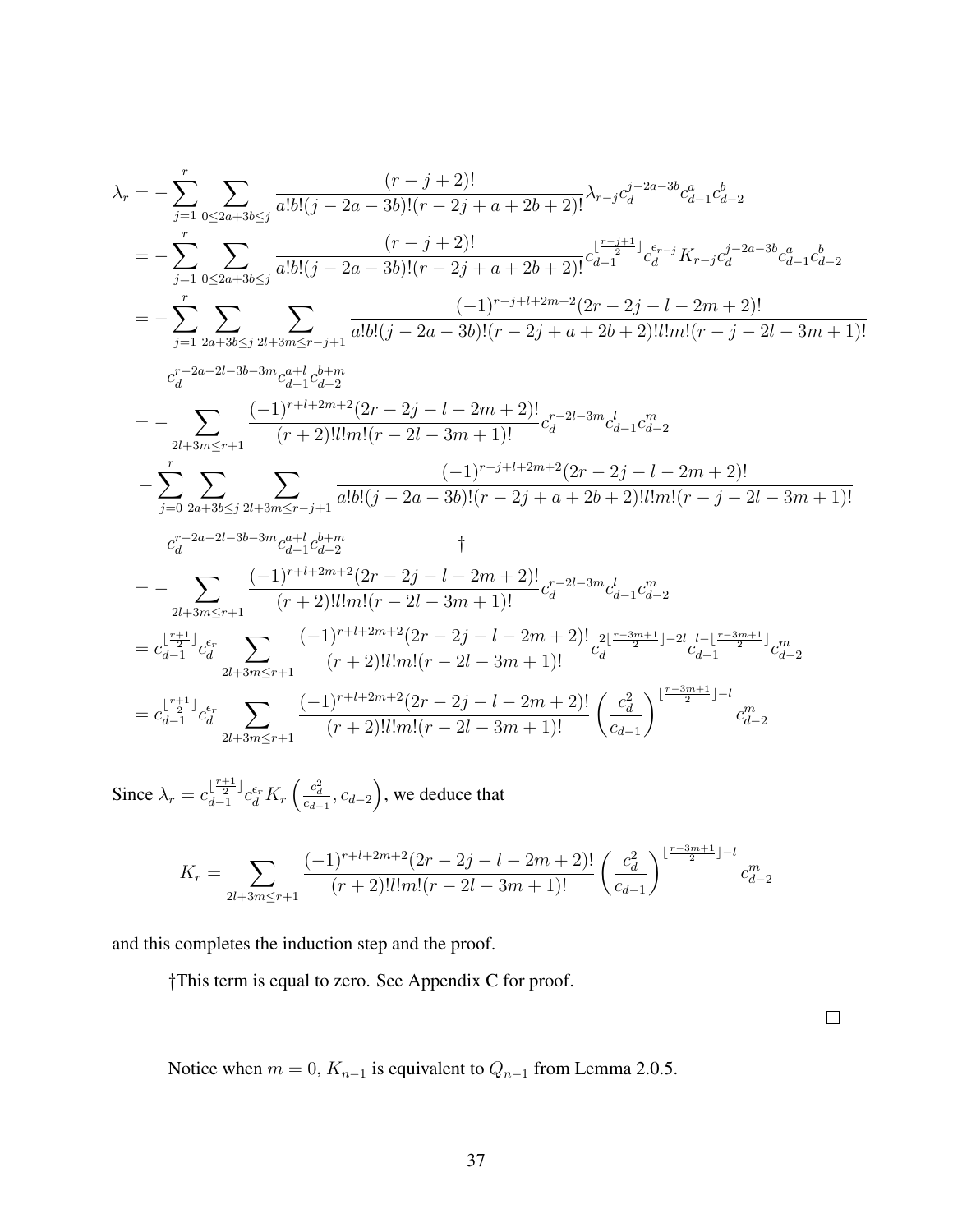We need to show that there exists  $c_d, c_{d-1}, c_{d-2} \in \mathbb{C}$  such that  $\lambda_{d-1} = 0$ ,  $\lambda_d = 0$  and  $\lambda_{d+1} \neq 0.$ 

In the previous chapter we used a nice property of hypergeometric polynomials in Lemma 2.0.6 to show that there exists complex numbers such that  $\lambda_d = 0$  and  $\lambda_{d+1} \neq 0$ ; however, this lemma states that if there exists a complex number such that  $\lambda_{d-1} = 0$ , then  $\lambda_d \neq 0$ . So we are unable to use this method here. Using Gröbner basis in Mathematica, we are able to check that for  $2 \le d \le 45$ , we are able to have  $\lambda_d = 0$ ,  $\lambda_{d-1} = 0$  and  $\lambda_{d+1} = a_{d+3}$ .

Therefore, we have:

$$
\sigma_Z(Z^d X) - Z^d X \equiv Z^{d+1}[v_{d+1}(Y)] \mod Z^{d+1}
$$

and dividing by  $Z^{d+1}$ :

$$
\sigma_Z(X) \equiv X + v_{d+1}(Y) \qquad \text{mod } Z
$$
  

$$
\equiv X + \lambda_{d+1} Y^{d+3} + \gamma_{d+1} Y^{d+2} + \delta_{d+1} Y^{d+1} + M_{d+1}(Y) \qquad \text{mod } Z
$$

From our choice of  $c_d$ ,  $c_{d-1}$ ,  $c_{d-2} \in \mathbb{C}$ ,  $\lambda_{d+1} = a_{d+3} \neq 0$ . When looking at  $\sigma_Z(Y)$ , after the composition we will have:

$$
\sigma_Z(Y) = Y + Z^{d+2}X + ZU(Y, Z)
$$

$$
\equiv Y \mod Z
$$

Therefore,

$$
\sigma_Z \equiv (X + \sum_{k=0}^{d+3} a_k Y^k, Y) \mod Z
$$

where  $a_{d+3} \in \mathbb{C}^*$ . Hence,  $\sigma \in \mathcal{G}_{(d+3)} \cap \overline{\mathcal{G}_{(d,4)}}$  for  $2 \leq d \leq 45$ .

**Example 3.0.5.** Notice that when  $d = 5$ , we have shown  $\mathcal{G}_{(8)} \cap \overline{\mathcal{G}_{(5,4)}} \neq \emptyset$ .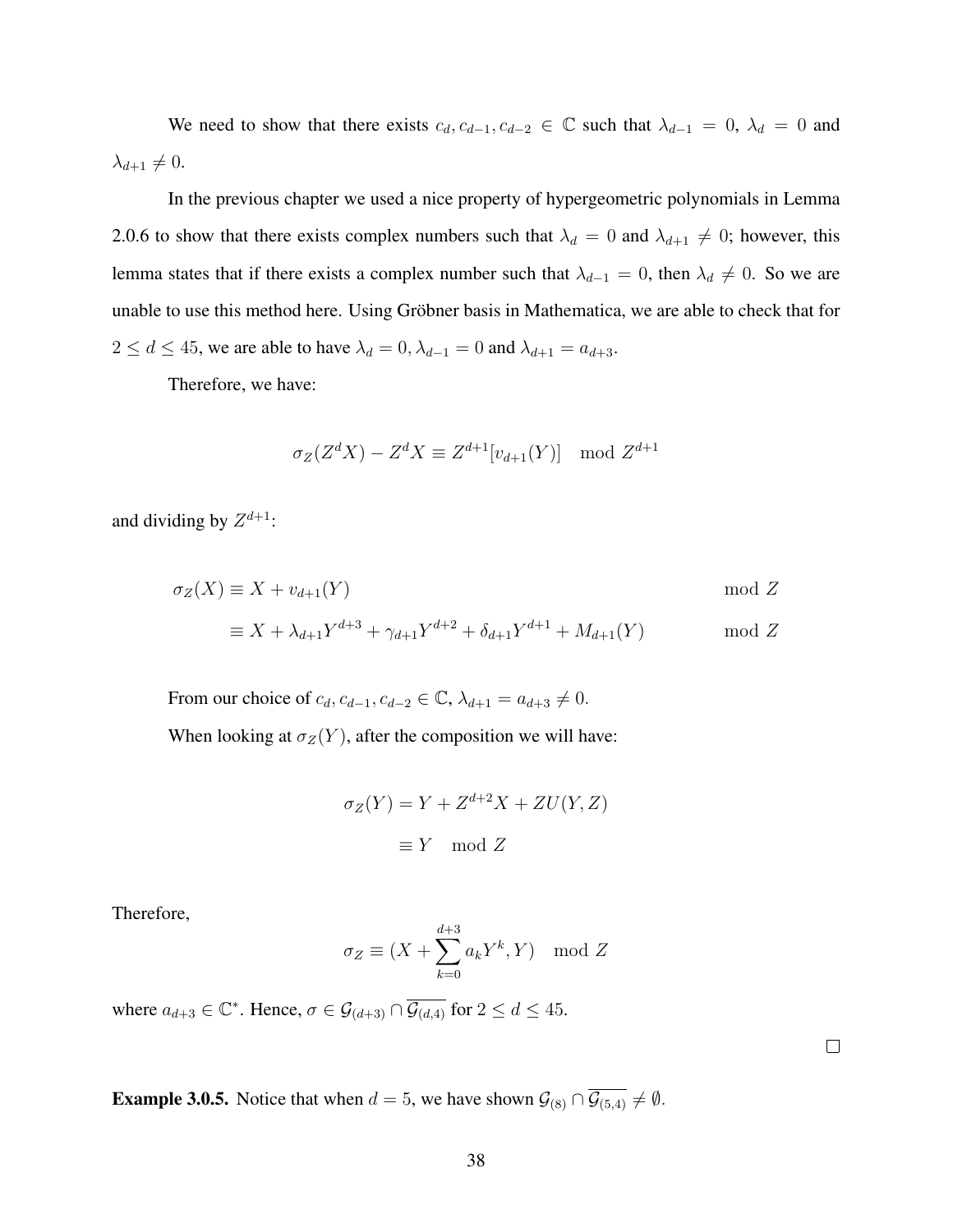To show this is true, we need to show that we can choose  $c_d, c_{d-1}, c_{d-2} \in \mathbb{C}$  so that  $\lambda_4 =$  $0, \lambda_5 = 0$ , and  $\lambda_6 \neq 0$ . To simplify computations, define  $x = \frac{c_d^2}{c_{d-1}}$  and  $y = c_{d-2}$ . By our recursive formula for  $\lambda_r$  in Equation 3.0.2,

$$
\lambda_4 = 28 - 84x + 42x^2 - 7y + 28xy
$$
  
\n
$$
\lambda_5 = -12 + 180x - 330x^2 + 132x^3 - 72y + 120xy + 4y^2
$$
  
\n
$$
\lambda_6 = -165 + 990x - 1287x^2 + 429x^3 + 45y - 495xy + 495x^2y + 45y^2
$$

When we set  $\lambda_4 = 0$  and  $\lambda_5 = 0$ , we will have a system of equations in two variables:

$$
28 - 84x + 42x^{2} - 7y + 28xy = 0
$$

$$
-12 + 180x - 330x^{2} + 132x^{3} - 72y + 120xy + 4y^{2} = 0
$$

Solving the first equation yields:

$$
y = \frac{6x^2 - 12x + 4}{1 - 4x}.
$$

We can substitute this into the second equation. With the help of Mathematica, we will get a few approximate solutions. For instance,  $x \approx 0.21203733715929782$  and  $y \approx 11.361893628390607$ . The last step to show is that these values for x and y will lead to a non-zero value for  $\lambda_6$ , the coefficient of  $Y^8$ .

$$
\lambda_6 \approx 5371.93
$$

Here, we see that if we choose  $\frac{c_d^2}{c_{d-1}} \approx 0.21203733715929782$  and  $c_{d-2} \approx 11.361893628390607$ , then all our conditions will be satisfied.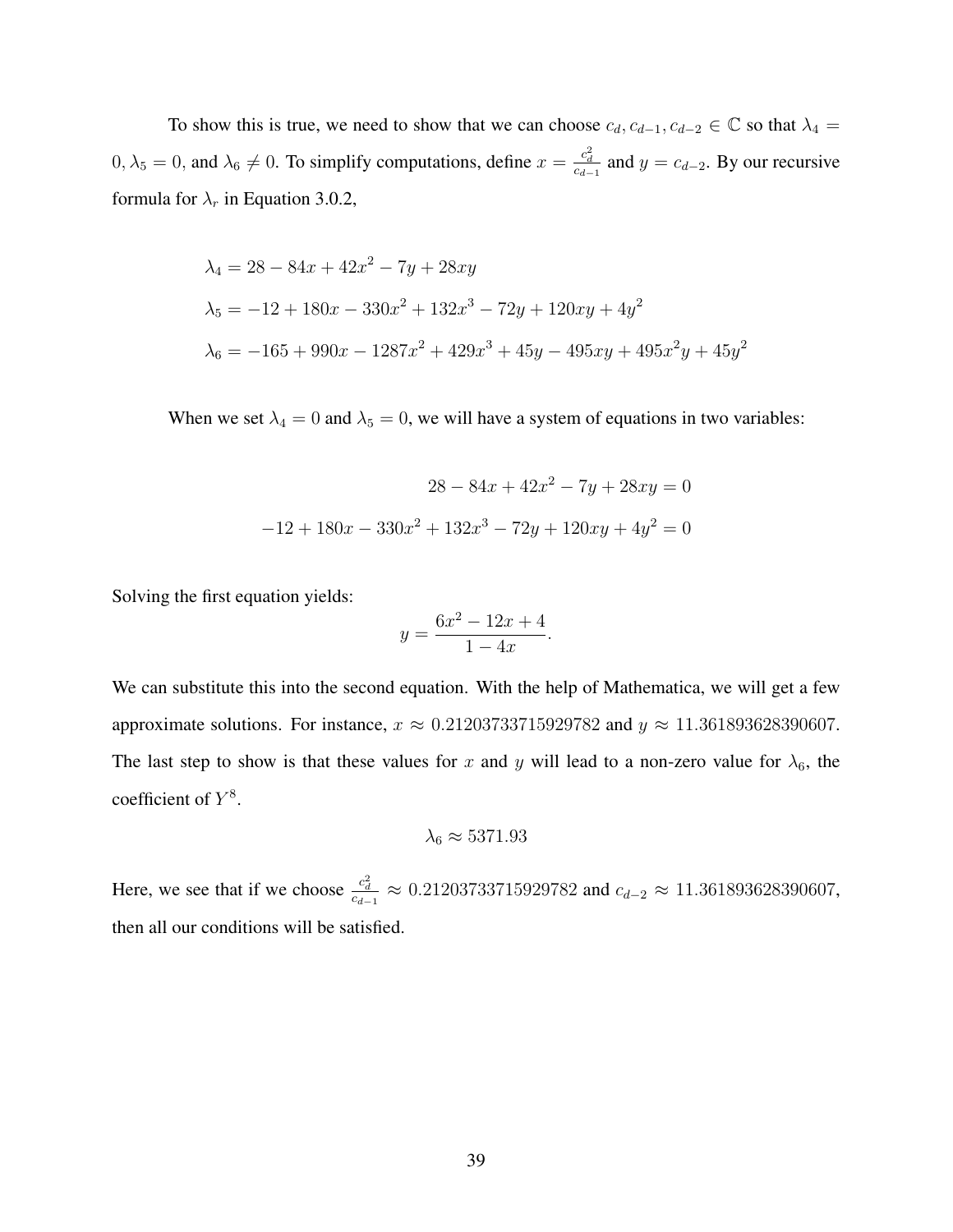#### CHAPTER 4

#### UNION OF POLYNOMIAL AUTOMORPHISMS

The Rigidity Conjecture is related to the union of groups of polynomial automorphisms. In [9], Furter states the following theorem:

**Theorem 4.0.1** (Furter). *If*  $d = (d_1, d_2)$  *is a polydegree with*  $d_1$  *or*  $d_2 \leq 3$ *, then* 

$$
\overline{\mathcal{G}_d} = \bigcup_{e \preceq d} \mathcal{G}_e,
$$

*where*  $\preceq$  *is defined in the following way:* 

**Definition 4.0.2.** The partial order  $\preceq$  is induced by the following relations:

- 1.  $\emptyset \preceq d$  (for any polydegree d),
- 2.  $(d_1, ..., d_k) \preceq (e_1, ..., e_k)$  when  $d_i \le e_i$  for any j,
- 3.  $(d_1, ..., d_{j-1}, d_j + d_{j+1} 1, d_{j+2}, ..., d_k) \preceq (e_1, ..., e_k)$  when  $1 \leq j \leq k 1$ .

**Example 4.0.3.**  $\overline{\mathcal{G}_{(2,2)}} = \mathcal{G}_{(2,2)} \cup \mathcal{G}_{(3)} \cup \mathcal{G}_{(2)} \cup \mathcal{G}_{(1)}$ .

This example allows us to write  $\overline{\mathcal{G}_{(2,2)}}$  as a union of certain  $\mathcal{G}_d$ 's. Looking at this example, we can gather some information such as:

- 1.  $\mathcal{G}_{(3)} \cap \overline{\mathcal{G}_{(2,2)}} \neq \emptyset$  (Corollary 1.2.8 when  $e = 2$ ),
- 2.  $\mathcal{G}_{(4)} \cap \overline{\mathcal{G}_{(2,2)}} = \emptyset$ .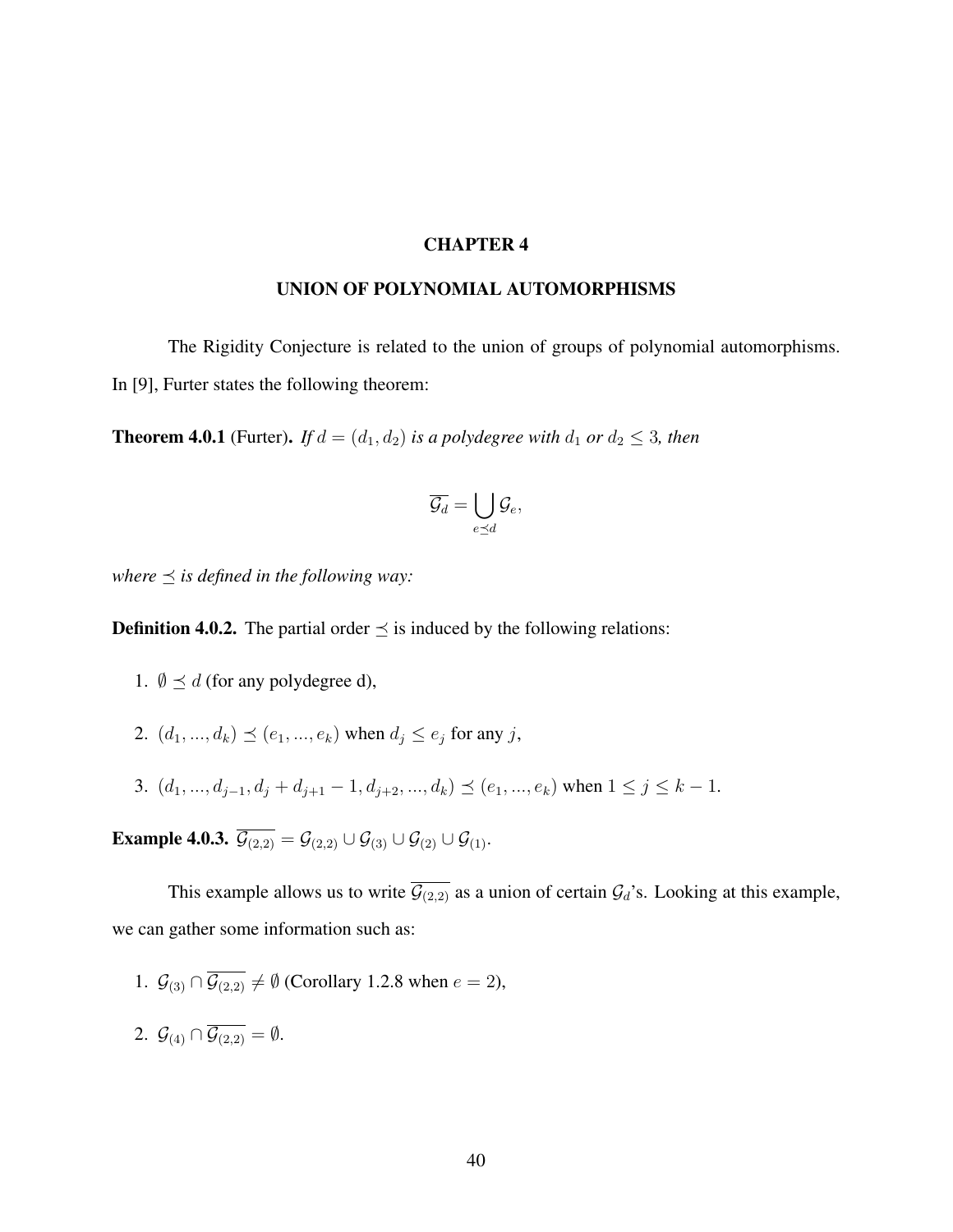Being able to write the closure of a set of automorphisms as a union of groups of polynomial automorphisms makes it easier to see the subgroups. It would be ideal to show that Theorem 4.0.1 can be extended to larger values of  $d_1$  or  $d_2$  or even longer polydegree sequences.

Recall from Corollary 1.2.8, we have  $\mathcal{G}_{(e+1)} \subset \overline{\mathcal{G}_{(2,e)}}$  which can be extended to the following property:

$$
\mathcal{G}_{(d)} \subset \overline{\mathcal{G}_{(2,2,...,2)}} = \overline{\mathcal{G}_{(2)^d}}
$$

where  $(2)^d$  is the polydegree sequence of 2's of length d.

If we have a polydegree of length  $b > 5$ , then the following theorem holds true:

**Theorem 4.0.4.** *Let*  $b \ge 5$  *be an integer. Then*  $\overline{\mathcal{G}}_{(2)^b}$  *is not a union of some*  $\mathcal{G}_d$  *for some polydegree* d*.*

The following theorem by Edo and Furter is essential to the proof of Theorem 4.0.4.

**Theorem 4.0.5** (Edo, Furter [3]). *Let*  $a, b \ge 2$ ,  $c \ge 1$  *be integers. Set*  $d = ab - 1$ *. Then* 

$$
\mathcal{G}_{(cd+a)} \cap \overline{\mathcal{G}_{(a+(c-1)d,b,a)}} \neq \emptyset
$$

*Proof of Theorem 4.0.4.* Let  $a = 2, b \ge 5$ , and  $c = 1$ . Then using Theorem 4.0.5, we have

$$
\mathcal{G}_{(2b+1)} \cap \overline{\mathcal{G}_{(2,b,2)}} \neq \emptyset
$$

Let's consider  $\mathcal{G}_{(b)}$ . Note that  $\mathcal{G}_{(b)} \subset \mathcal{G}_{(2,b-1)}$ . Therefore

$$
\mathcal{G}_{(b)} \subset \overline{\mathcal{G}_{(2,b-1)}} \subset \overline{\mathcal{G}_{(2,2,b-2)}} \subset \cdots \subset \overline{\mathcal{G}_{(2,\ldots,2,5)}}
$$

with  $(b-5)$  2's. Since  $\mathcal{G}_{(5)} \subset \overline{\mathcal{G}_{(2)^3}}$  ([4]), we have

 $\mathcal{G}_{(b)} \subset \overline{\mathcal{G}_{(2)^{b-2}}}$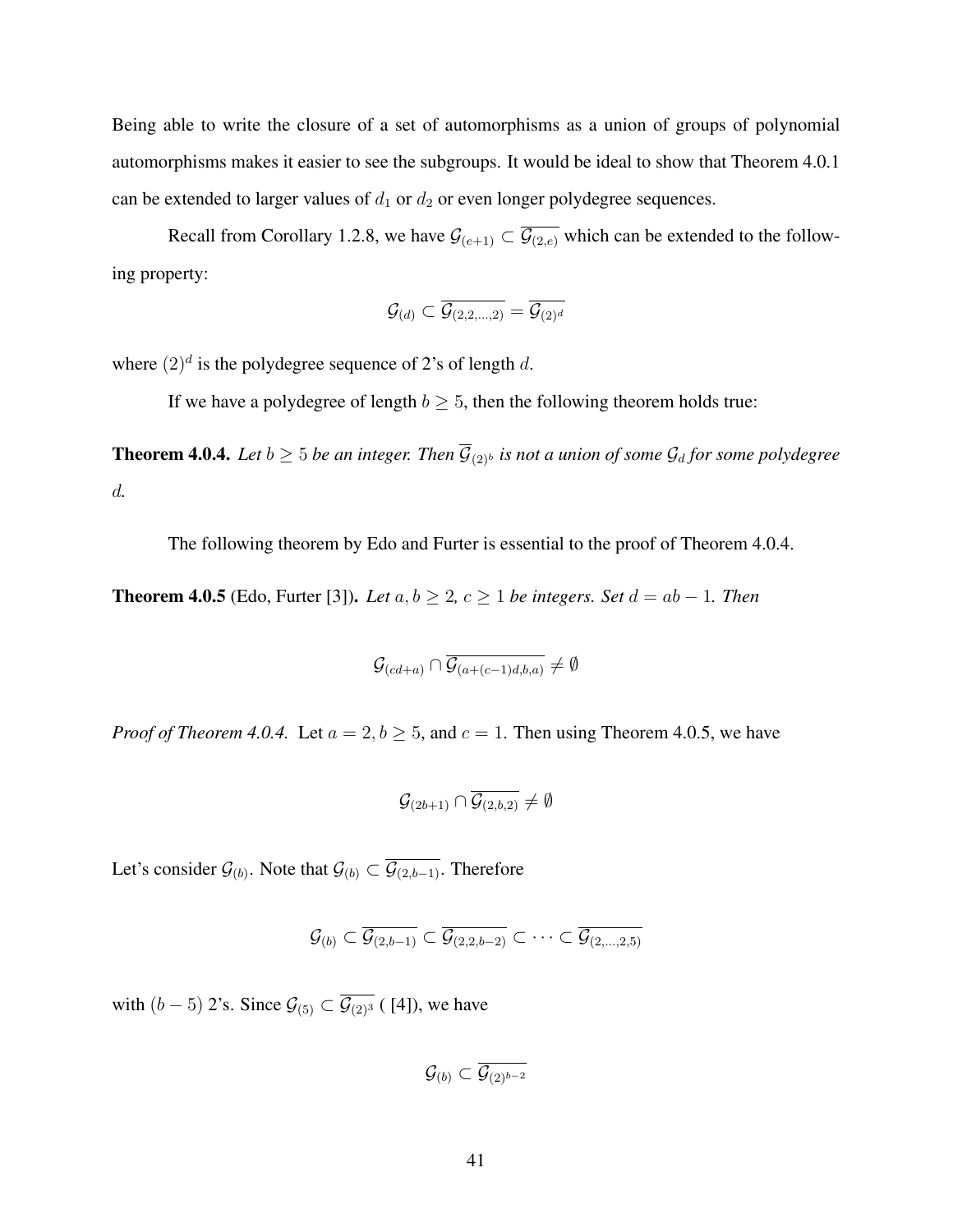Hence,  $\mathcal{G}_{(2b+1)} \cap \overline{\mathcal{G}_{(2)^b}} \neq \emptyset$ . However,  $\mathcal{G}_{(2b+1)} \not\subset \overline{\mathcal{G}_{(2)^b}}$  because of the dimension constraint:  $2b+1 \nleq$ 2b. Thus for  $b \ge 5$ ,  $\overline{\mathcal{G}_{(2)^b}}$  is not a union of some  $\mathcal{G}_d$  for some polydegree d.  $\Box$ 

*Remark* 4.0.6*.* This is still open for  $b = 3, 4$ *.*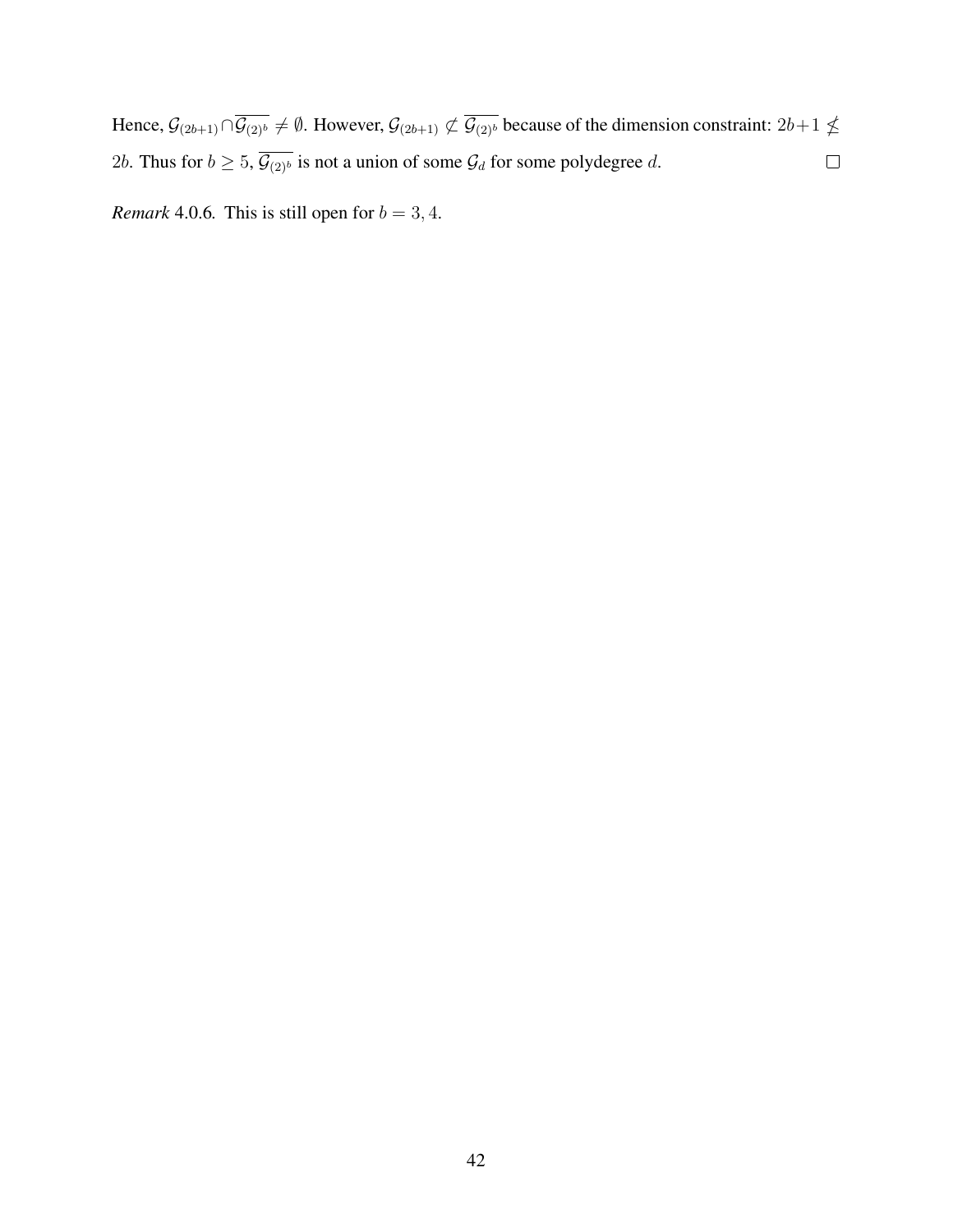#### REFERENCES

- [1] H. Bass, E. H. Connell, and D. Wright. The Jacobian conjecture: reduction of degree and formal expansion of the inverse. *Bull. Amer. Math. Soc. (N.S.)*, 7(2):287–330, 1982.
- [2] E. Edo. Some families of polynomial automorphisms. II. *Acta Math. Vietnam.*, 32(2-3):155– 168, 2007.
- [3] E. Edo and J.-P. Furter. Some families of polynomial automorphisms. *J. Pure Appl. Algebra*, 194(3):263–271, 2004.
- [4] E. Edo and D. Lewis. Some families of polynomial automorphisms III. *J. Pure Appl. Algebra*, 219(4):864–874, 2015.
- [5] E. Edo and A. van den Essen. The strong factorial conjecture. *J. Algebra*, 397:443–456, 2014.
- [6] S. Friedland and J. Milnor. Dynamical properties of plane polynomial automorphisms. *Ergodic Theory Dynam. Systems*, 9(1):67–99, 1989.
- [7] J.-P. Furter. On the length of polynomial automorphisms of the affine plane. *Math. Ann.*, 322(2):401–411, 2002.
- [8] J.-P. Furter. Plane polynomial automorphisms of fixed multidegree. *Math. Ann.*, 343(4):901– 920, 2009.
- [9] J.-P. Furter. Polynomial composition rigidity and plane polynomial automorphisms. *J. Lond. Math. Soc. (2)*, 91(1):180–202, 2015.
- [10] G. Gasper and M. Rahman. *Basic hypergeometric series*, volume 96 of *Encyclopedia of Mathematics and its Applications*. Cambridge University Press, Cambridge, second edition, 2004.
- [11] H. W. E. Jung. Über ganze birationale Transformationen der Ebene. *J. Reine Angew. Math.*, 184:161–174, 1942.
- [12] I. R. Shafarevich. On some infinite-dimensional groups. II. *Izv. Akad. Nauk SSSR Ser. Mat.*, 45(1):214–226, 240, 1981.
- [13] I. R. Shafarevich. Letter to the editors: "On some infinite-dimensional groups. II" [Izv. Akad. Nauk SSSR Ser. Mat. 45 (1981), no. 1, 214–226, 240; MR0607583 (84a:14021)]. *Izv. Ross. Akad. Nauk Ser. Mat.*, 59(3):224, 1995.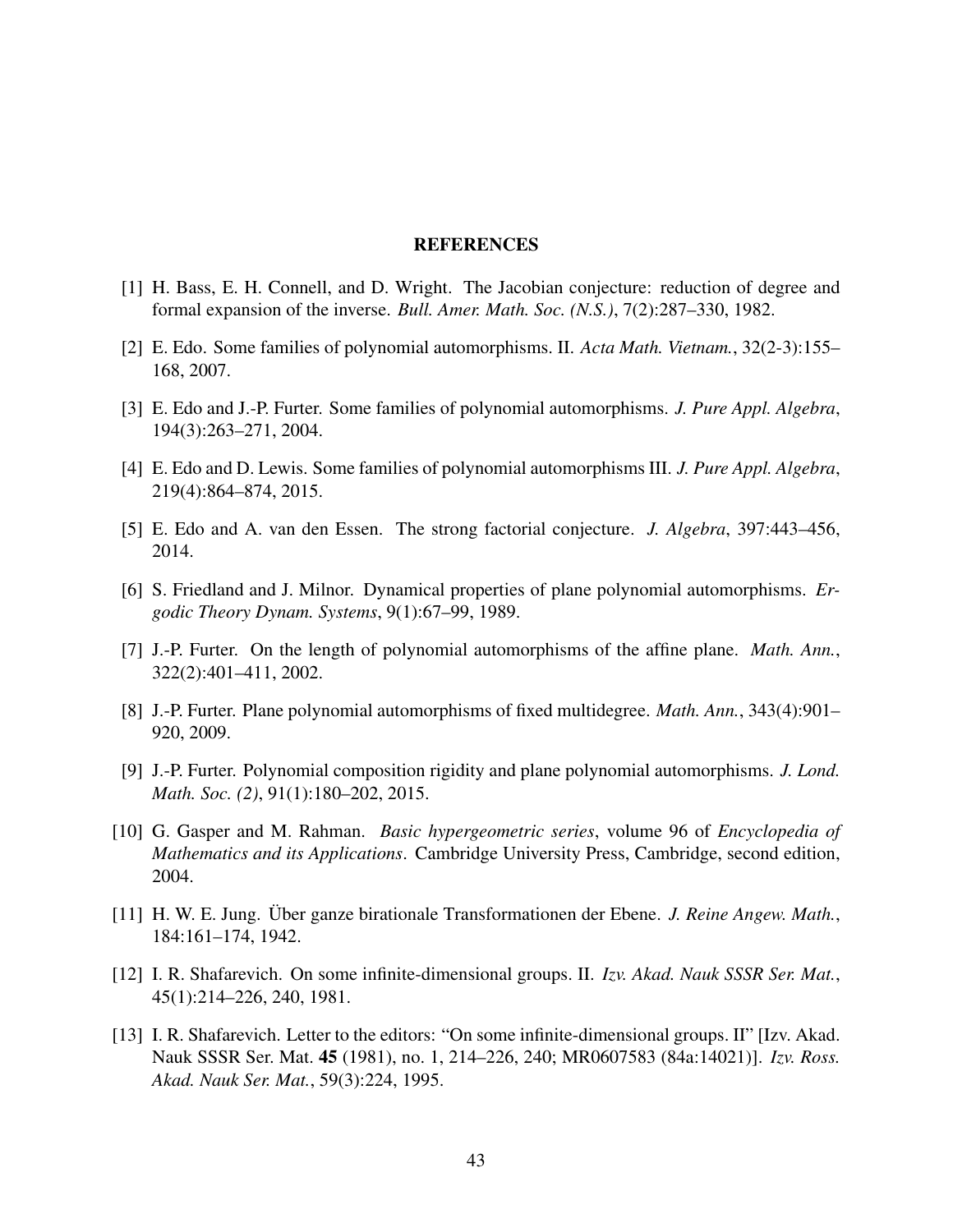- [14] A. van den Essen. *Polynomial automorphisms and the Jacobian conjecture*, volume 190 of *Progress in Mathematics*. Birkhäuser Verlag, Basel, 2000.
- [15] W. van der Kulk. On polynomial rings in two variables. *Nieuw Arch. Wiskunde (3)*, 1:33–41, 1953.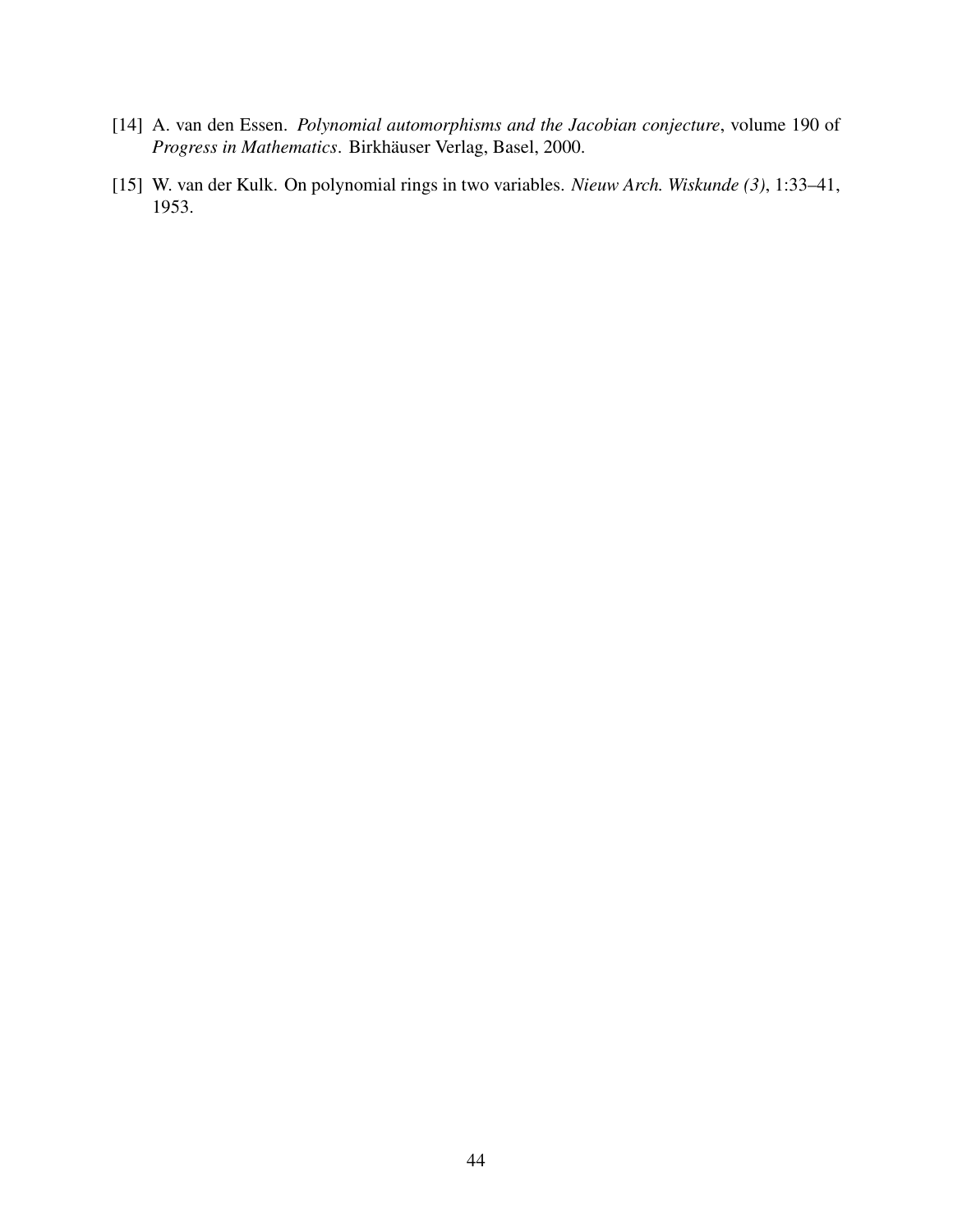# APPENDIX A

# SUMMATION IN PROOF OF LEMMA 2.0.5

Claim: Let

$$
S = \sum_{j=0}^{r} \sum_{0 \le 2a \le j} \sum_{l=0}^{\lfloor \frac{r-j+1}{2} \rfloor} (-1)^{l+r-j} \frac{(2r-2j+2-l)!}{a!(j-2a)!(r-2j+a+2)!l!(r-j+1-2l)!} x^{r-2l-2a} y^{l+a}.
$$

Then  $S = 0$ .

*Proof.* Let  $\alpha = l + a$ .

$$
S = \sum_{j=0}^{r} \sum_{a=0}^{\lfloor \frac{j}{2} \rfloor} \sum_{\alpha=a}^{a+\lfloor \frac{r-j+1}{2} \rfloor} \frac{(-1)^{\alpha+r-a-j} (2r-2j+2-\alpha+a)!}{a!(j-2a)!(r-2j+a+2)!(\alpha-a)!(r-j+1-2\alpha+2a)!} x^{r-2\alpha} y^{\alpha}
$$
  
= 
$$
\sum_{\alpha=0}^{\lfloor \frac{r+1}{2} \rfloor} \sum_{a=0}^{\alpha} \sum_{j=2a}^{2a+r-2\alpha+1} \frac{(-1)^{\alpha+r-a-j} (2r-2j+2-\alpha+a)!}{a!(j-2a)!(r-2j+a+2)!(\alpha-a)!(r-j+1-2\alpha+2a)!} x^{r-2\alpha} y^{\alpha}
$$

Let  $b = j - 2a$  and  $\beta = r - 2\alpha + 1$ .

$$
S = \sum_{\alpha=0}^{\lfloor \frac{r+1}{2} \rfloor} (-1)^{\alpha+r} x^{r-2\alpha} y^{\alpha} \sum_{a=0}^{\alpha} \sum_{b=0}^{\beta} \frac{(-1)^{a+b} (2(\beta-b) + 3(\alpha-a))!}{a!(\alpha-a)!b!(\beta-b)!(\beta-2b+2\alpha-3a+1)!}
$$
  
= 
$$
\sum_{\alpha=0}^{\lfloor \frac{r+1}{2} \rfloor} \frac{(-1)^{\alpha+r}}{\alpha+\beta} x^{r-2\alpha} y^{\alpha} \sum_{a=0}^{\alpha} \sum_{b=0}^{\beta} (-1)^{a+b} {\alpha \choose a} {\beta \choose b} {\binom{2(\beta-b)+3(\alpha-a)}{\alpha+\beta-1}}
$$

It suffices to show that

$$
\sum_{a=0}^{\alpha} \sum_{b=0}^{\beta} (-1)^{a+b} \binom{\alpha}{a} \binom{\beta}{b} \binom{2(\beta-b)+3(\alpha-a)}{\alpha+\beta-1} = 0
$$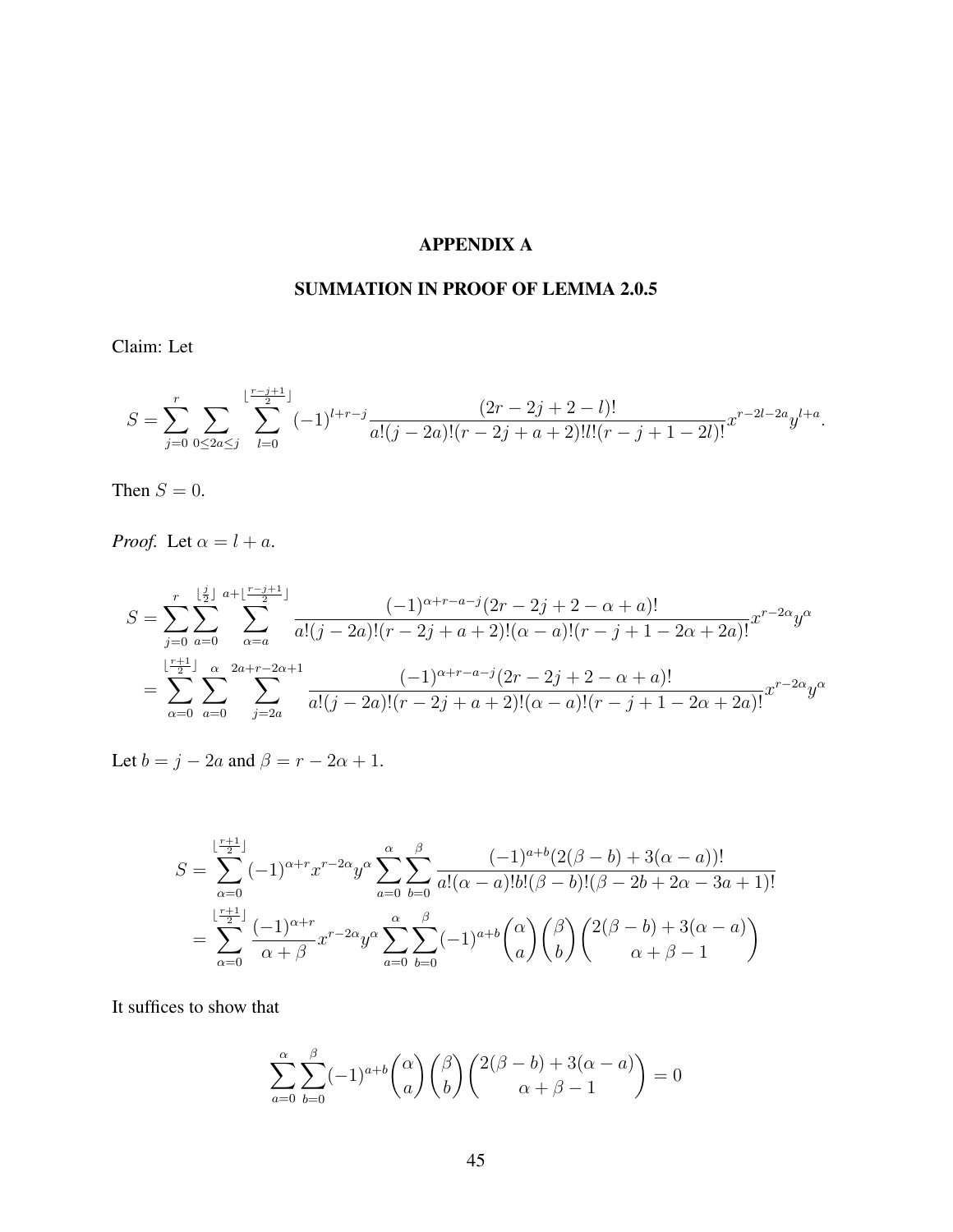and if we replace  $\alpha - a$  with a and  $\beta - b$  with b, it suffices to show that

$$
S' = \sum_{a=0}^{\alpha} \sum_{b=0}^{\beta} (-1)^{a+b} \binom{\alpha}{a} \binom{\beta}{b} \binom{2b+3a}{\alpha+\beta-1} = 0.
$$

Applying the Egorychev Method:

$$
S' = \sum_{a=0}^{\alpha} \sum_{b=0}^{\beta} (-1)^{a+b} \binom{\alpha}{a} \binom{\beta}{b} \oint \frac{1}{2\pi i} \frac{(1+z)^{3a+2b}}{z^{\alpha+\beta}} dz
$$
  
=  $\frac{1}{2\pi i} \oint \frac{1}{z^{\alpha+\beta}} \left( \sum_{a=0}^{\alpha} (-1)^a \binom{\alpha}{a} [(1+z)^3]^a \right) \left( \sum_{b=0}^{\beta} (-1)^b \binom{\beta}{b} [(1+z)^2]^b \right) dz$   
=  $\frac{1}{2\pi i} \oint \frac{1}{z^{\alpha+\beta}} (1 - (1+z)^3)^{\alpha} (1 - (1+z)^2)^{\beta} dz$   
=  $\frac{1}{2\pi i} \oint \frac{(-3z - 3z^2 - z^3)^{\alpha} (-2z - z^2)^{\beta}}{z^{\alpha+\beta}} dz$   
= 0

since

$$
\frac{(-3z-3z^2-z^3)^{\alpha}(-2z-z^2)^{\beta}}{z^{\alpha+\beta}}
$$

is an analytic function.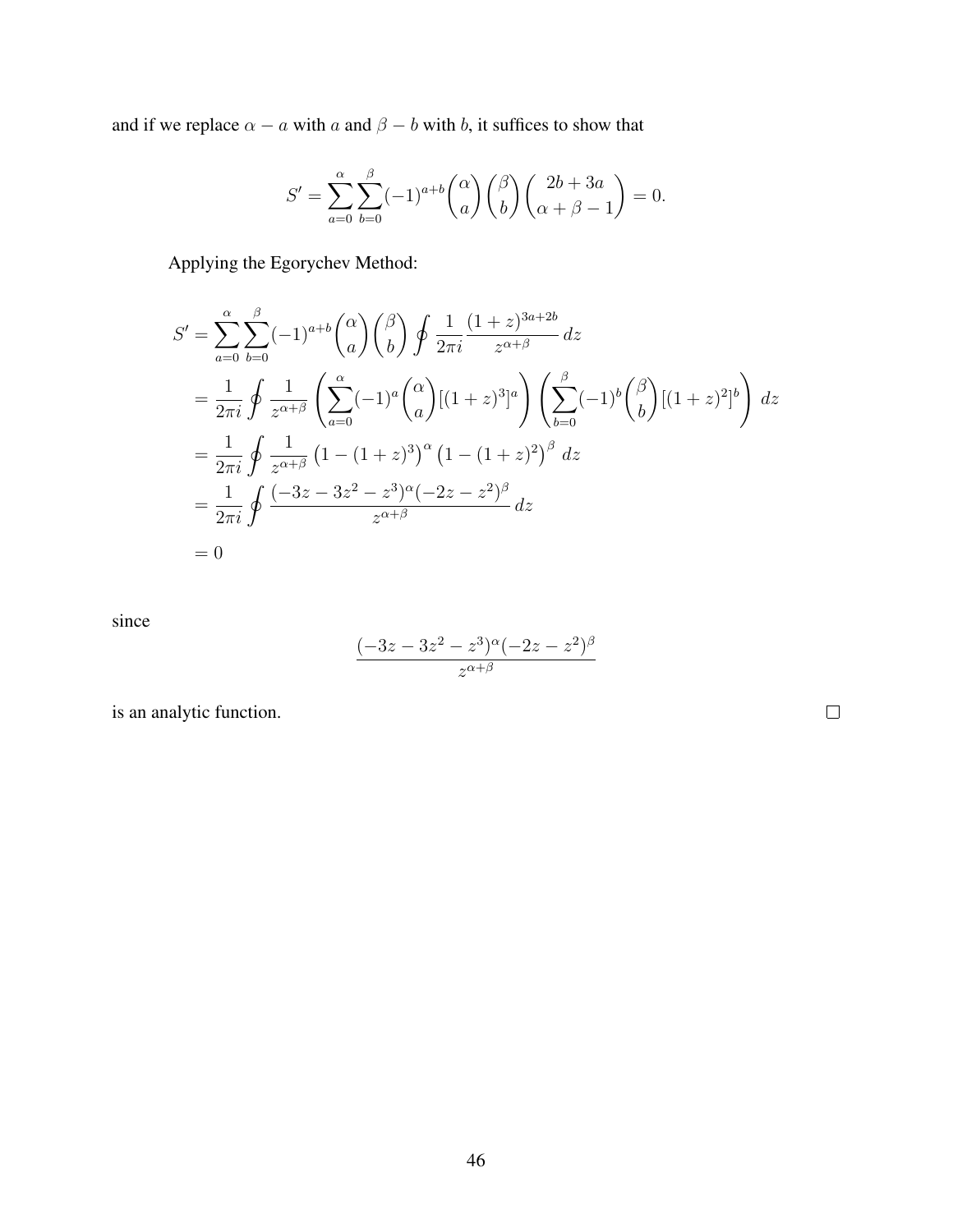#### APPENDIX B

#### GAMMA IN EQUATION 2.0.3

Claim: Let

$$
T_d = -\sum_{j=3}^d \sum_{0 \le 2a+3 \le j} \frac{(d+2-j)!}{a!(j-2a-3)!(d-2j+a+4)!} \lambda_{d-j} c_d^{j-2a-3} c_{d-1}^a.
$$

Then  $T_d \neq 0$ .

*Proof.* Let  $k = j - 3$  and  $r = d - 3$  so that

$$
T = -\sum_{k=0}^{r} \sum_{0 \le 2a \le k} \frac{(r-k+2)!}{a!(k-2a)!(r-2k+a+1)!} \lambda_{r-k} c_d^{k-2a} c_{d-1}^a.
$$

Recall that we can write

$$
\lambda_{r-k}=c_{d-1}^{\lfloor\frac{r-k+1}{2}\rfloor}c_d^{\epsilon_{r-k}}Q_{r-k}\left(\frac{c_d^2}{c_{d-1}}\right)
$$

where  $Q_{r-k}$  is defined in Lemma 2.0.5. After substitution and simplifying, we will see that:

$$
T = \sum_{k=0}^{r} \sum_{0 \le 2a \le k} \sum_{l=0}^{\lfloor \frac{r-k+1}{2} \rfloor} \frac{(-1)^{l+r-k+1} (2r-2k+2-l)!}{a! (k-2a)! (r-2k+a+1)! l! (r-k-2l+1)!} c_d^{r-2l-2a} c_{d-1}^{l+a}.
$$

From the previous appendix, we proved that:

$$
S = \sum_{j=0}^{r} \sum_{0 \le 2a \le j} \sum_{l=0}^{\lfloor \frac{r-j+1}{2} \rfloor} \frac{(-1)^{l+r-j} (2r-2j+2-l)!}{a!(j-2a)!(r-2j+a+2)!l!(r-j+1-2l)!} x^{r-2l-2a} y^{l+a} = 0
$$

Notice the only difference between T and S is that S has  $(r - 2j + a + 2)$  in the denominator. We will use the same outline and substitutions as in the proof in Appendix A.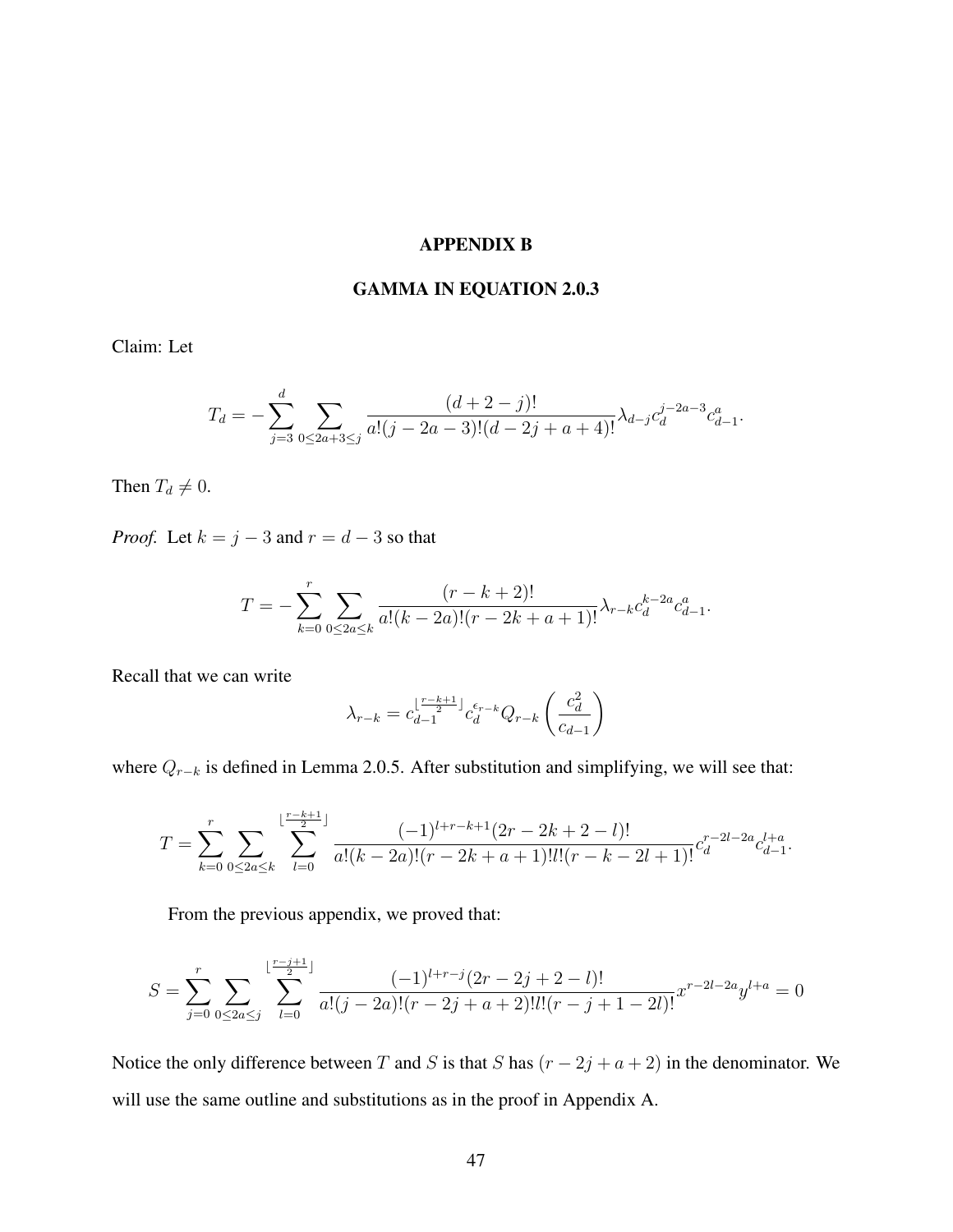Let  $\alpha = l + a$ . Thus:  $T =$ 

$$
\sum_{\alpha=0}^{\lfloor \frac{r+1}{2} \rfloor} \sum_{a=0}^{\alpha} \sum_{k=2a}^{2a+r-2\alpha+1} \frac{(-1)^{\alpha+r-a-k}(2r-2k+2-\alpha+a)!}{a!(k-2a)!(r-2k+a+1)!(\alpha-a)!(r-k+1-2\alpha+2a)!} c_d^{r-2\alpha} c_{d-1}^{\alpha}
$$

Let  $b = k - 2a$  and  $\beta = r - 2\alpha + 1$ .

$$
T = \sum_{\alpha=0}^{\lfloor \frac{r+1}{2} \rfloor} (-1)^{\alpha+r} c_d^{r-2\alpha} c_{d-1}^{\alpha} \sum_{a=0}^{\alpha} \sum_{b=0}^{\beta} \frac{(-1)^{a+b} (2(\beta-b) + 3(\alpha-a))!}{a!(\alpha-a)!b!(\beta-b)!(\beta-2b+2\alpha-3a)!}
$$
  
= 
$$
\sum_{\alpha=0}^{\lfloor \frac{r+1}{2} \rfloor} (-1)^{\alpha+r} c_d^{r-2\alpha} c_{d-1}^{\alpha} \sum_{a=0}^{\alpha} \sum_{b=0}^{\beta} (-1)^{a+b} {\alpha \choose a} {\beta \choose b} {\binom{2(\beta-b)+3(\alpha-a)}{\alpha+\beta}}
$$

It suffices to show that

$$
\sum_{a=0}^{\alpha} \sum_{b=0}^{\beta} (-1)^{a+b} \binom{\alpha}{a} \binom{\beta}{b} \binom{2(\beta-b)+3(\alpha-a)}{\alpha+\beta} \neq 0
$$

and if we replace  $\alpha - a$  with a and  $\beta - b$  with b, it suffices to show that

$$
T' = \sum_{a=0}^{\alpha} \sum_{b=0}^{\beta} (-1)^{a+b} \binom{\alpha}{a} \binom{\beta}{b} \binom{2b+3a}{\alpha+\beta} \neq 0.
$$

Applying the Egorychev Method:

$$
T' = \sum_{a=0}^{\alpha} \sum_{b=0}^{\beta} (-1)^{a+b} \binom{\alpha}{a} \binom{\beta}{b} \oint \frac{1}{2\pi i} \frac{(1+z)^{3a+2b}}{z^{\alpha+\beta+1}} dz
$$
  
\n
$$
= \frac{1}{2\pi i} \oint \frac{1}{z^{\alpha+\beta+1}} \left( \sum_{a=0}^{\alpha} (-1)^a \binom{\alpha}{a} [(1+z)^3]^a \right) \left( \sum_{b=0}^{\beta} (-1)^b \binom{\beta}{b} [(1+z)^2]^b \right) dz
$$
  
\n
$$
= \frac{1}{2\pi i} \oint \frac{1}{z^{\alpha+\beta+1}} (1 - (1+z)^3)^{\alpha} (1 - (1+z)^2)^{\beta} dz
$$
  
\n
$$
= \frac{1}{2\pi i} \oint \frac{(-3z - 3z^2 - z^3)^{\alpha} (-2z - z^2)^{\beta}}{z^{\alpha+\beta+1}} dz
$$
  
\n
$$
= (-3)^{\alpha} (-2)^{\beta}.
$$

 $\Box$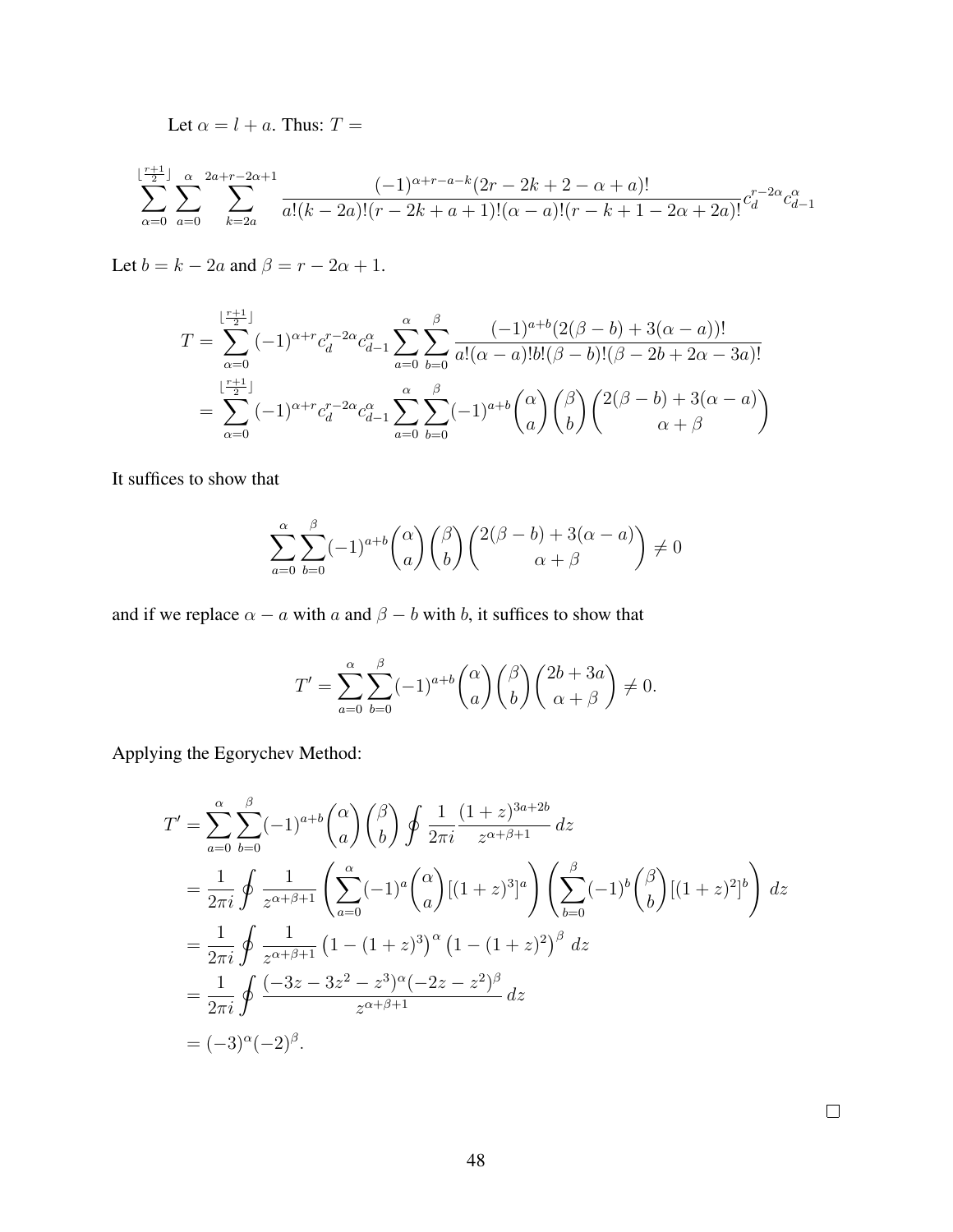## APPENDIX C

# SUMMATION IN PROOF OF LEMMA 3.0.4

Claim: Let  $R =$ 

$$
\sum_{j=0}^{r} \sum_{0 \le 2a+3b \le j} \sum_{2l+3m \le r-j+1} \frac{(-1)^{r-j+l+2m+2} (2r-2j+2-l-2m)! x^{r-2l-2a-3b-3m} y^{l+a} v^{m+b}}{a!b! (j-2a-3b)!(r-2j+a+2b+2)! l! m! (r-j+1-2l-3m)!}.
$$

Then  $R = 0$ .

*Proof.* Let  $\alpha = l + a$  and  $\beta = b + m$ .  $q = a + \frac{r-j+1-3m}{2}$  $\lfloor \frac{n-3m}{2} \rfloor$ ,  $p = b + \lfloor \frac{n-j+1}{3} \rfloor$  $rac{j+1}{3}$ 

$$
\sum_{j=0}^{r} \sum_{a=0}^{\lfloor \frac{j-3b}{2} \rfloor} \sum_{b=0}^{\lfloor \frac{j}{3} \rfloor} \sum_{\alpha=a}^{q} \sum_{\beta=b}^{p}
$$
\n
$$
\frac{(-1)^{r-j+\alpha-a+2\beta-2b}(2r-2j+2-\alpha+a-2\beta+2b)!x^{r-2\alpha-3\beta}y^{\alpha}v^{\beta}}{a!b!(j-2a-3b)!(r-2j+a+2b+2)!(\alpha-a)!(\beta-b)!(r-j+1-2\alpha+2a-3\beta+3b)!}
$$
\n
$$
= \sum_{\alpha=0}^{\lfloor \frac{r+1-3m}{2} \rfloor} \sum_{\beta=0}^{\lfloor \frac{r+1}{3} \rfloor} \sum_{a=0}^{\alpha} \sum_{b=0}^{\beta} \sum_{j=2a+3b}^{2a+3b+r-2\alpha-3\beta+1} \sum_{j=2a+3b}^{2a+3b+r-2\alpha-3\beta+1} \frac{(-1)^{r-j+\alpha-a+2\beta-2b}(2r-2j+2-\alpha+a-2\beta+2b)!x^{r-2\alpha-3\beta}y^{\alpha}v^{\beta}}{a!b!(j-2a-3b)!(r-2j+a+2b+2)!(\alpha-a)!(\beta-b)!(r-j+1-2\alpha+2a-3\beta+3b)!}
$$

Let  $u = j - 2a - 3b$  and  $w = r - 2\alpha - 3\beta + 1$ .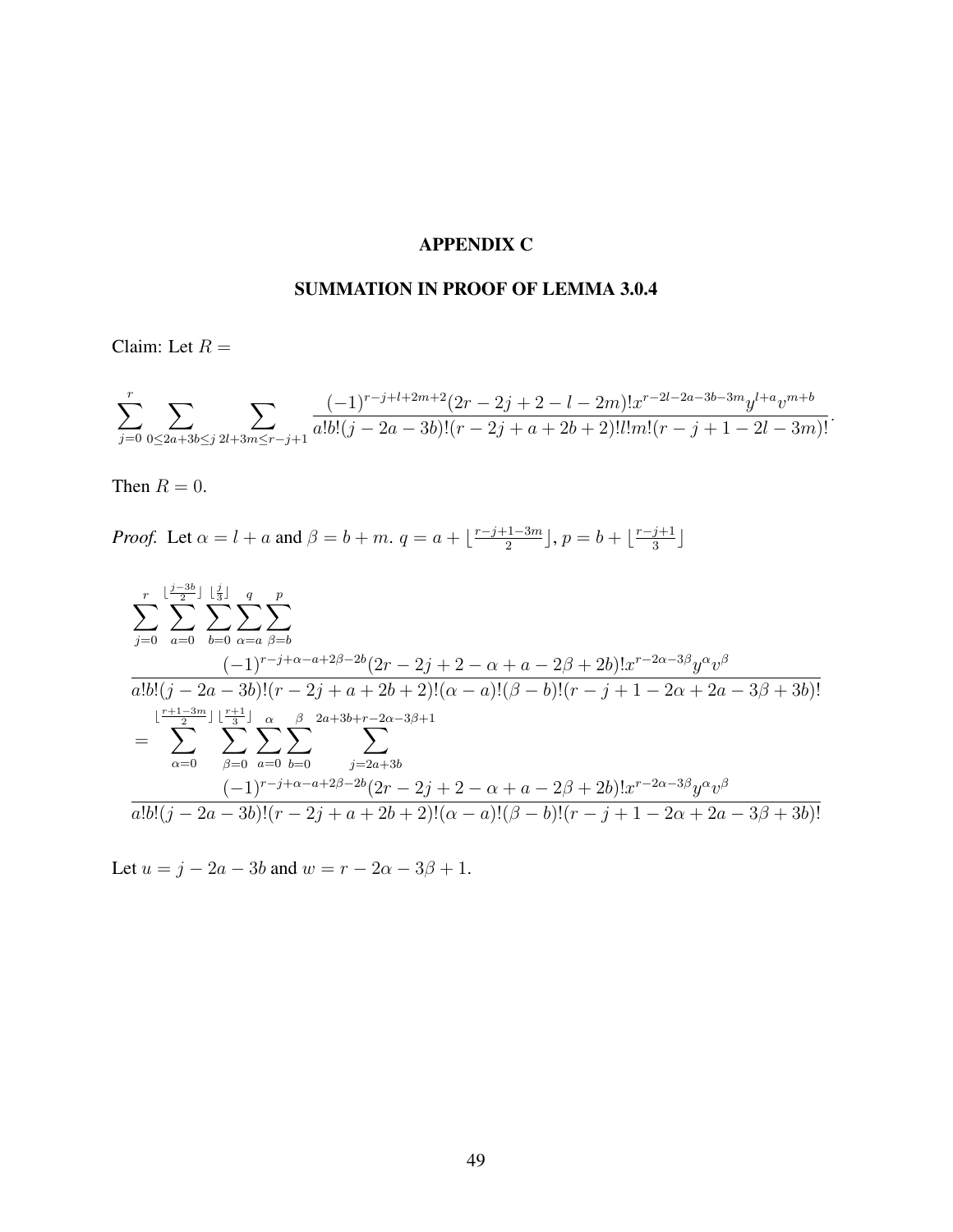$$
R = \sum_{\alpha=0}^{\lfloor \frac{r+1-3m}{2} \rfloor} \sum_{\beta=0}^{\lfloor \frac{r+1}{3} \rfloor} (-1)^{u+a+b} x^{r-2\alpha-3\beta} y^{\alpha} v^{\beta}
$$
  

$$
\sum_{a=0}^{\alpha} \sum_{b=0}^{\beta} \sum_{u=0}^{w} \frac{(-1)^{a+b+u} (2(w-u) + 3(\alpha-a) + 4(\beta-b))!}{a! b! u! (\alpha-a)!(\beta-b)!(w-u)!(w-2u+2\alpha-3a+3\beta-4b+1)!}
$$
  

$$
= \sum_{\alpha=0}^{\lfloor \frac{r+1-3m}{2} \rfloor} \sum_{\beta=0}^{\lfloor \frac{r+1}{3} \rfloor} (-1)^{u+a+b} x^{r-2\alpha-3\beta} y^{\alpha} v^{\beta}
$$
  

$$
\sum_{a=0}^{\alpha} \sum_{b=0}^{\beta} \sum_{u=0}^{w} (-1)^{u+a+b} {\binom{\alpha}{a}} {\binom{\beta}{b}} {\binom{w}{u}} {\binom{2(w-u)+3(\alpha-a)+4(\beta-b)}{w+\alpha+\beta-1}}
$$

It suffices to show that

$$
\sum_{a=0}^{\alpha} \sum_{b=0}^{\beta} \sum_{u=0}^{w} (-1)^{u+a+b} \binom{\alpha}{a} \binom{\beta}{b} \binom{w}{u} \binom{2(w-u)+3(\alpha-a)+4(\beta-b)}{w+\alpha+\beta-1} = 0
$$

and if we replace  $\alpha - a$  with  $a, \beta - b$  with b, and  $w - u$  with u, it suffices to show that

$$
R' = \sum_{a=0}^{\alpha} \sum_{b=0}^{\beta} \sum_{u=0}^{w} (-1)^{u+a+b} \binom{\alpha}{a} \binom{\beta}{b} \binom{w}{u} \binom{2u+3a+4b}{w+\alpha+\beta-1} = 0.
$$

Applying the Egorychev Method:

$$
R' = \sum_{a=0}^{\infty} \sum_{b=0}^{\beta} \sum_{u=0}^{w} (-1)^{u+a+b} \binom{\alpha}{a} \binom{\beta}{b} \binom{w}{u} \oint \frac{1}{2\pi i} \frac{(1+z)^{2u+3a+4b}}{z^{\alpha+\beta+w}} dz
$$
  
\n
$$
= \frac{1}{2\pi i} \oint \frac{1}{z^{\alpha+\beta+w}} \left( \sum_{a=0}^{\alpha} (-1)^a \binom{\alpha}{a} [(1+z)^3]^a \right) \left( \sum_{b=0}^{\beta} (-1)^b \binom{\beta}{b} [(1+z)^4]^b \right)
$$
  
\n
$$
\left( \sum_{u=0}^w (-1)^u \binom{w}{u} [(1+z)^2]^u \right) dz
$$
  
\n
$$
= \frac{1}{2\pi i} \oint \frac{1}{z^{\alpha+\beta+w}} (1 - (1+z)^3)^{\alpha} (1 - (1+z)^4)^{\beta} (1 - (1+z)^2)^w dz
$$
  
\n
$$
= \frac{1}{2\pi i} \oint \frac{(-3z - 3z^2 - z^3)^{\alpha} (-4z - 6z^2 - 4z^3 - z^4)^{\beta} (-2z - z^2)^w}{z^{\alpha+\beta+w}} dz
$$
  
\n= 0